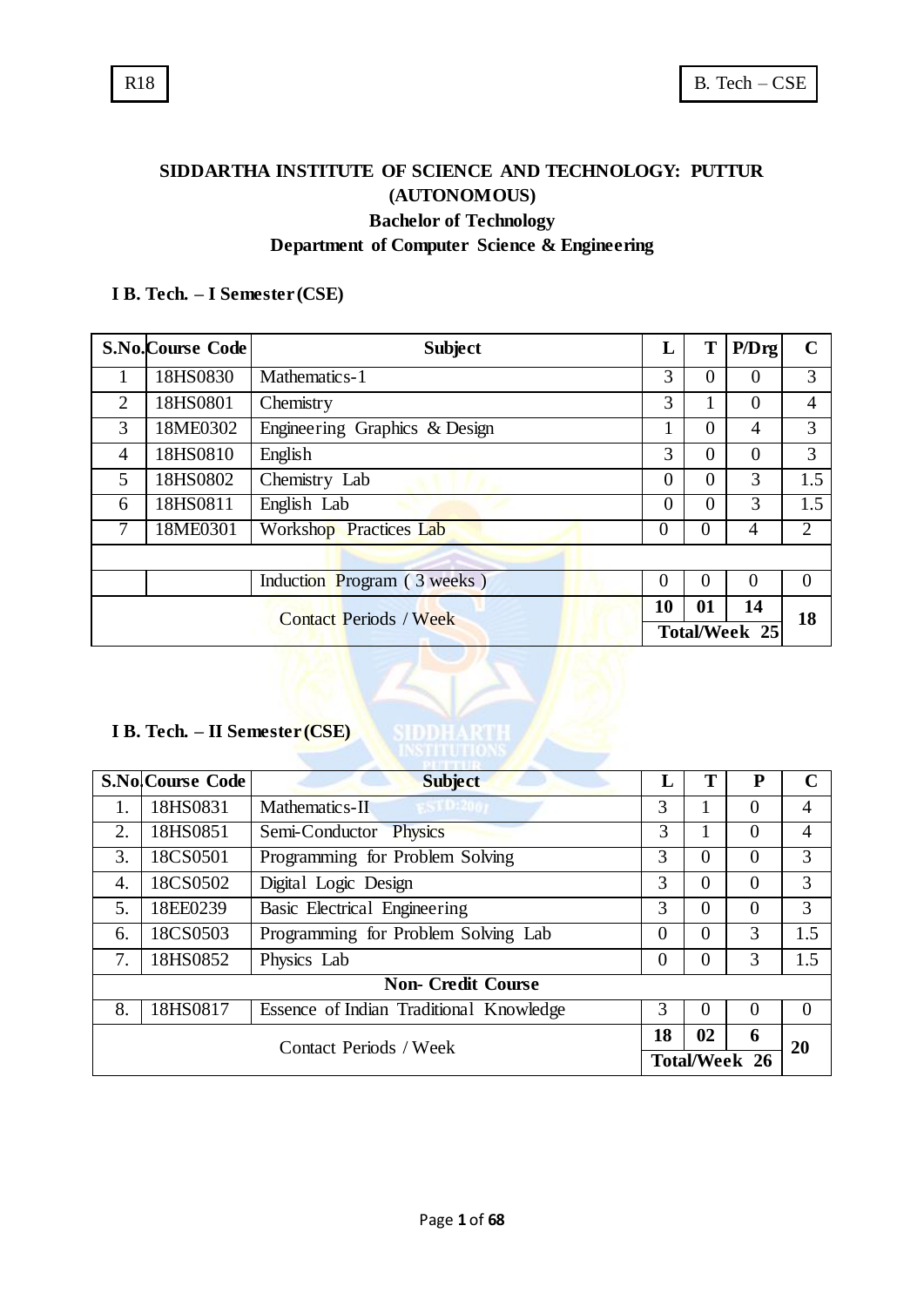

# **II B. Tech. – I Semester (CSE)**

|                        | <b>S.No Course Code</b><br><b>Subject</b> |                                                | L                    | T              | P              | C              |
|------------------------|-------------------------------------------|------------------------------------------------|----------------------|----------------|----------------|----------------|
| 1.                     | 18EC0443                                  | Analog Electronics Circuits                    | 3                    | $\theta$       | 0              | 3              |
| 2.                     | 18CS0504                                  | Data Structures & Algorithms                   | 3                    | 1              | $\overline{0}$ | $\overline{4}$ |
| 3.                     | 18CS0505                                  | Computer Organization & Architecture           | 3                    | $\theta$       | $\overline{0}$ | 3              |
| 4.                     | 18HS0835                                  | Probability & Statistics                       | 3                    | $\theta$       | $\overline{0}$ | 3              |
| 5.                     | 18CS0506                                  | Database Management Systems                    | 3                    | $\overline{0}$ | $\overline{0}$ | 3              |
| 6.                     | 18CS0507                                  | Data Structures & Algorithms Lab               | $\theta$             | $\overline{0}$ | 3              | 1.5            |
| 7.                     | 18CS0508                                  | Database Management Systems Lab                | $\Omega$             | $\theta$       | 3              | 1.5            |
| 8.                     | 18EE0241                                  | Basic Electrical & Electronics Engineering Lab | $\Omega$             | $\theta$       | $\overline{2}$ | 1              |
|                        |                                           | <b>Non- Credit Course</b>                      |                      |                |                |                |
| 9.                     | 18HS0816                                  | Indian Constitution                            | 3                    | $\theta$       | $\overline{0}$ | $\overline{0}$ |
| Contact Periods / Week |                                           | 18                                             | $\mathbf{1}$         | 8              | 20             |                |
|                        |                                           |                                                | <b>Total/Week 27</b> |                |                |                |

# **II B. Tech. – II Semester (CSE)**

|                        | <b>S. No. Course Code</b> | <b>Subject</b>                         | L        | Т        | P        | $\mathbf C$ |
|------------------------|---------------------------|----------------------------------------|----------|----------|----------|-------------|
| 1.                     | 18HS0836                  | <b>Discrete Mathematics</b>            | 3        | $\Omega$ | $\Omega$ | 3           |
| 2.                     | 18CS0509                  | Formal Languages and Automata Theory   | 3        |          | $\Omega$ | 4           |
| 3.                     | 18CS0510                  | <b>Operating Systems</b>               | 3        | $\Omega$ | $\Omega$ | 3           |
| 4.                     | 18HS0803                  | <b>Biology</b> for Engineers           | 3        | $\Omega$ | $\Omega$ | 3           |
| 5.                     | 18CS0511                  | <b>Object Oriented Programming</b>     | 3        | $\Omega$ | $\Omega$ | 3           |
| 6.                     | 18CS0512                  | <b>Operating Systems Lab</b>           | $\theta$ | $\Omega$ | 3        | 1.5         |
| 7.                     | 18CS0513                  | <b>Object Oriented Programming Lab</b> | $\theta$ | $\Omega$ | 3        | 1.5         |
|                        | <b>Credit Course</b>      |                                        |          |          |          |             |
| 8.                     | $COE-1$                   | Comprehensive Online Examination $-I$  | $\theta$ | $\Omega$ | $\Omega$ |             |
|                        | <b>Non- Credit Course</b> |                                        |          |          |          |             |
| 9.                     | 18HS0804                  | <b>Environmental Sciences</b>          | 3        | $\Omega$ | $\Omega$ | $\theta$    |
| Contact Periods / Week |                           | 18                                     | 01       | 06       | 20       |             |
|                        |                           | <b>Total/Week 25</b>                   |          |          |          |             |

# **\*L-Lecture hours, T-Tutorial, P-Practical, Drg: Drawing, C-Credit**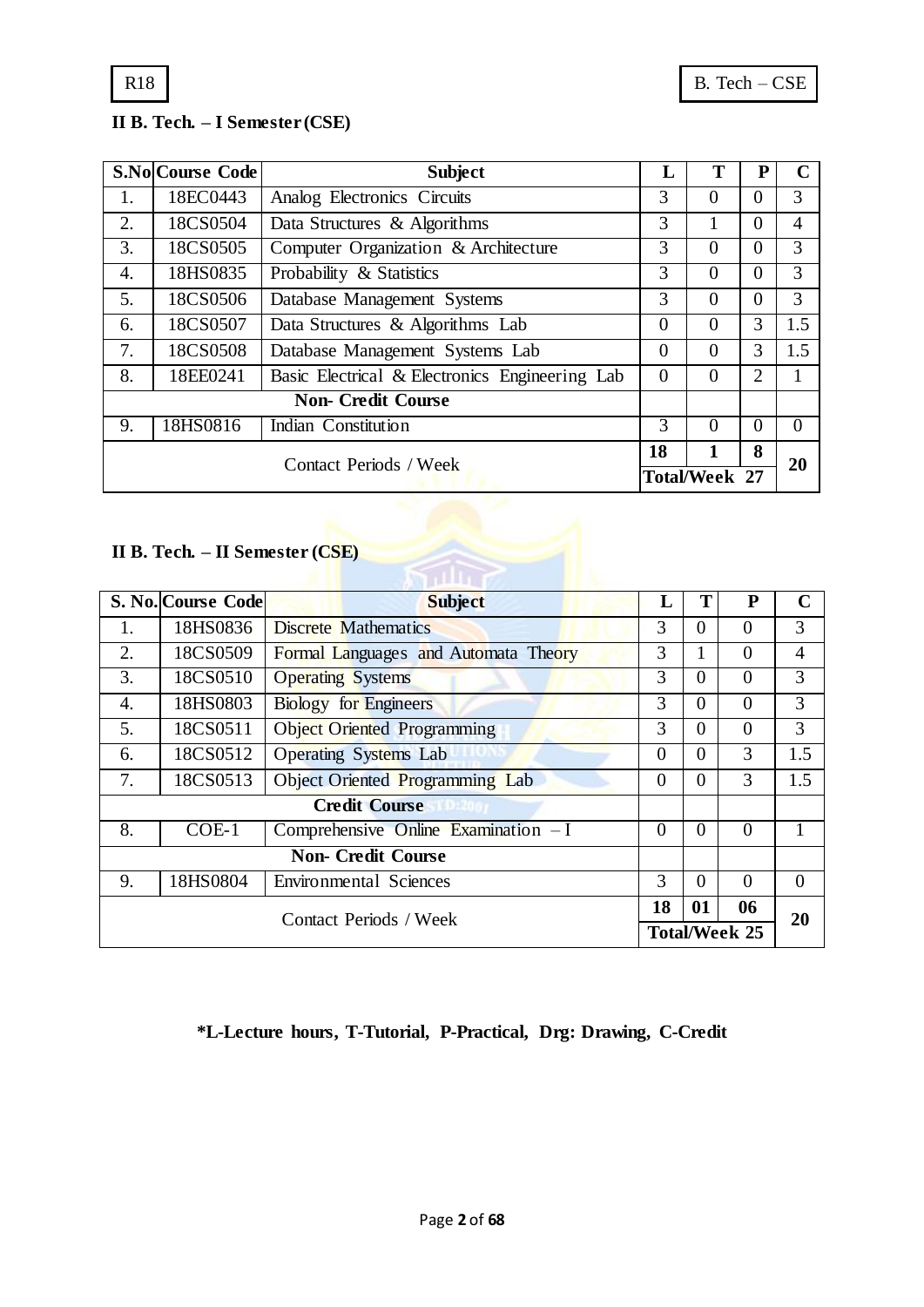**I B. Tech I – Semester** 

| $\bf{L}$ | Т | U. |
|----------|---|----|
| 3        | 0 | 3  |

# **(18HS0830) Mathematics-I (Common to all branches)**

#### **Course Objectives:**

The objective of this course is to familiarize the prospective engineers with techniques in calculus, multivariate analysis and linear algebra. It aims to equip the students with standard concepts and tools at an intermediate to advanced level that will serve them well towards tackling more advanced level of mathematics and applications that they would find useful in their disciplines. More precisely, the objectives are:

- To introduce the idea of applying differential and integral calculus to notions of curvature and to improper integrals. Apart from some applications it gives a basic introduction on Beta and Gamma functions.
- To introduce the fallouts of Rolle's Theorem that is fundamental to application of analysis to Engineering problems.
- To develop the tool of power series and Fourier series for learning advanced Engineering Mathematics.
- To familiarize the student with functions of several variables that is essential in most branches of engineering.
- To develop the essential tool of matrices and linear algebra in a comprehensive manner.

# **Course Outcomes:**

The objective of this course is to familiarize the prospective engineers with techniques in calculus, multivariate analysis and linear algebra. It aims to equip the students with standard concepts and tools at an intermediate to advanced level that will serve them well towards tackling more advanced level of mathematics and applications that they would find useful in their disciplines.

# **UNIT – I**

**Matrices:** Inverse and rank of a matrix; System of linear equations; Symmetric,skewsymmetric and orthogonal matrices; Eigen values and eigen vectors; Diagonalization of matrices; Cayley-Hamilton Theorem, and Orthogonal transformation.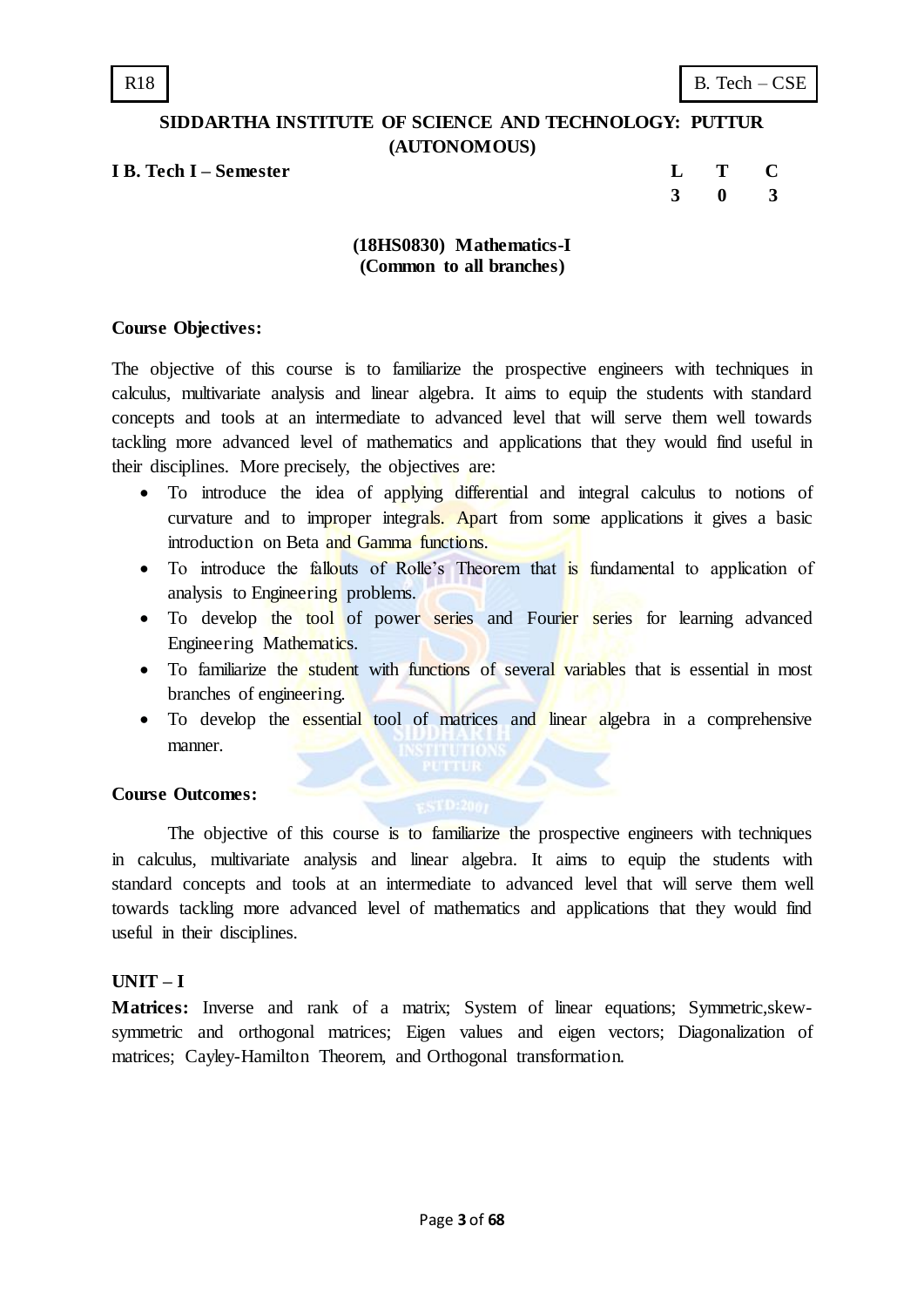

# **UNIT – II**

**Calculus:** Evaluation of definite and improper integrals; Applications of definite integrals to evaluate surface areas and volumes of revolutions; Beta and Gamma functions and their properties. Rolle'sTheorem, Mean value theorems (without proof) Taylor's and Maclaurin's theorems.

# **UNIT – III**

**Multivariable Calculus :** *(Differentiation)* Limit, continuity and partial derivatives, total derivative; Maxima, minima and saddle points; Method of Lagrange multipliers; Gradient, directional derivatives, curl and divergence.

# **UNIT – IV**

**Sequences and Series:** Convergence of sequence and series, tests for convergence (Geometric test, P- test, limit comparison test, D" Alember ratio test, Cauchy" s nth root test); Power series, Taylor's series, series for exponential, trigonometric and logarithm functions.

# **UNIT-V**

**Fourier series:** Determination of Fourier coefficients- Fourier series- Even and functions, Fourier Series in an arbitrary interval, Periodic function, Half range sine and cosine series,

# **Text Books:**

- 1. *Higher Engineering Mathematics*, B.S.Grewal, Khanna publishers-42nd Edition(2012)
- 2 *Engineering Mathematics Volume-I,* by T.K.V. Iyengar, S.Chand publication- $12^{\text{th}}$ Edition
- 3 A Text book of B.Sc. mathematics volume-II, V.Venkateswara Rao S.Chand Publications

# **References:**

- 1. Ramana B.V. Higher Engineering Mathematics,Tata McGraw Hill New Delhi,11thReprint, 2010.
- 2. Engineering mathematics, volume-I&II, E.Rukmangadachari & E.Keshava Reddy Pearson Publishers.
- 3. D. Poole, Linear Algebra: A Modern Introduction, 2nd Edition, Brooks/Cole, 2005.
- 4. N.P. Bali and Manish Goyal, A text book of Engineering Mathematics, LaxmiPublications, Reprint, 2008.
- 5.Bhavanari Satyanarayana, T.V.Pradeepkumar&D.Srinivasulu "Linear Algebra & Vector Calculus", Studera Press, New Delhi.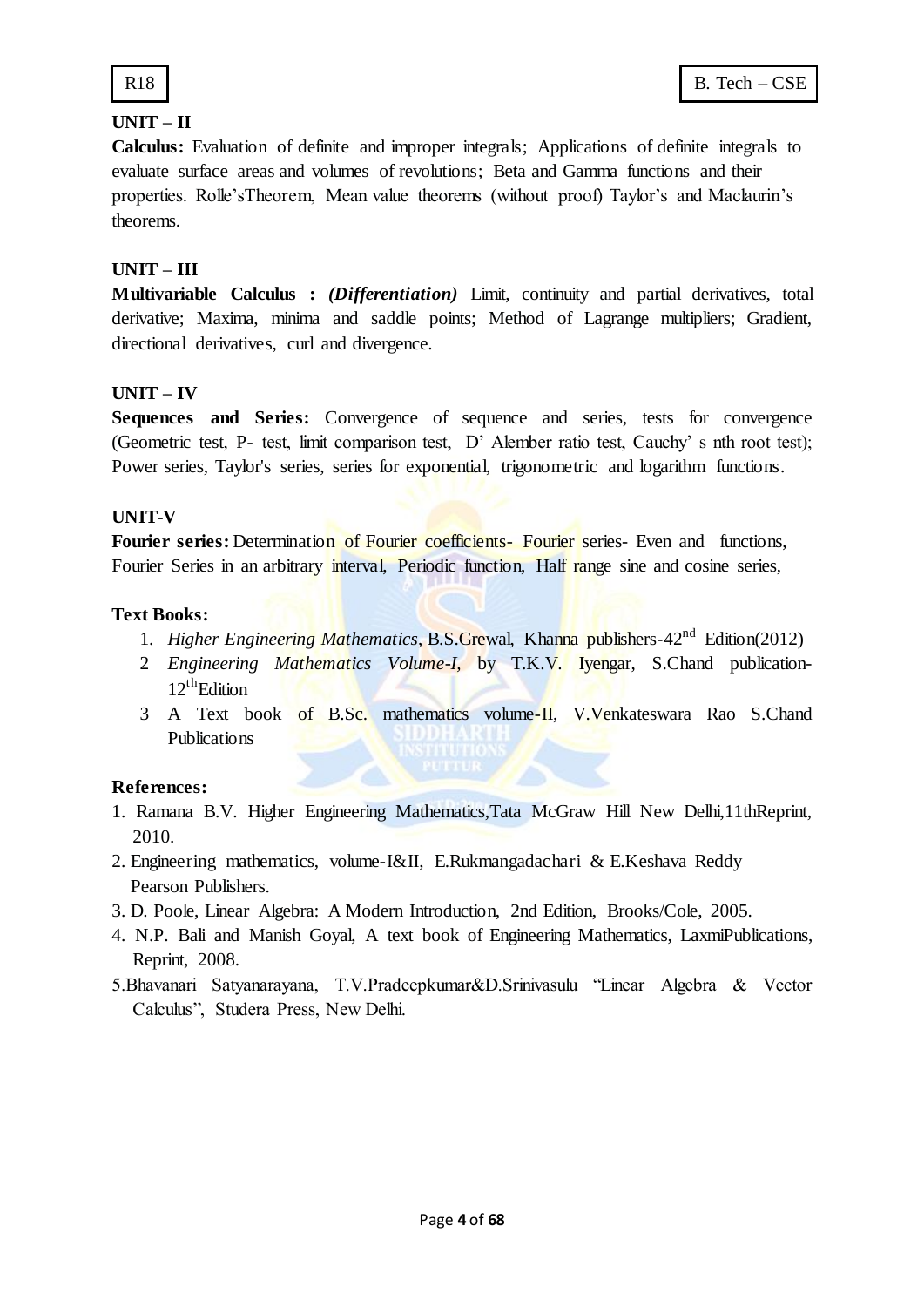**SIDDARTHA INSTITUTE OF SCIENCE AND TECHNOLOGY: PUTTUR**

#### **(AUTONOMOUS)**

#### $I$  **B.** Tech - **I** Semester

| L  | T | C |
|----|---|---|
| -3 | 1 | 4 |

# **(18HS0801) Chemistry (Common to all Branches)**

#### **Course Objectives:**

- Developed in this course will aid in quantification of several concepts in chemistry that have been introduced at the 10+2 levels in schools.
- Technology is being increasingly based on the electronic, atomic and molecular level modifications.
- Quantum theory is more than 100 years old and to understand phenomena at Nanometer levels, one has to base the description of all chemical processes at molecular levels.

#### **Course Outcomes:**

- Analyze microscopic chemistry in terms of atomic and molecular orbitals and intermolecular forces.
- Able to design the flowchart and algorithm for real world problems
- Able to learn and understand new programming languages
- Able to construct modular and readable programs Rationalise bulk properties and processes using thermodynamic considerations.
- Distinguish the ranges of the electromagnetic spectrum used for exciting different molecular energy levels in various spectroscopic techniques Rationalise periodic properties such as ionization potential, electronegativity, oxidation states and electronegativity.

#### **UNIT-I**

**Spectroscopic Techniques and Applications:** Principles, selection rules and applications of absorption (UV/Visible, Atomic Absorption, Infrared) and Emission spectroscopy (Flame photometry and Fluorescence and its applications in medicine. Advanced Instrumental Techniques and their Significance: XRD, Scanning Electron microscope (SEM) and Transmission electron microscopy (TEM).

#### **UNIT-II**

**Organic Reactions and Organic Polymers:** Introduction to reactions involving substitution, addition, elimination, oxidation, reduction, Synthesis of a commonly used drug molecule. Organic polymers types (Thermosetting and Thermoplastics), Preparation, Properties and Engineering Applications of PVC, Teflon, Nylon6,6, Bakelite), Moulding Process and its uses, Conducting polymers (polyacetylene, Polyaniline).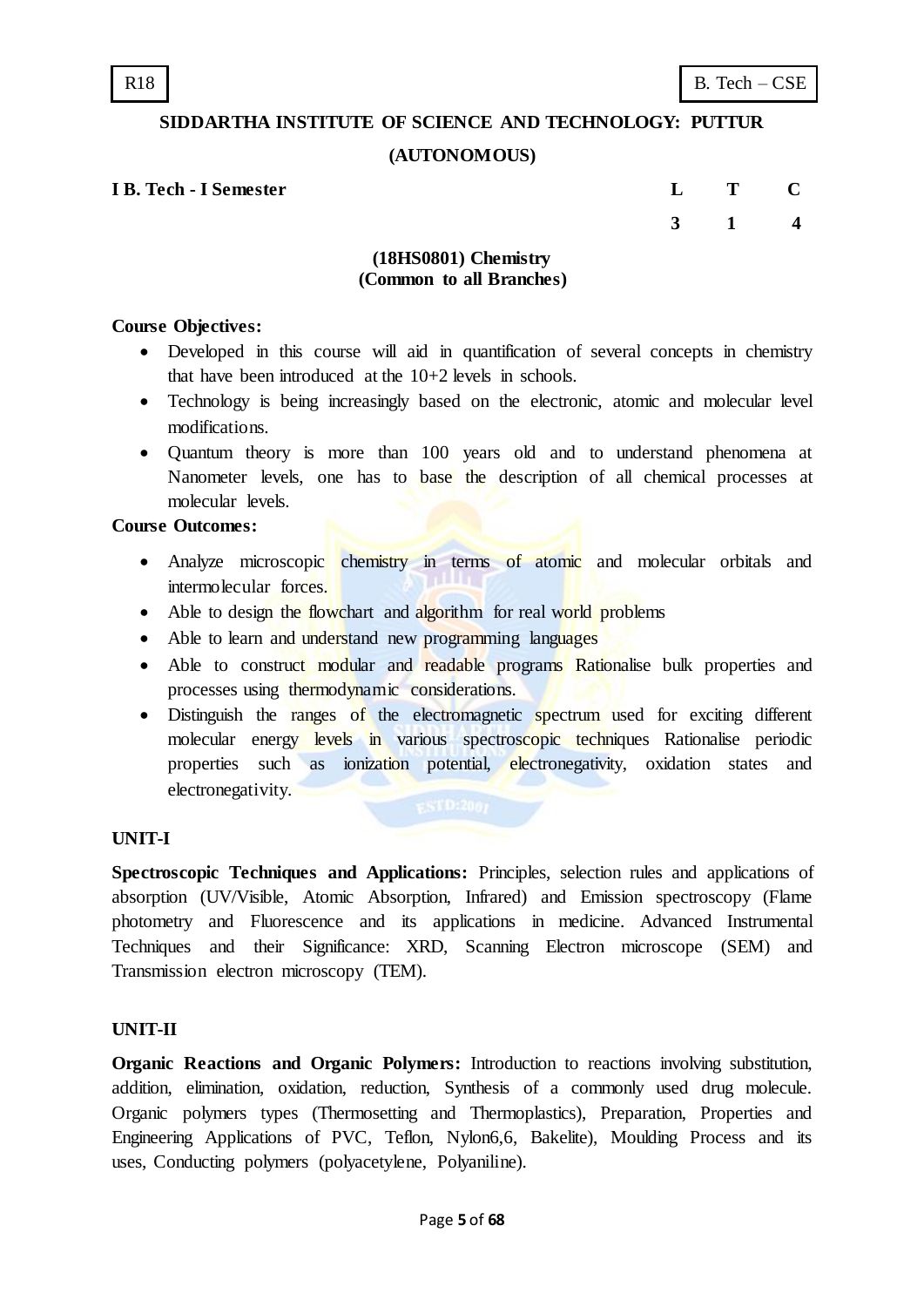# **UNIT-III**

**Atomic, Molecular Structure and Periodic Properties:** Schrodinger wave equation, Molecular orbital"s of diatomic molecules. Energy level diagrams of diatomic. Pi-molecular orbitals of butadiene and benzene and aromaticity. Crystal field theory and the energy level diagrams for transition metal ions and their magnetic properties.

Effective Nuclear charge, variations of s, p, d and f orbital energies of atoms in the periodic table, atomic and ionic sizes, oxidation states, hard soft acids and bases, molecular geometries.

# **UNIT-IV**

**Uses of Free Energy and Chemical Equilibria:** Thermodynamic functions: Energy Entropy and free energy, Cell potentials, Nernest equations and Its Applications. Acid base Oxidation, reduction and Solubility Equilibria. Corrosion: Types of Corrosion, Factors Influencing the rate of Corrosion, Prevention of Corrosion (Sacrificial anodic protection, Impressed Cathodic Protection), Anodic and Cathodic Inhibitors, Electro plating (Copper, Nickel, Chromium) and Electroless Plating.

## **UNIT-V**

Water Technology: Hardness of water and its units, Estimation of Hardness by EDTA method. Boiler Troubles: Scale & Sludge, Priming and Foaming and Boiler corrosion. Municipal Solid waste Treatment.Water softening methods (Lime-Soda, Zeolite, Ion-Exchange resins). Demineralization of Brackish Water: Reverse Osmosis and Electro Dialysis.

**Milli** 

# **Text Books:**

- 1. University chemistry, by B. H. Mahan
- 2. Chemistry: Principles and Applications, by M. J. Sienko and R. A. Plane
- 3. Fundamentals of Molecular Spectroscopy, by C. N. Banwell
- 4. Engineering Chemistry (NPTEL Web-book),by B. L. Tembe, Kamaluddin and M. S. Krishnan
- 5. Physical Chemistry, by P. W. Atkins 1.
- 6. Organic Chemistry: Structure and Function by K. P. C. Volhardt and N. E. Schore, 5th Edition <http://bcs.whfreeman.com/vollhardtschore5e/default.asp>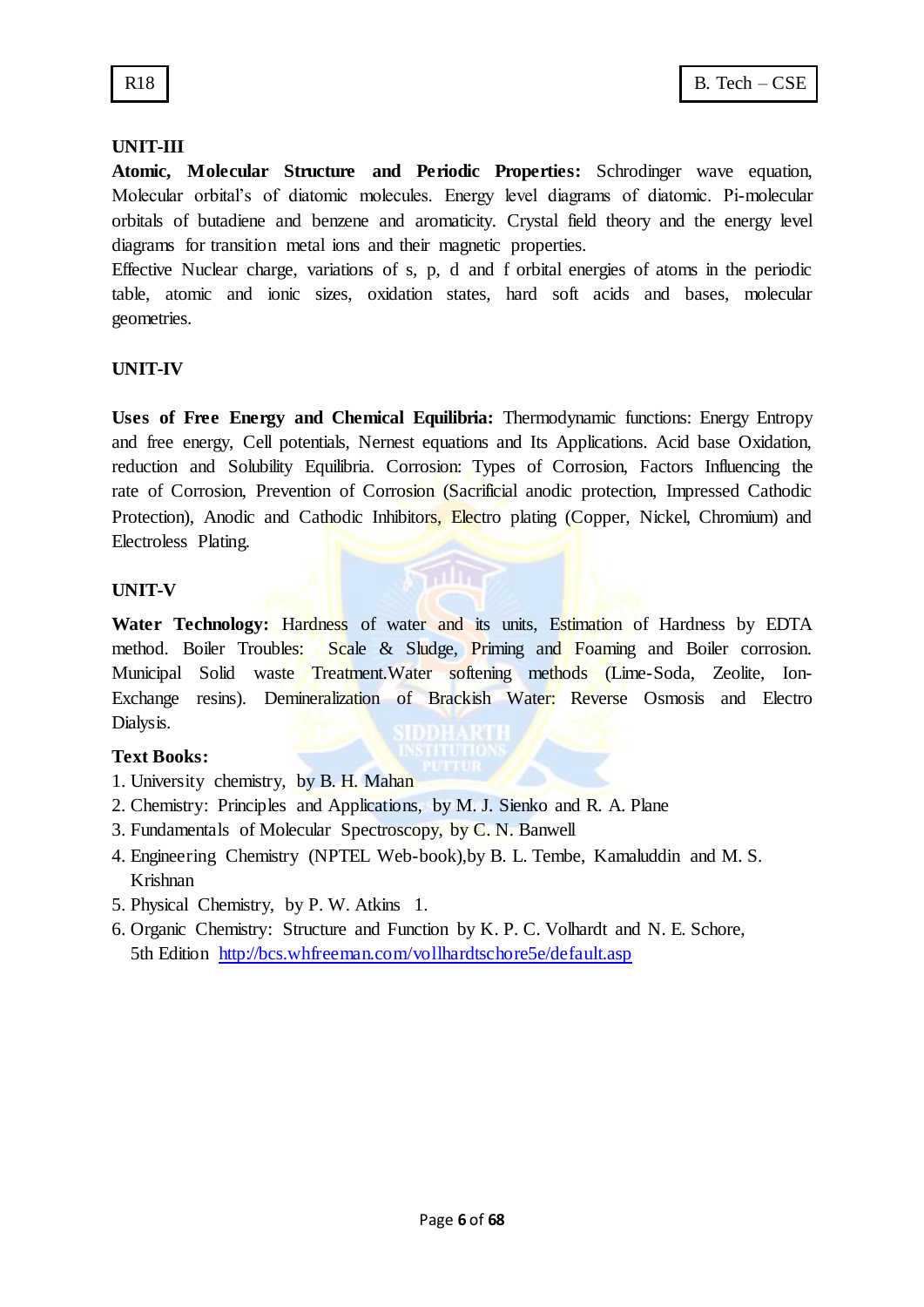## **I B. Tech. – I Semester**

#### **L P C**

**1 4 3**

# **(18ME0302) Engineering Graphics & Design**

#### **Course Objectives:**

- To familiarize the students in basic concept of conic sections, projections and Development of Objects.
- To develop the imagination and drafting skills of students.

## **Course Outcomes:**

Students undergoing this course are able to

- Frame ideas based on the conceptual modeling and design
- Provide good understanding of the methods involved in preparing various views in Engineering drawings.
- Can prepare 2D and 3D diagrams of various objects

## **UNIT-I**

**Introduction to Engineering Drawing:** Principles of Engineering Graphics and their significance, usage of Drawing instruments, lettering, Conic sections, Cycloids and Involutes.

# **UNIT-II**

**Projections of Points: Principles of Orthographic Projections-Conventions - Projections of** Points, Traces

**Projections of straight lines:** Inclined to both the planes - simple problems only, Traces

# **UNIT-III**

**Projections of Planes:** Planes (Inclined to single plane only)

**Projections of Solids:** Introduction– Projections of right regular solids-Prisms, Pyramids in different positions. (Single plane only)

# **UNIT-IV**

**Sections of solids:** Sectional Views of Right regular Solids - Prisms, Pyramids.

**Development of surfaces** - Development of surfaces of Right Regular Solids - Prisms, Pyramids.

# **UNIT-V**

**Orthographic Projections:** Principles of Orthographic projection, Conversion of objects from 3D to 2D

**Isometric Projections:** Principles of Isometric projection – Isometric Scale, Isometric Views, Conventions; Isometric Views of lines, Planes, Simple and compound Solids, Conversion of 2D to 3D.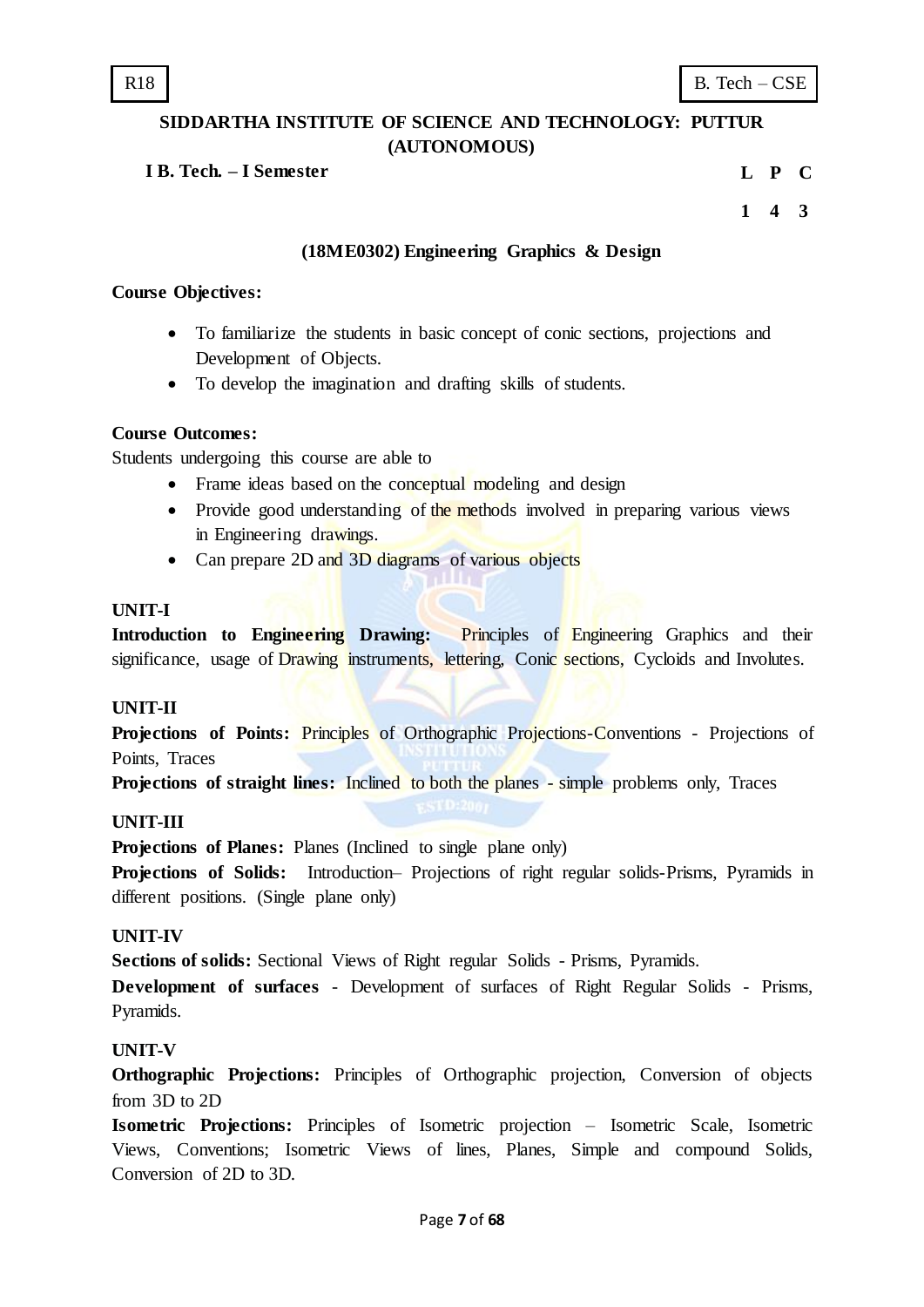# **Auto CAD (for Practice only not for External Exam)**

**Introduction to CAD**, Applications, commands, Tool bar, modeling of Simple parts, isometric problems.

# **Text Books:**

- 1. *Engineering Drawing*, N.D.Bhatt, Charotar Publishers
- 2. *A text Book of Engineering Drawing*, K.L.Narayana, Kannaiah, Scitech Publishers, 2010
- 3. *Engineering Graphics with using AutoCAD,2007*. Jeyapoovan.T, Vikas Publishing House

# **References:**

- 1. *Fundamentals of Engineering Drawing*, Warren J.Luzadder and Jon. M.Duff, Prentice Hall of India Pvt., Ltd., Eleventh Edition, 2001.
- 2. *Engineering Graphics,* Bhattacharyya, S.C.Bera, I.K .International Pvt Ltd. 2009.
- 3. *A text Book of Engineering Drawing and Graphic,* K.Venugopal New Age PublishinNew Delhi, 2008.

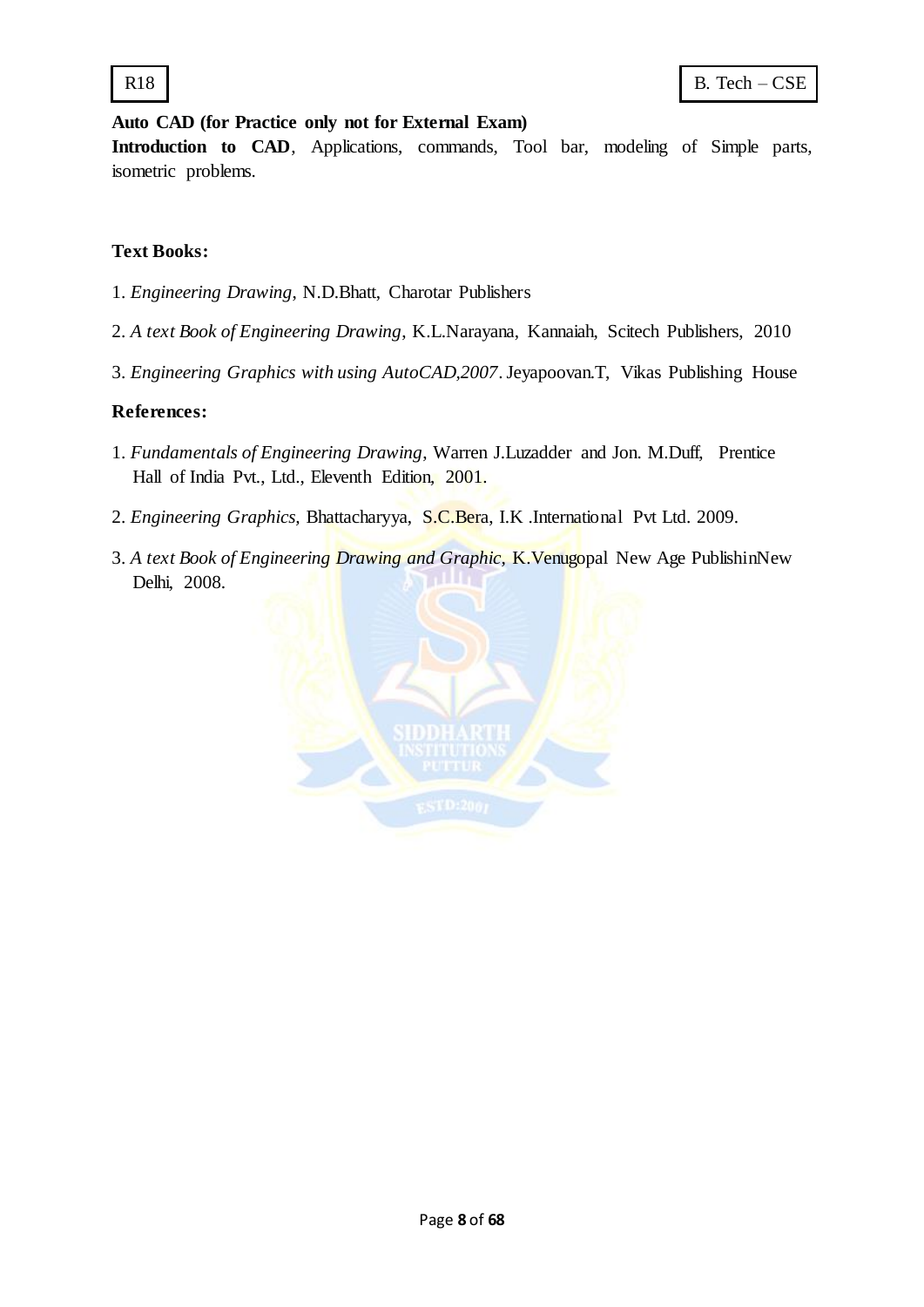# **I B. Tech - I Semester L T P C**

**3 0 0 3**

# **(18HS0810) English (Common to all branches)**

#### **Course Objectives**:

- To develop interest in reading English Literature for language learning.
- To improve knowledge and understanding of Grammar.
- To enhance the ability for making use of grammar in writing English.
- To enrich communication skills among the students.
- To develop their insight and positive attitude towards English language.
- To impart LSRW skills and inculcate the habit of learning.
- To build vocabulary.
- To enhance employability skills.

#### **Course Outcomes**

Students will be able:

- 1. To understand the rules of English grammar and their usage in writing English.
- 2. To use LSRW skills through the prescribed text and develop their ability to communicate effectively.
- 3. To get the mastery of language to express ideas, views, feelings and experience.
- 4. To communicate well among themselves.
- 5. To inculcate values and ideal characteristic qualities in themselves.

#### **UNIT-I**

#### **Reading:**

- 1. *All the World's a Stage* by William Shakespeare. (Act-II, Scene-VII).
- 2. *After Twenty Years* by O. Henry.

**Writing:** Nature and Style of Sensible Writing: Describing & Defining.

**Speaking:** Oral Communication (involves interactive practice sessions) Self -introduction and introducing a friend.

**Listening:** Listening activity (Present tense).

**Vocabulary:** The concept of word formation & root words from foreign languages.

**Grammar:** Subject – Verb Agreement. Sentence Structures & use of phrases and clauses in sentences. Identifyin common errors in noun, pronoun and adjectives.

#### **UNIT-II**

#### **Reading:**

- *1. I Have a Dream* Martin Luther King jr.
- 2. *Knowledge and Wisdom* by Bertrand Russell.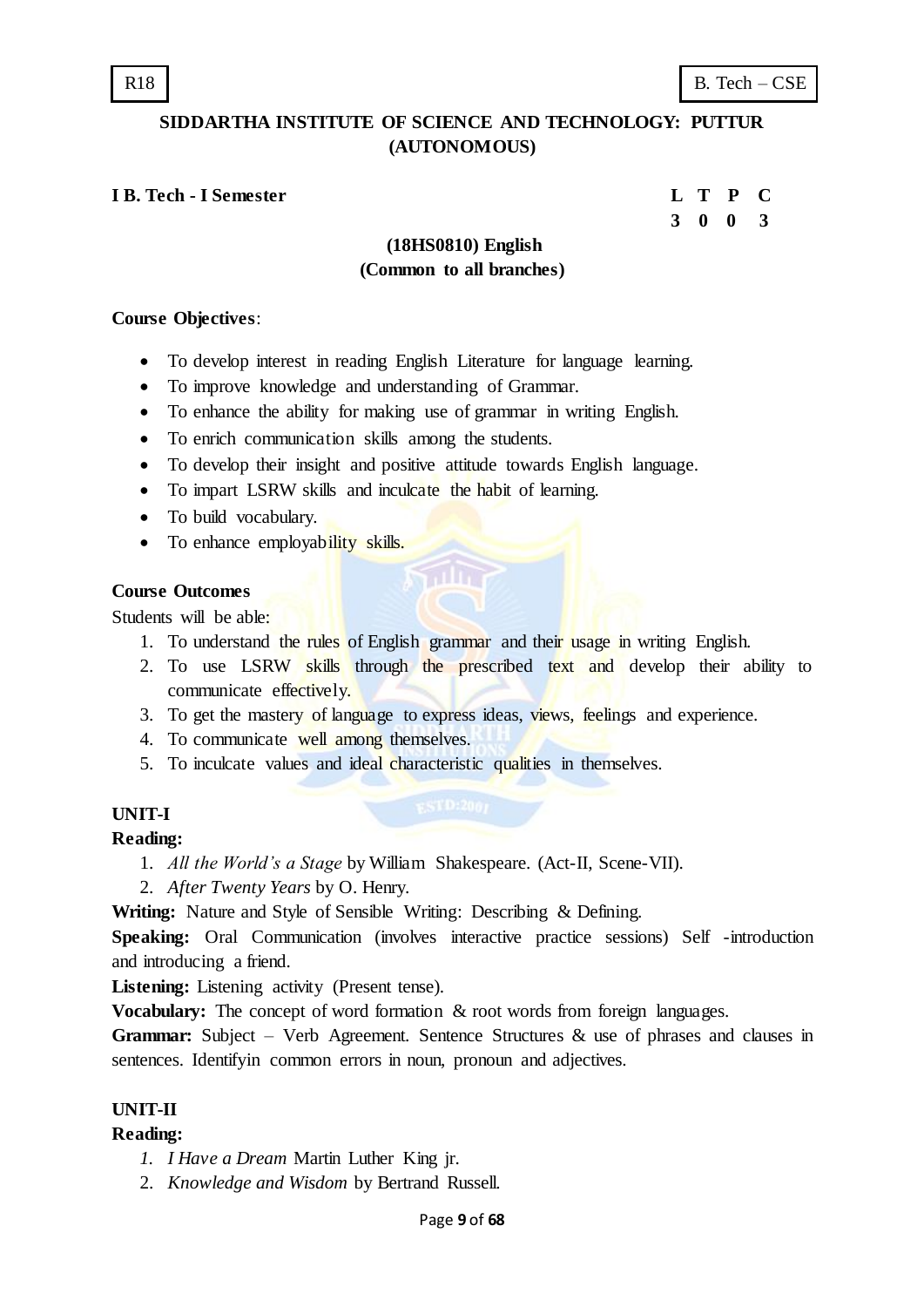

**Writing**: Importance of proper punctuation and creating coherence- Simple sentences. **Speaking:** Expressing apology.

**Listening:** Listening activity. (Past tense)

**Vocabulary:** Prefixes and Suffixes.

**Grammar:** Identifying common errors in Articles, Modifiers and degrees of comparison.

## **UNIT-III**

## **Reading:**

1) Nelson Mandela (Biography)

2) "The Happy Prince" by Oscar wilde.

**Writing:** Paragraph writing – letter writing.

**Speaking:** Situational dialogues.

**Listening:** Listening activity. (Future tense)

**Vocabulary:** Synonyms and Antonyms.

**Grammar:** Identifying common errors in Prepositions and Link words and complex sentences.

# **UNIT-IV**

## **Reading:**

- 1. *Where the Mind is without Fear* by RabindraNath Tagore.
- 2. Cause Effect and Control Measures of Pollution (Air, Water, Noise) and Nuclear Hazards.

Writing: Essay writing - Organizing principles of essay writing - Introduction and Conclusion.

**Speaking:** Public speaking dynamics.

Listening: Listening activity. (Active voice and passive voice)

**Vocabulary:** Abbreviations and Acronyms.

Grammar: Identifying common errors in redundancies and compound sentences.

#### **UNIT-V**

#### **Reading:**

1. *The Road not Taken* by Robert Frost.

2. *An Astrologer's Day* by R K Narayan.

**Writing:** Techniques for writing precisely.

**Speaking:** Interviews and formal presentations.

**Listening:** speeches of A P J Abdul Kalam, Steve Jobs and so on.

**Vocabulary:** One word substitutes.

Grammar: Identifying common errors in clichés.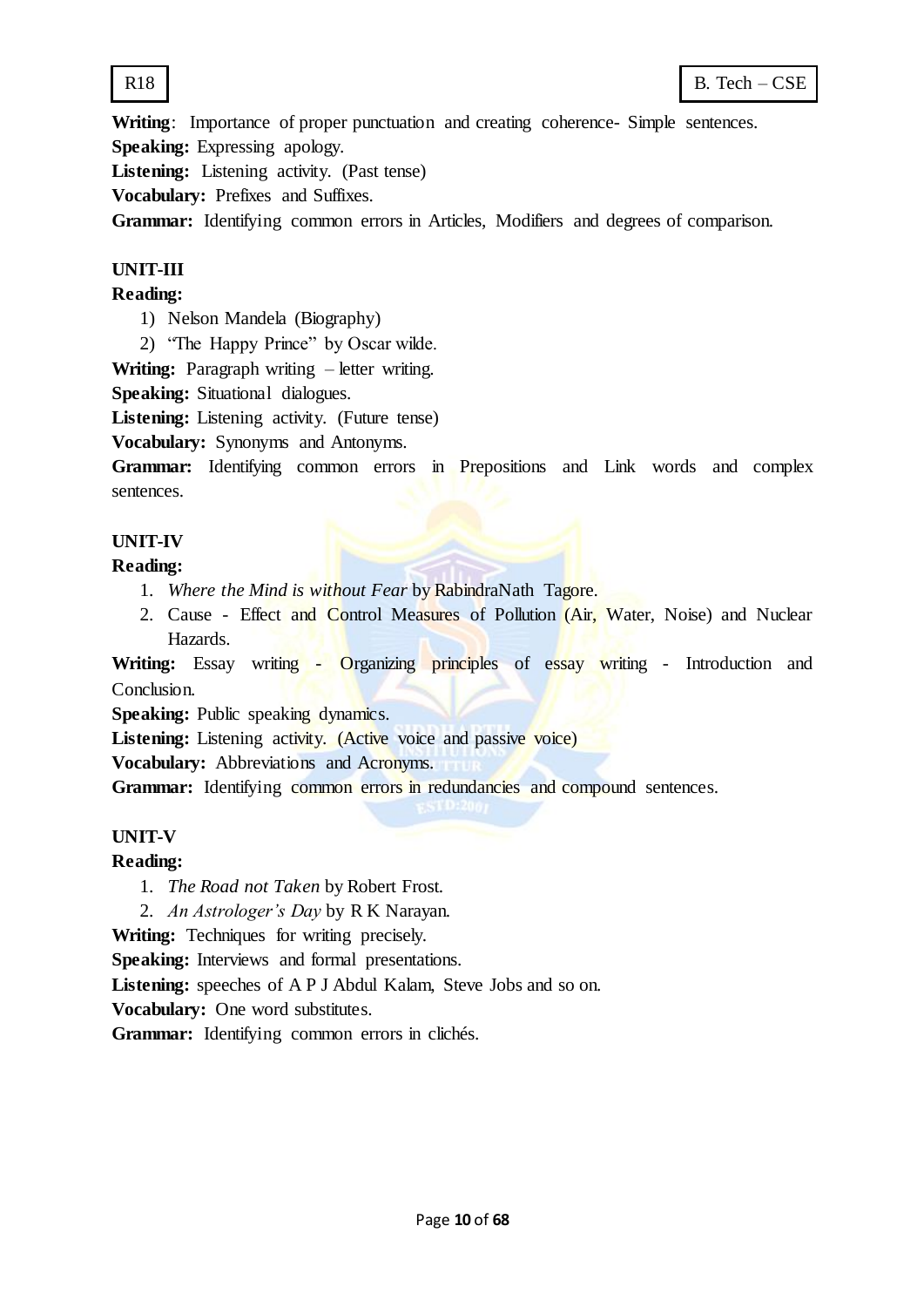# **Reference Books:**

- 1. *Practical English Usage.* Michael Swan. OUP. 1995.
- 2. *Remedial English Grammar.* F.T. Wood. Macmillan. 2007.
- 3. *On Writing Well.* William Zinsser. Harper Resource Book, 200.
- 4. *Study Writing.* Liz Hamp-Lyons and Ben Heasly. Cambridge University Press, 2006.
- 5. *Communication Skills*. Sanjay Kumar and PushpLata. Oxford University Press, 2011.
- 6. *Exercises in Spoken English.* Parts. I-III. CIEFL, Hyd. Oxford University Press, 2005.
- 7. Oscar Wilde, Create Independence Publisher, Kindle Edition, 2017.
	- 8. The Complete Works of William Shakespeare, Kindle Edition, 2017.
	- 9. G. P. Editors, The Complete Works of William Shakespeare, Global Classic, 2018.

10. Robert Frost, Robert Frost Collection, Wider Publication, 2011.

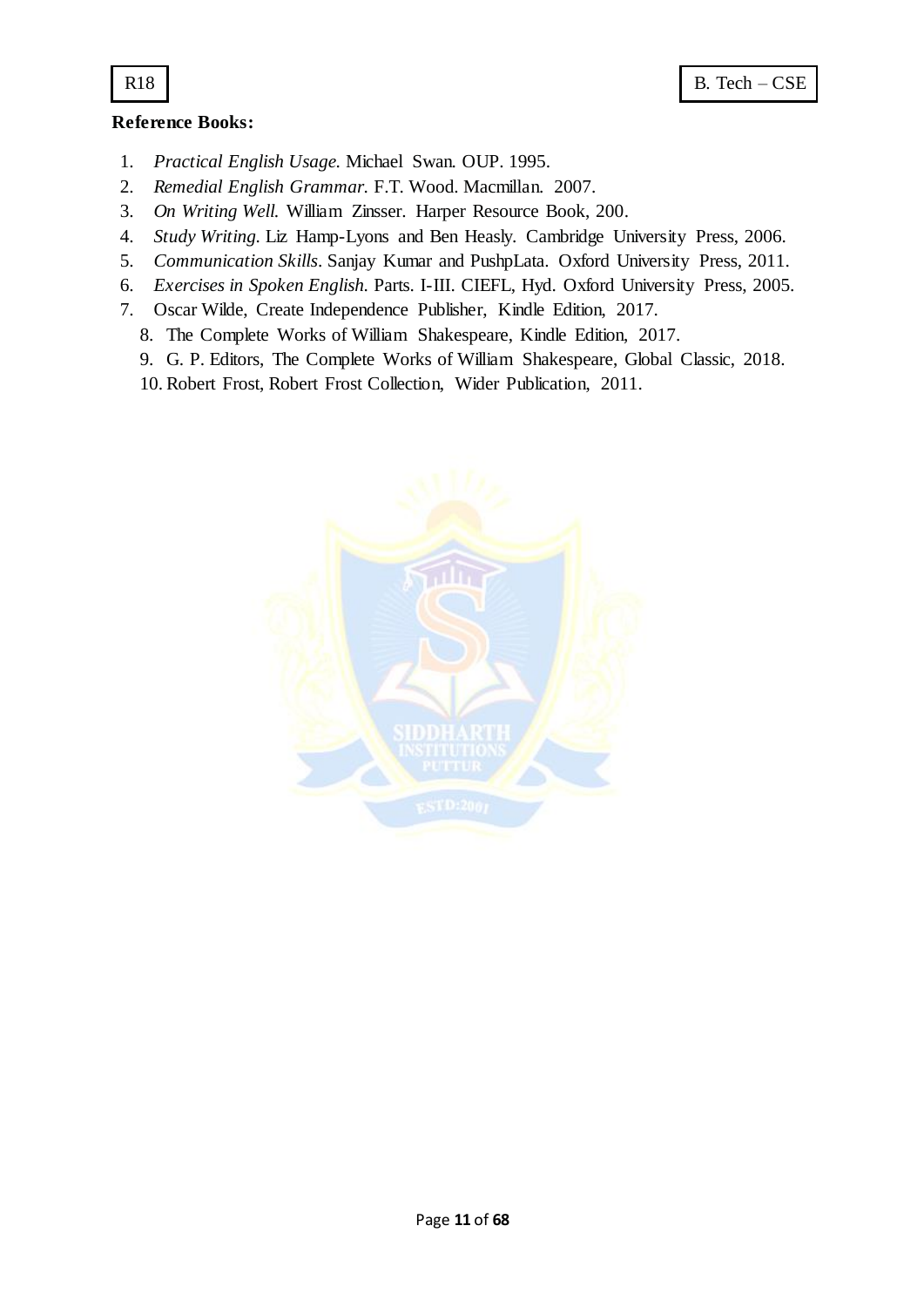## **SIDDARTHA INSTITUTE OF SCIENCE AND TECHNOLOGY: PUTTUR**

#### **(AUTONOMOUS)**

**IB. Tech - I Semester** 

| L | T P |      | O   |
|---|-----|------|-----|
| 0 | 0   | $-3$ | 1.5 |

# **(18HS0802) Chemistry Laboratory (Common to all Branches)**

### **Course Outcomes:**

The chemistry laboratory course will consist of experiments illustrating the principles of chemistry relevant to the study of science and engineering. The students will learn to:

- Estimate rate constants of reactions from concentration of reactants/products as a function of time.
- $\triangleright$  Measure molecular/system properties such as surface tension, viscosity, conductance of solutions, redox potentials, chloride content of water, etc.
- $\triangleright$  Synthesize a small drug molecule and analyse a salt sample.

#### **List of Experiments**

- 1. Estimation of copper by EDTA method
- 2. Determination of chloride content of water
- 3. Determination of acidity of water sample.
- **4.** Determination of alkalinity of water sample
- 5. Potentiometric determination of  $\text{Fe}^{2+}$  by potassium permanganate.
- 6. Determination of Viscosity of an oil by Redwood Viscometer
- 7. Determination of dissolved oxygen in a water sample by Winkler"s method
- 8. Conductometric titrations of strong acid against strong base.
- 9. Chemical analysis of a salt
- 10. Synthesis of a polymer/drug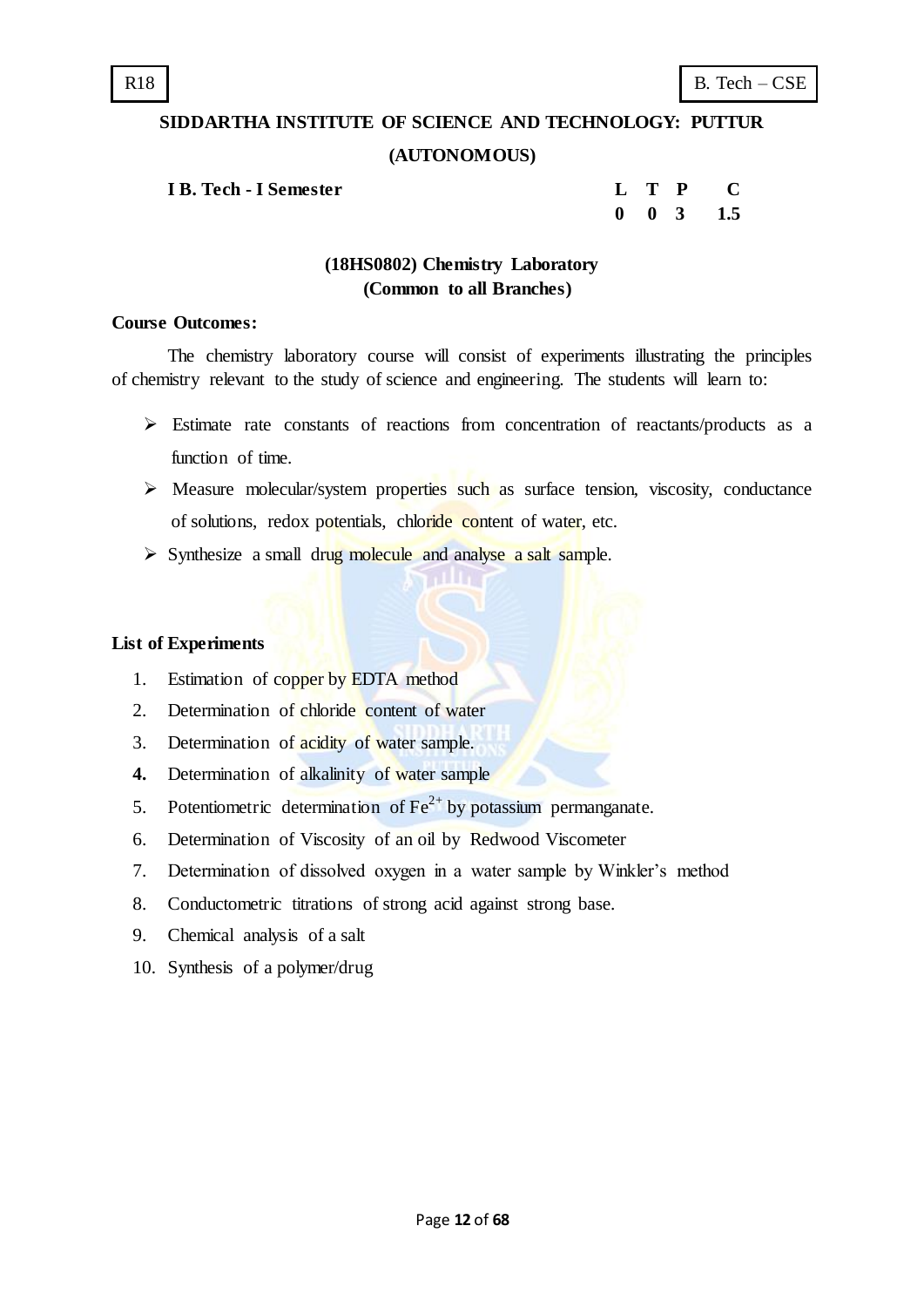# **I B. Tech – I Semester L T P C**

**0 0 3 1.5**

# **(18HS0811) English Lab (Common to all branches)**

#### **Course Objectives:**

To get the job students dream of today largely depends on the way they communicate. Due to globalization, civilization and fast growing technologies, communication has become a very important factor. Good communication skills increase the possibilities of getting good jobs. To meet the requirement of corporate word one has to be capable of expressing oneself.

- To provide Computer Assisted Language Learning facility for the students on selfinstructional method for improving language.
- To improve the correct articulation as English is international language.
- To enhance the communication skills with a variety of activities and practice sessions.

#### **Course Outcomes:**

Students will be able:

- 1. To recognize sounds of English language with different classifications.
- 2. To know phonetic transcription and phonemic symbols of English language.

**RTILLT** 

- 3. To understand international accent and utilize the same in their daily conversation.
- 4. To crease confidence for public speaking, for facing interviews, for making effective oral presentations, for having discussions, and for delivering impromptu speeches.

#### **UNIT -I**

a) Importance of Phonetics – Introduction, organs of speech, classification of sounds, and Phonetic transcriptions.

#### **UNIT-II**

- a) Syllable, Syllabification, Word stress, Stress Rules and Intonation.
- b) Intonation (Falling, Raising, and fall-raise) Pitch and Rhythm.
- c) Influence of mother tongue (MTI) Common Indian Variants in pronunciation.
- d) Difference between British and American Pronunciation

#### **UNIT-III**

- a) Vocabulary building.
- b) Functional English; Telephone skills; Giving Directions; Situational dialogues; Role play.
- c) JAM, Oral presentation-Prepared and extempore and PPT presentation.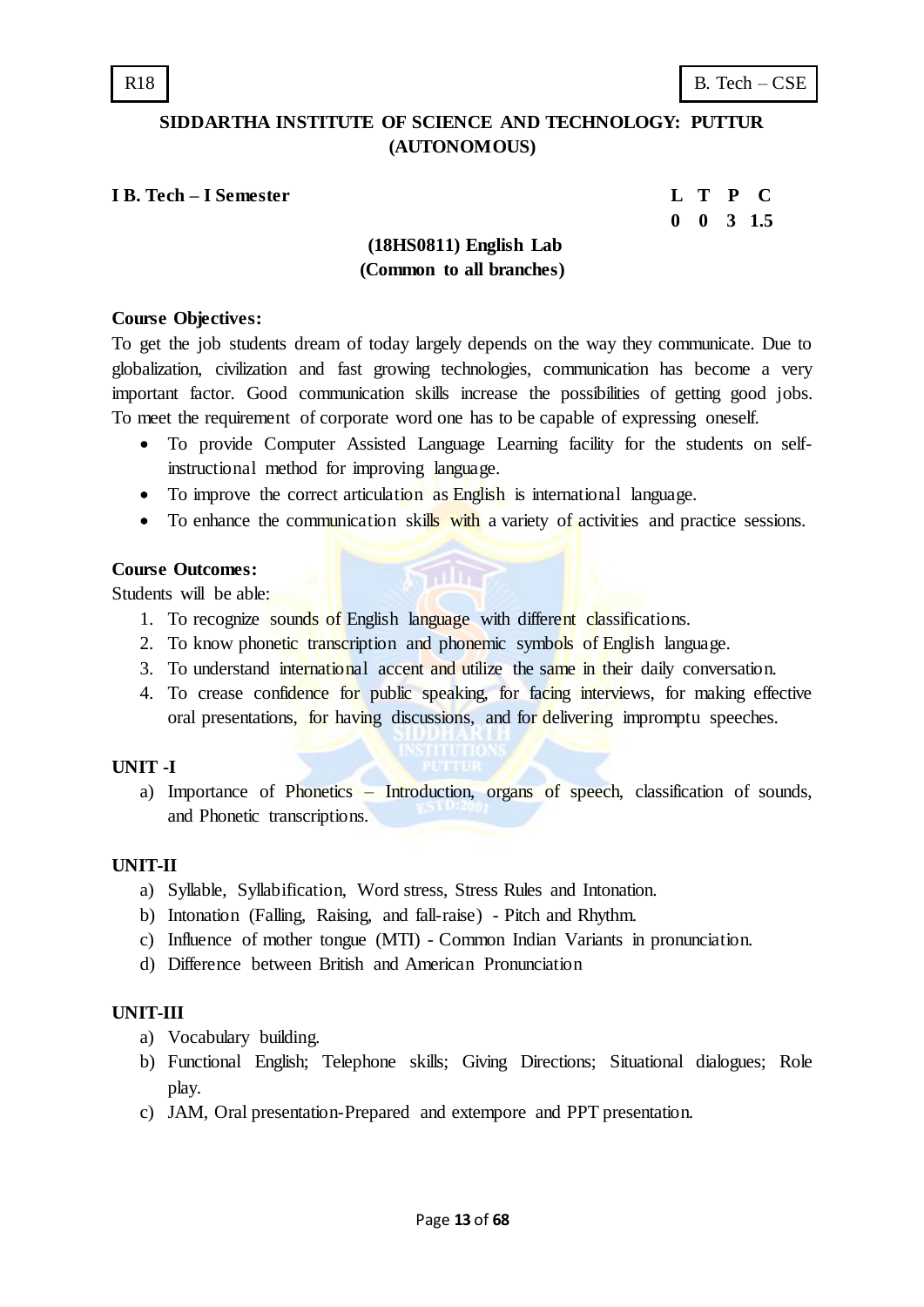

# **UNIT-IV**

a) Describing people, places, things and situations- Body language–- listening some **UNIT-V**

- a) Preparation of resume (C.V) & Cover Letter.
- b) Interview Skills mock interviews.
- c) Group Discussion, Debate and Dress code.

# **Minimum requirement for ELCS LAB**

- 1. Computer Assisted Language Learning (CALL) Lab: The Computer Aided Language Lab for 60 Students with 60 systems one Master Console, LAN facility and English Language Software for self-study by learners.
- 2. The Communication Skills Lab with movable chairs and audio visual aids with a P. A. system, Projector, a Digital stereo audio & video system and Camcorder etc. System Requirement (Hardware component):

Computer network with: LAN with minimum 60 multimedia systems with the following.

Specifications:

- i) P- IV Processor
	- a) Speed 2.8 GHZ
		- b)  $RAM 512 MB Minimum$
		- c) Hard  $Disk 80 GB$
- ii) Headphones of High quality.

# **Software:**

- 1. Clarity pronunciation power--- Part 1(sky pronunciation)
- 2. Clarity pronunciation power--- Part 2
- 3. K-Van Advanced Communication Skills.
- 4. Walden Info tech Software.

# **References Books:**

- 1. *A Textbook of English Phonetics for Indian Students,* second edition T. Balasubramanian. (Mcmillian) 2012.
- 2. *A Course in Phonetics and spoken English*, DhamijaSethi, Prentice-hall of India Pvt. Ltd, 2000.
- 3. *Speaking English Effectively,* second Edition Krishna Mohan & NP Singh 2011 (Mcmillian).
- 4. *A Hand Book of English Laboratories,*E.Sureshkumar ,P.Sreehari, Foundation books, 2011.

*Spring Board Success*, SharadaKoshik, BinduBajwa, Orient Black Swan, Hyderabad, 2010.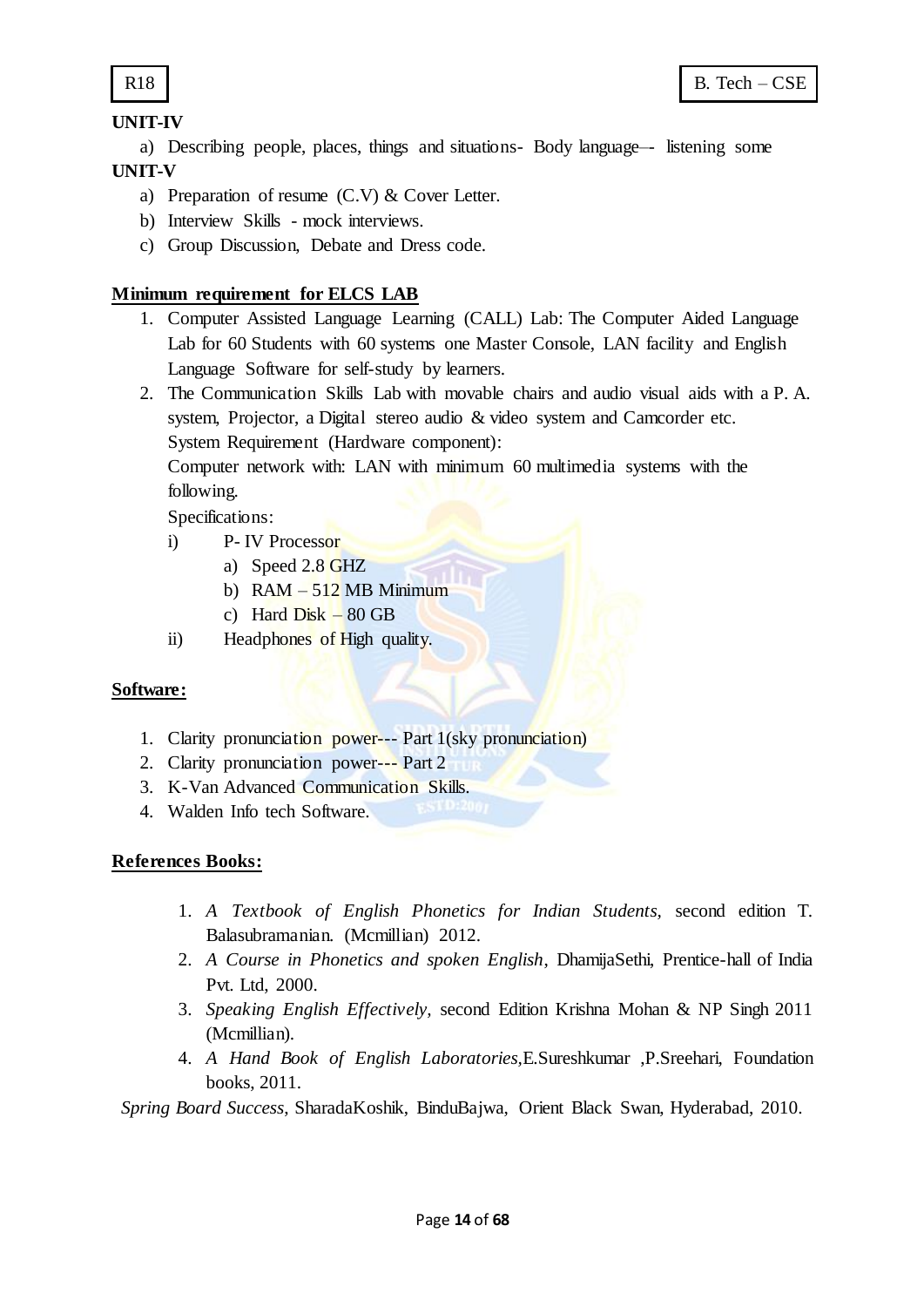#### **SIDDARTHA INSTITUTE OF SCIENCE AND TECHNOLOGY: PUTTUR**

#### **(AUTONOMOUS)**

**I B. Tech. – I Sem. L P C**

**0 4 2**

#### **(18ME0301) Workshop Practices Lab**

#### **PART-A –Engineering Workshop**

#### **Course Objectives:**

• *The course provides hands-on training in the trades of Carpentry, Fitting, House-wiring, Tin Smithy, and Foundry. Overview of metal cutting processes, plumbing and welding is provided through live demonstrations.*

#### **Course Outcomes:**

*After completion of this course, a successful student will be able to:*

- *Utilize workshop tools for engineering practice.*
- *Employ skills for the production a component for real time applications.*
- *Appreciate the hard work and intuitive knowledge of the manual workers.*

#### **LIST OF EXPERIMENTS**

#### **1. TRADES FOR EXERCISES**

- **a.** Carpentry shop: Two joints (exercises) involving tenon and mortising, groove and tongue: Making middle lap T joint, Cross lap joint, Mortise and tenon T joint, Bridle T joint from soft wood stock.
- **b. Fitting shop**: Two joints (exercises) from: Square joint, V joint, Half round joint or Dovetail joint out of 100 x 50 x 5 mm M.S. stock.
- **c**. **Sheet metal shop**: Two jobs (exercises) from: Tray, Cylinder, Hopper or Funnel from out of 22 or 20 gauge G.I. sheet.
- **d**. **House-wiring**: Two jobs (exercises) from: Wiring for ceiling rose and two lamps (bulbs)with independent switch, two way switch, controls with or without looping, wiring for stair case lamp, wiring for water pump with single phase starter.
- **e**. **Foundry**: Preparation of two moulds (exercises): for a single pattern and a double pattern.
- **f**. **Welding**: Preparation of two welds (exercises): Single V butt joint, Lap joint, Double V butt joint or T fillet joint.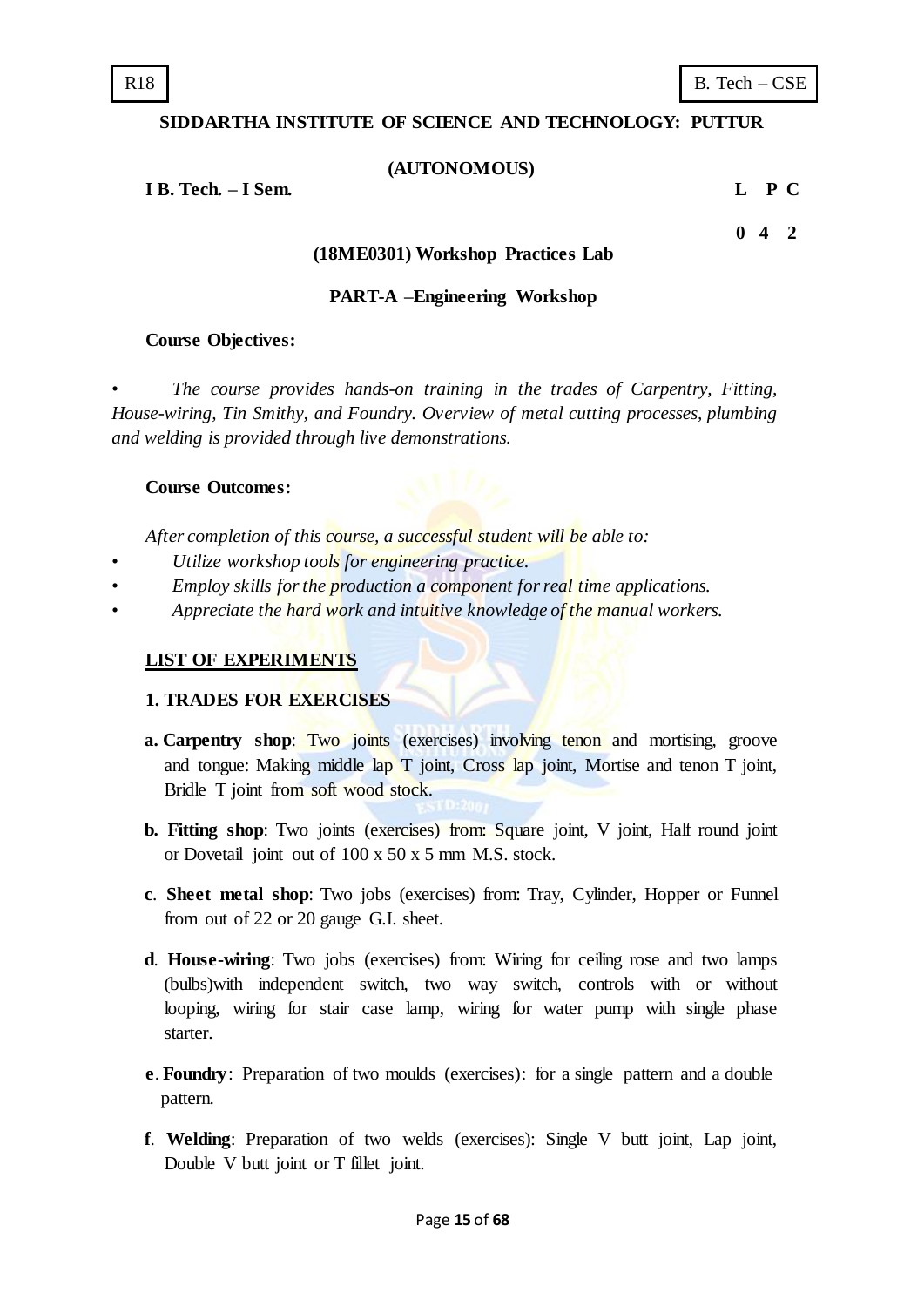# **2. TRADES FOR DEMONSTRATION:**

## **a. Plumbing**

## **b. Machine Shop**

## **c. Metal Cutting**

Apart from the above the shop rooms should display charts, layouts, figures, circuits, hand tools, hand machines, models of jobs, materials with names such as different woods, wood faults, Plastics, steels, meters, gauges, equipment, CD or DVD displays, First aid, shop safety etc. (though they may not be used for the exercises but they give valuable information to the student). In the class work or in the examination knowledge of all shop practices may be stressed upon rather than skill acquired in making the job.

#### **References:**

- 1. *Engineering Work shop practice for JNTU*, V. Ramesh Babu, VRB Publishers Pvt. Ltd., 2009
- 2. *Work shop Manual*, P.Kannaiah & K.L.Narayana, SciTech Publishers.
- 3. *Dictionary of Mechanical Engineering*, GHF Nayler, Jaico Publishing House.

# **PART-B – IT Workshop**

#### **Course Objectives:**

To provide students with hands-on experience in basic hardware, productivity tools and basic operating system installations.

# **Course Outcomes**:

After Completion of this Course the Student would be able to

- Identify the basic computer peripherals.
- Gain sufficient knowledge on assembling and disassembling a PC.
- Learn the installation procedure of Windows and Linux OS.
- Acquire knowledge on basic networking infrastructure.
- Learn productivity tools like Word, Excel and Power point.
- Acquire knowledge on basics of internet and worldwide web.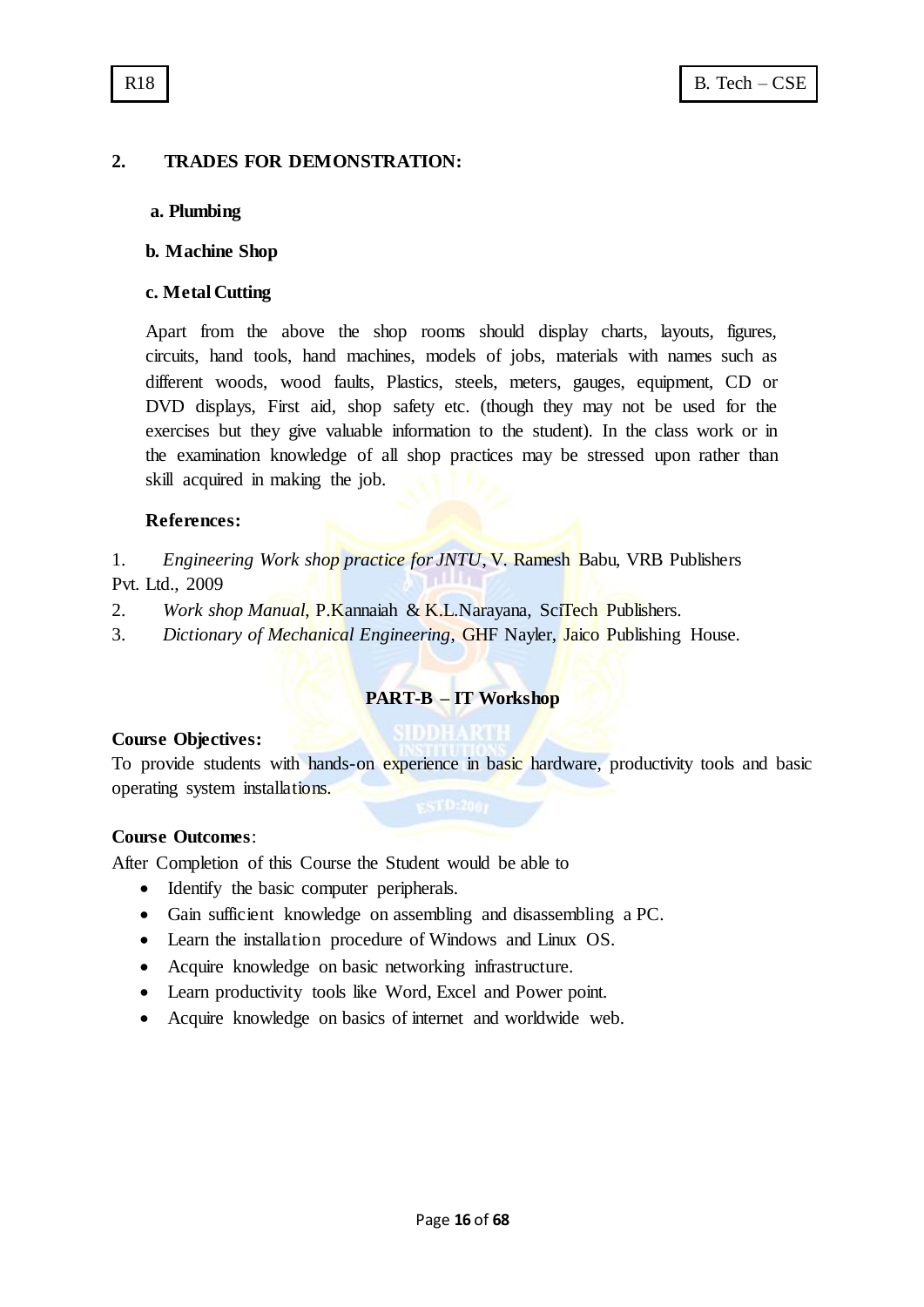

# **Task 1:**

Identification of the peripherals of a computer: To prepare a report containing the block diagram of the CPU along with the configuration of each peripheral and its functions. Description of various I/O Devices

# **Task 2:**

A practice on disassembling the components of a PC and assembling them.

## **Task 3:**

- 1. Basic DOS commands, Installation of MS windows.
- 2. Basic Linux Commands,Installation ofLinux.

#### **Task 4:**

Hardware Troubleshooting (Demonstration): Identification of a problem and fixing the solution (improper assembly or defective peripherals). Software Troubleshooting (Demonstration): Identification of a problem and fixing the PC for any software issues

**Tulli** 

## **Productivity tools**

## **Task 5:**

- 1. **MS Word Orientation:** Accessing, overview of toolbars, saving files, Using help and resources, rulers, formatting ,Drop Cap , Applying Text effects, Using Character Spacing, using templates, Borders and Colors, Inserting Header and Footer, Using Date and Time option, security features in word, converting documents while saving
- 2. **Presentations:** Creating, opening, saving and running the presentations, selecting the style for slides, formatting the slides with different fonts, colors, creating charts and tables, inserting and deleting text, graphics and animations, bulleting and numbering, hyperlinking, running the slide show, setting the timing for slide show. Students should submit a user manual of the Presentation tool considered.
- 3. **Spreadsheet :**Students should be able to create, open, save the application documents and format them as per the requirement. Some of the tasks that may be practiced are Managing the worksheet environment, creating cell data, inserting and deleting cell data, format cells, adjust the cell size, applying formulas and functions, preparing charts, sorting cells. Students should submit a user manual of the Spreadsheet application considered.

#### **Task 6:**

**Networking:** Students should connect two computers directly using a cable or wireless connectivity and share information. Students shouldconnect two or more computers using switch/hub and share information. Crimpling activity, logical configuration etc should be done by the student. The entire process has to be documented.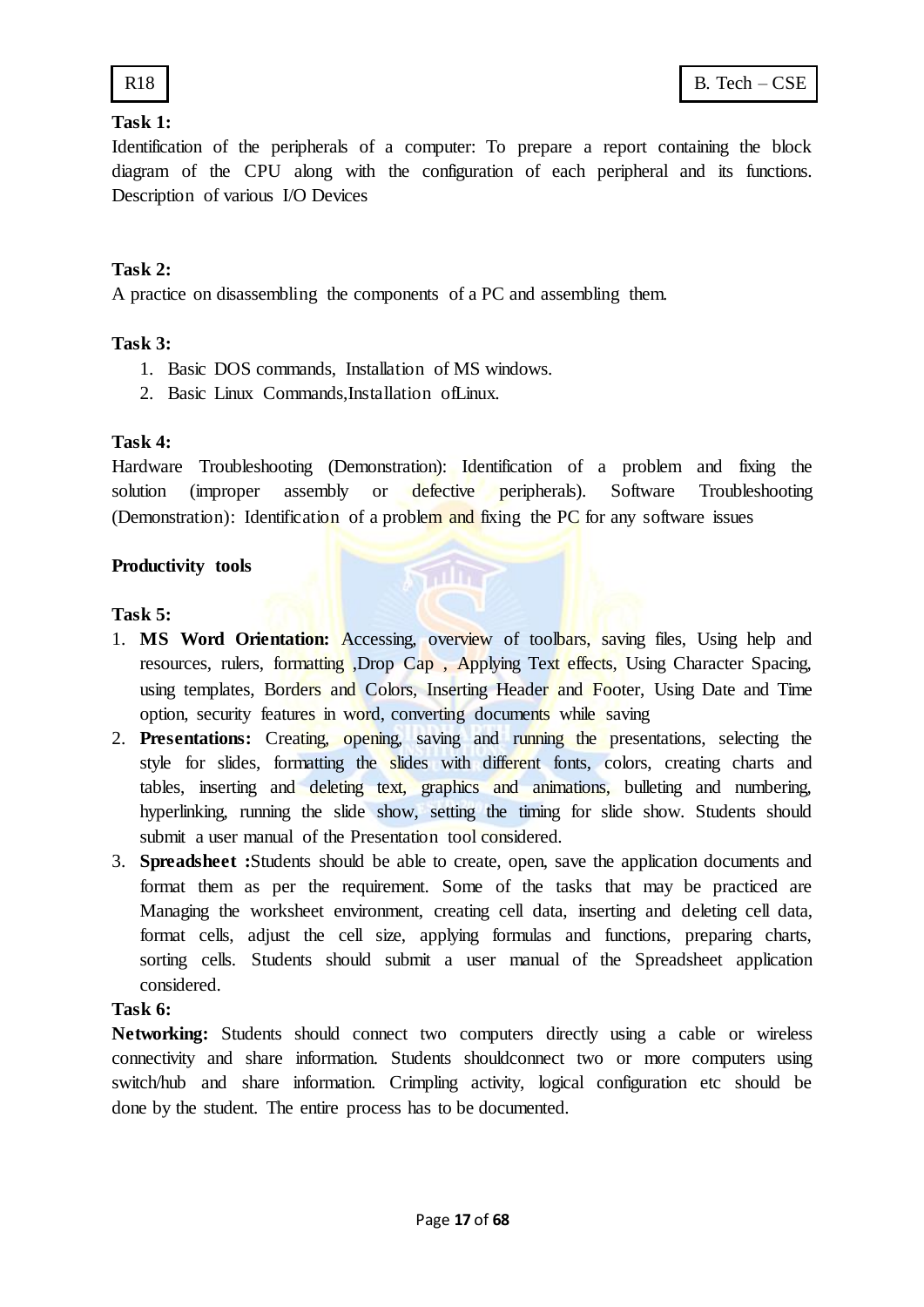# **REFERENCES:**

- 1. Introduction to Computers, Peter Norton, McGraw Hill
- 2.MOS study guide for word, Excel, Powerpoint& Outlook Exams", Joan Lambert,Joyce Cox, PHI.
- 3.Introduction to Information Technology, ITL Education Solutions limited, PearsonEducation.
- 4.Networking your computers and devices, Rusen, PHI
- 5.Trouble shooting, Maintaining& Repairing PCs", Bigelows, TMH

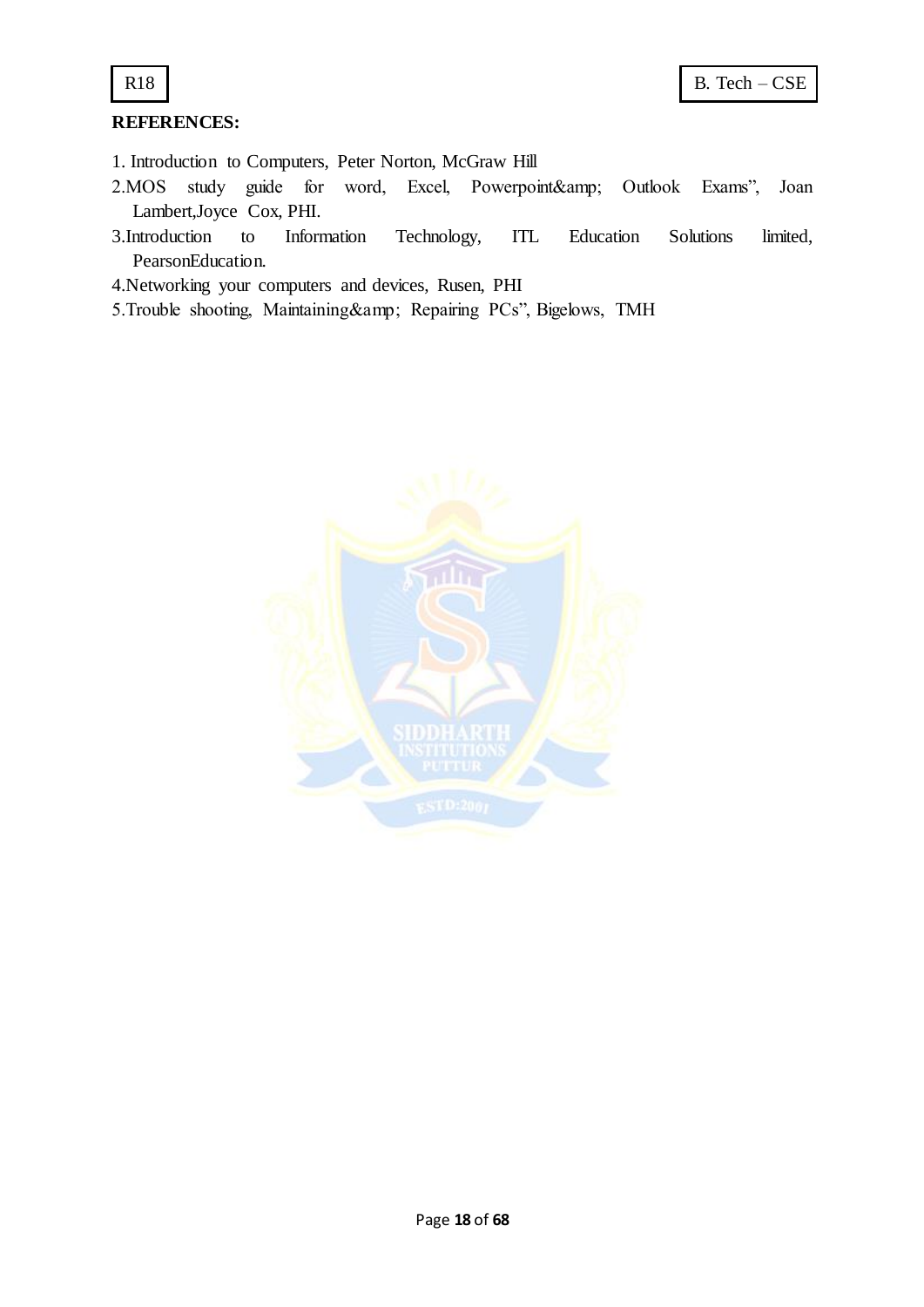**IB.** Tech. **II** –Semester

| L | т | C |
|---|---|---|
| 3 |   | 4 |

# **(18HS0831) Mathematics-II (Common to all branches)**

#### **Course Objectives:**

The objective of this course is to familiarize the prospective engineers with techniques in Multivariate integration, ordinary and partial differential equations and complex variables. It aims to equip the students to deal with advanced level of mathematics and applications that would be essential for their disciplines. More precisely, the objectives are:

- To acquaint the student with mathematical tools needed in evaluating multiple integrals and their usage.
- To introduce effective mathematical tools for the solutions of differential equations that model physical processes.
- To introduce the tools of differentiation and integration of functions of complex variable that are used in various techniques dealing engineering problems.

#### **Course Outcomes:**

The objective of this course is to familiarize the prospective engineers with techniques in calculus, multivariable calculus and complex analysis. It aims to equip the students with standard concepts and tools at an intermediate to advanced level that will serve them well towards tackling more advanced level of Mathematics and applications that they would find useful in their disciplines.

#### **UNIT-I**

First order ordinary differential equations: Exact, linear and Bernoulli's equations, Euler's equations, Equations not of first degree: equations solvable for p, equations solvable for y, equations solvable for x and Clairaut's type.

#### **UNIT-II**

**Ordinary differential equations of higher orders:** Second order linear differential equations with variable coefficients, method of variation of parameters, Cauchy-Euler equation; Power series solutions; Legendre polynomials, Bessel functions of the first kind and their properties.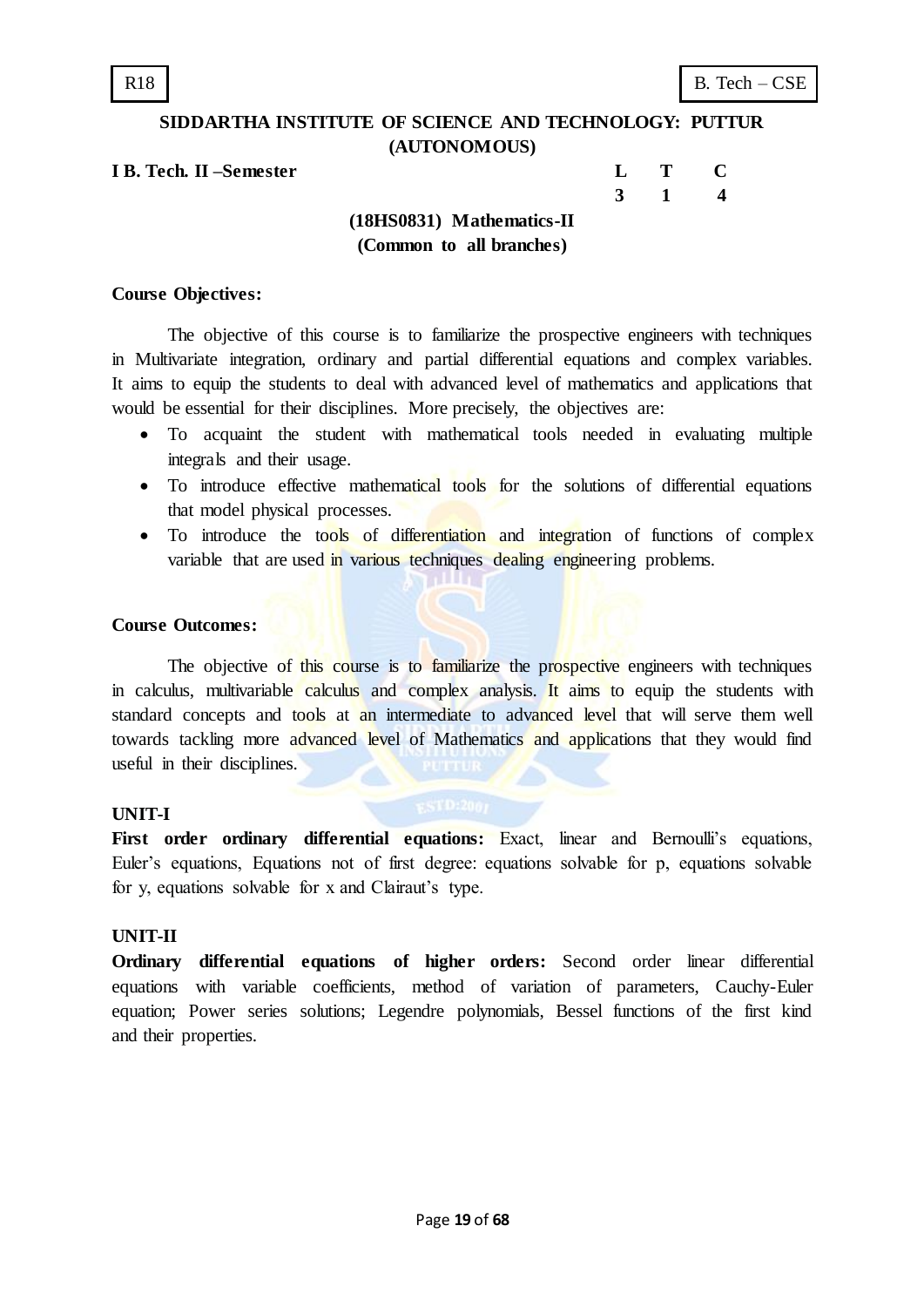

# **UNIT-III**

**Multivariable Calculus (Integration):** Multiple Integration: Double integrals (Cartesian), change of order of integration in double integrals, Change of variables (Cartesian to polar), Applications: areas and volumes, Triple integrals (Cartesian), orthogonal curvilinear coordinates.

# **UNIT-IV**

**Complex Variable – Differentiation:** Differentiation, Cauchy-Riemann equations, analytic functions, harmonic functions, finding harmonic conjugate; elementary analytic functions (exponential, trigonometric, logarithm) and their properties; Conformal mappings, Mobius transformations and their properties.

**UNIT-V**: **Complex Variable – Integration:** Contour integrals, Cauchy-Goursat theorem (without proof), Cauchy Integral formula (without proof), Taylor"s series, zeros of analytic functions, singularities, Laurent's series; Residues, Cauchy Residue theorem (without proof), Evaluation of definite integral involving sine and cosine.

# **Text Books:**

- 1. *Higher Engineering Mathematics,* B.S.Grewal, Khanna publishers
- 2. *Engineering Mathematics Volume-I &III* by T.K.V. Iyengar, S.Chand publication

# **Reference Books:**

- 1. Engineering Mathematics, volume-I&III, E. Rukmangadachari& E.Keshava Reddy Pearson Publishers
- 2. Ramana B.V., Higher Engineering Mathematics, Tata McGraw Hill New Delhi, 11thReprint, 2010.
- 3. Engineering Mathematics-I & III, T.K.V.Iyengar S.Chand Publications.
- 4. D. Poole, Linear Algebra: A Modern Introduction, 2nd Edition, Brooks/Cole, 2005.
- 5. N.P. Bali and Manish Goyal, A text book of Engineering Mathematics, Laxmi Publications, Reprint, 2008.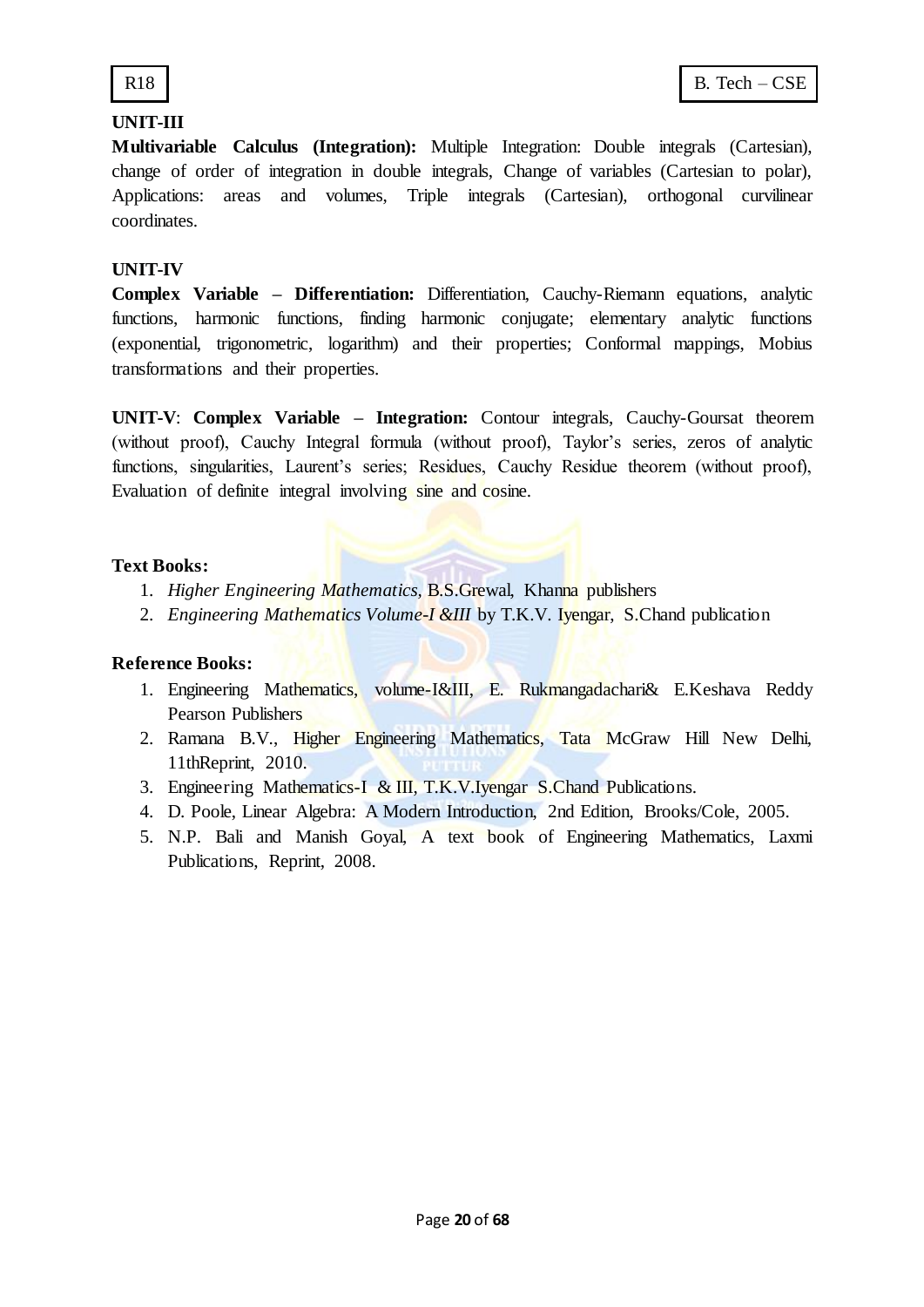#### **IB. TECH, II – Semester**

| L            | Т              | C                     |
|--------------|----------------|-----------------------|
| $\mathbf{R}$ | $\blacksquare$ | $\boldsymbol{\Delta}$ |

# **(18HS0851) Semi-Conductor Physics (Common to ECE, and CSE )**

#### **Course Objectives:**

- Basic concepts of free electron theory and energy bands in solids.
- Key points, formation and importance of semiconductors.
- Will Understanding working principles and applications of optoelectronic devices.
- Will recognize the basic concepts related properties of Lasers and Optical Fibers..
- To understand the fundamentals Nano materials.

#### **Course outcomes:**

- Would understand the basic concepts of free electron theory and energy bands in solids.
- Able to deliver importance of semiconductors.
- Would understand working principles and applications of optoelectronic devices.
- Able to explain concepts related to Lasers and Optical fibers. .
- Understand the *importance* of Nanotechnology.

#### **UNIT – I**

**ELECTRONIC MATERIALS:** Free electron theory, density of states and energy band diagrams – Energy bands in solids –  $E - K$  band diagram, direct and indirect band gaps, types of electronic materials : metals , semiconductors and insulators – occupation probability – Fermi level – effective mass .

# **UNIT – II**

**SEMICONDUCTORS:** Intrinsic and Extrinsic semiconductors – Dependence of Fermi level on carrier-concentration and temperature (equilibrium carrier statistics) - Carrier generation and recombination - Carrier transport: diffusion and drift -Hall Effect- p -n junction – Metal semiconductors junction-Ohmic and Schottky Junctions.

# **UNIT –III**

**LIGHTEMITING DIODE (LED) & PHOTODETECTORS:** Rate equations for carrier density – radiative and non - radiative recombination mechanisms in semiconductors – LED: structure, materials, characteristics and figure of merits.

Photo detectors – PIN and Avalanche diode and their structure, materials working principle and characteristics – Solar cell.- Principle and characteristics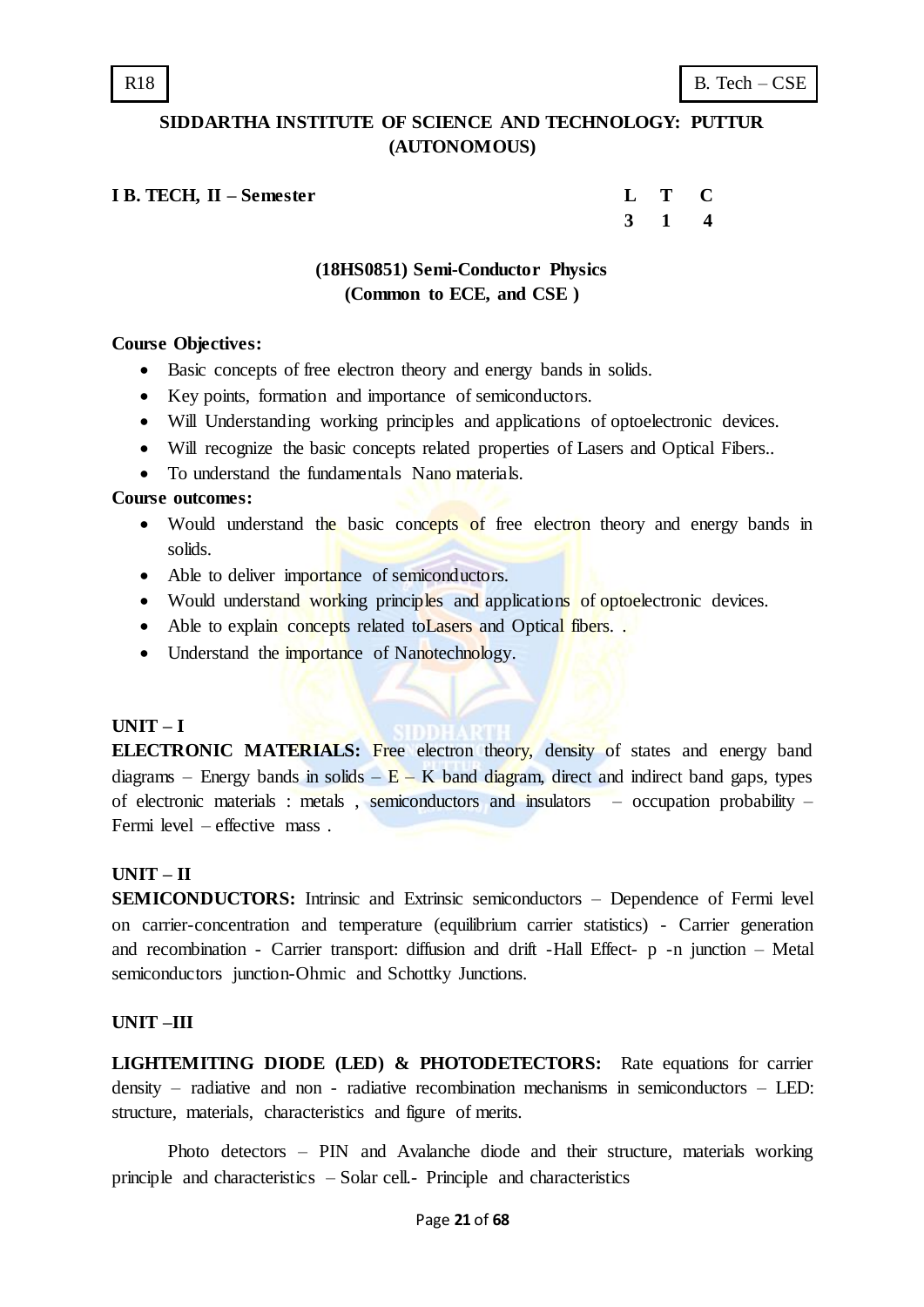# **UNIT – IV**

LASERS AND FIBER OPTICS: Characteristics of laser beams, Einstein's theory of matter radiation interaction and A and B coefficients; amplification of light by population inversion, different types of lasers: Semiconductor laser, applications of lasers in science, engineering and medicine.

Principle of fiber optics – acceptance angle and numerical aperture – types of fibre cables- loses in fiber optics – optical fiber communication system - applications of fiber optics.

# **UNIT-V**

**PHYSICS OF NANOMATERIALS:** Introduction, significance of nano scale – surface area and quantum confinement- Quantum dot, Quantum well , Quantum wire -Synthesis of nanomaterials- Top Down Process- Ball Milling ; Bottom Up Process: Sol-Gel method– CNT-Properties of Graphene- Applications.

# **Text books:**

- 1. J. Singh, Semiconductor optoelectronics, Physics and Technology, McGraw-Hill Inc. (1995).
- 2. S.M. Sze, Semiconductor devices: Physics and Technology, Wiley (2008).
- 3. P. Bhattacharya, Semiconductor optoelectronic devices, Prentice Hall of India (1997).
- 4. B.E.A. Saleh and M.C. Tech, Fundamentals of photonics, John Wiley & Sons.
- 5. Engineering Physics K.Thyagarajan, MCGrawHill Education Private Ltd, New Delhi.

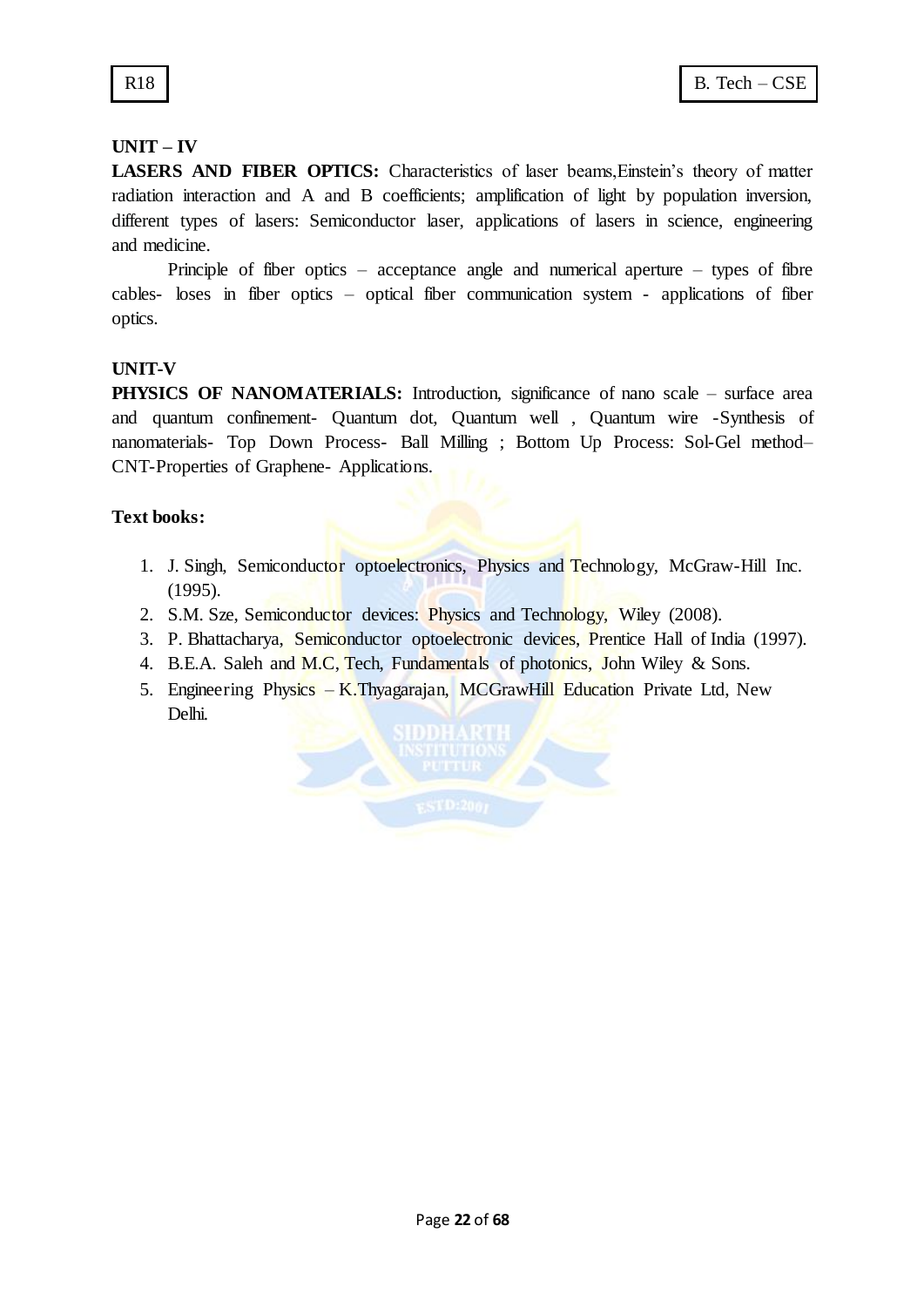**I B. Tech. – II Sem.(CSE) L T C**

**3 0 3**

## **(18CS0501) Programming for Problem Solving**

#### **Course Objectives:**

- To understand the core aspects of computer problem solving techniques
- To understand the programming language constructs
- To understand the programming paradigms

#### **Course Outcomes:**

- Able to design the flowchart and algorithm for real world problems
- Able to learn and understand new programming languages
- Able to construct modular and readable programs
- Able to write C programs for real world problems using simple and compound data types

# **UNIT I**

**OVERVIEW OF COMPUTERS AND C-PROGRAMMING:** Description of Computer Hardware &Software.

**Introduction to C:**overview of C, executing a 'c' program, c-character set, constants, variables, data types, declaration of variables, assigning values to variables, managing input & output operations, operators and expressions, basics of algorithm and flow chart

#### **UNIT II**

**DECISION&LOOPCONTROL STATEMENTS:** Introduction, If Statement, If-else Statement, Nested- If-else Statement, Else if Ladder, Switch case – break – continue – go to Statement , for loop, nested for loop, while loop, do-while, do-while statement with while loop

# **UNIT III**

**ARRAYS:** Introduction, one-dimensional (1D)-Arrays, declaration and initialization of onedimensional (1D)-Arrays, Two- dimensional (2D)-Arrays, initialization of Twodimensional(2D)-Arrays, Multi-dimensional Arrays

FUNCTIONS: Introduction, need for user-defined functions, a multi function program, elements of user-defined functions, definition of functions, return values and types, category of functions, recursion, scope and life time of variables, preprocessor commands:#define, #include, multi file programs

#### **UNIT IV**

**POINTERS:** Introduction, understanding pointers, accessing address of a variable, declaring and initialization of pointer variables, accessing variable through pointers, chain of pointers, pointer expressions, pointer increment and scale factor, pointers and arrays, passing arrays to functions, array of pointers, pointers as function arguments, functions returning pointers.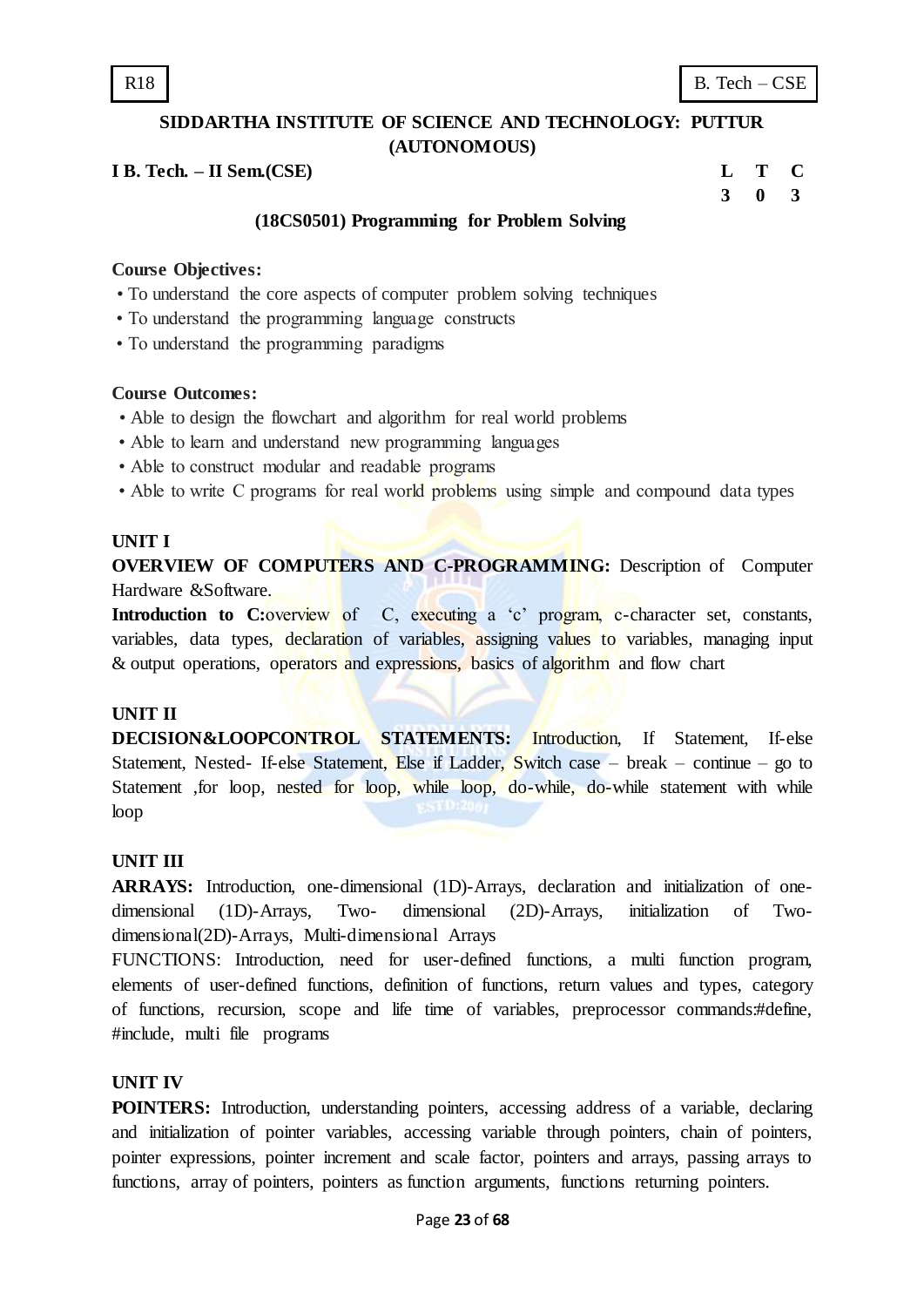

**STRINGS**: Introduction, declaring and initializing string variables, reading and writing strings, arithmetic operations on characters, putting strings together, comparison of two strings, string handling functions, table of strings(array of strings)

# **UNIT V**

**STRUCTURES:** Introduction, defining a structure, declaring structure variables, accessing structure members, structure initialization, copying and comparing structure variables, operations on individual members , arrays of structures ,arrays within structures, structures within structures, structures and functions, unions, typedef, enum

**File Management in C:** Introduction, Types of Files, Defining and Opening a File,

Closing a File, Input / Output Operations on Files, Error handling during IO Operations, Random access to files, Command line arguments.

## **TEXT BOOKS:**

1. C and Data Structures – Ashok Kamthane Pearson education

2. Programming in C and Data Structures  $-E$  Balagurusamy – Mc GrawHill.

#### **REFERENCES:**

- 1. Computer Fundamentals and C Programming Dr. P. Chenna Reddy, ISBN: 9789351045885, Publisher: Pothi.com
- 2. Byron Gottfried, Schaum's Outline of Programming with C, McGraw-Hill
- 3. Programming in C, Second Edition Pradip Dey, Manas Ghosh, Oxford University Press.
- 4. "C from Theory to Practice"- George S. Tselikis- Nikolaos D. Tselikas- CRC Press.
- 5. "Programming with C"- R S Bichkar- University Press.
- 6. Programming in C and Data Structures, J.R.Hanly, Ashok N. Kamthane and A.Ananda Rao, Pearson Education. (UNIT-I)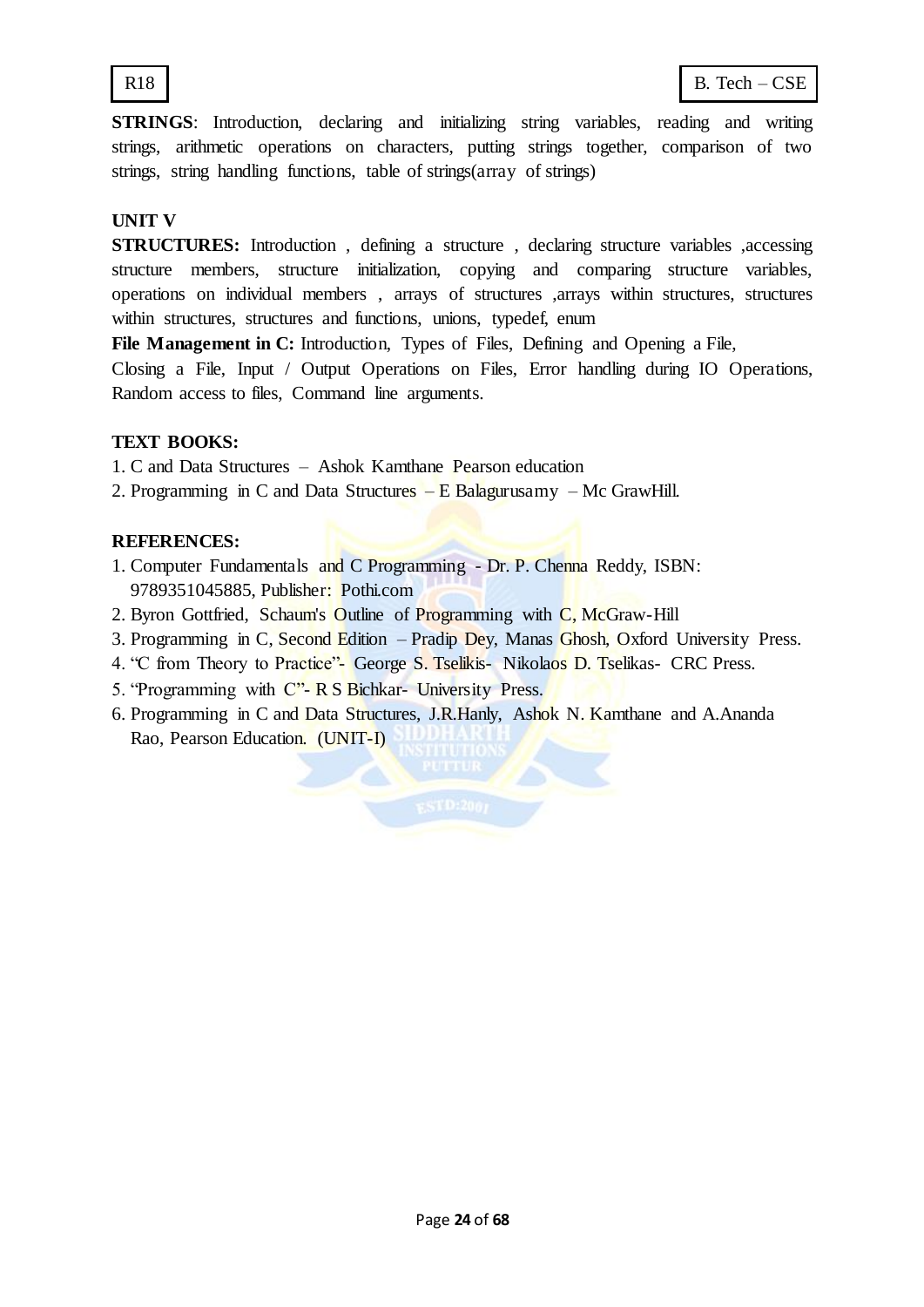# **I B. Tech. – II Sem.(CSE) L T C**

**3 0 3**

#### **(18CS0502) Digital Logic Design**

#### **Course Objectives:**

- To acquire the basic knowledge of digital logic levels and application of knowledge to understand digital electronics circuits.
- To prepare students to perform the analysis and design of various digital electronic circuits.

#### **Course Outcomes:**

At the end of this course, students will demonstrate the ability to

- Understand working of logic families and logic gates.
- Design and implement Combinational and Sequential logic circuits.
- Understand the process of Analog to Digital conversion and Digital to Analog conversion.
- Be able to use PLDs to implement the given logical problem.

#### **UNIT- I**

**Binary systems and Boolean algebra:** Digital Systems, Binary Numbers, Number Base Conversions, Octa land Hexa decimal Numbers, Complements, Signed Binary Numbers, Binary Codes, Binary Storage and Registers, Axiomatic Definition of Boolean Algebra, Basic Properties of Boolean Algebra, Boolean Functions, Canonical and Standard Forms, Other Logic Operations, Digital Logic Gates.

#### **UNIT- II**

**Gate–Level Minimization:** The Map Method, Four Variable Map, Five-Variable Map, Product of Sums Simplification, Don"t-Care Conditions, NAND and NOR Implementation, Other Two Level Implementations, EX-OR Function, Tabular Minimization method.

#### **UNIT- III**

**Combinational Logic:** Combinational Circuits, Analysis Procedure, Design Procedure, Binary Adder-Subtractor, Decimal Adder, Binary Multiplier, Magnitude Comparator, Decoders, Encoders, Multiplexers, De-Multiplexers.

#### **UNIT- IV**

**Synchronous Sequential Logic:** Sequential Circuits, Latches, Flip-Flops, Analysis of Clocked Sequential Circuits, State Reduction and Assignment, Design Procedure, Registers, Shift Registers, Ripple counters, Synchronous counters, Ring Counter and Johnson Counter.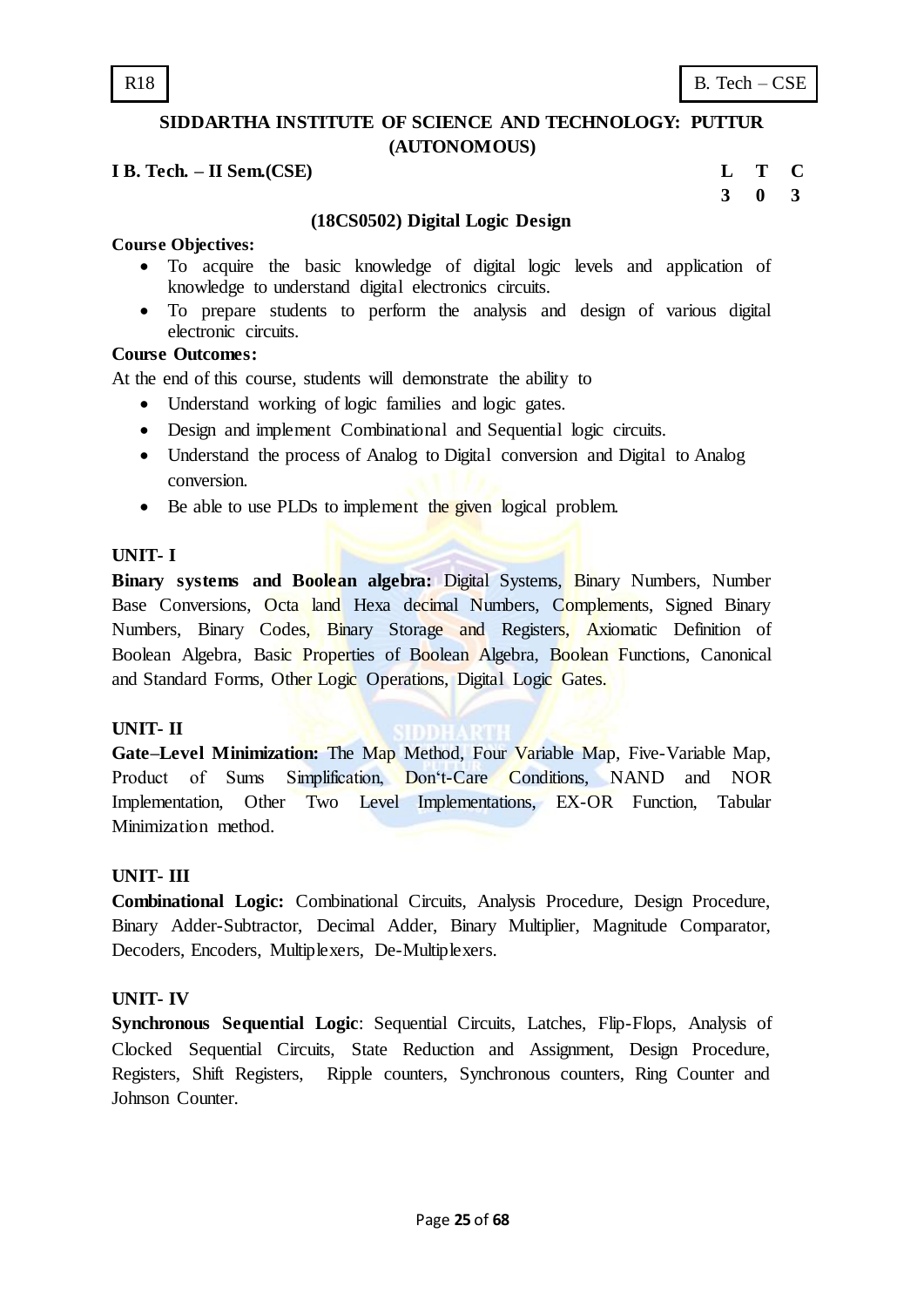# **UNIT- V**

**Memory And Programmable Logic**: Random access memory, memory decoding, Error Detection and Correction, Read-only Memory, Programmable Logic Array, Programmable Array Logic, Sequential Programmable Devices, Integrated circuits.

# **TEXT BOOKS:**

1. Digital Design, M.Morris Mano, Micheal D.Ciletti, 5th Edition, 2013, Pearson.

# **REFERENCE BOOKS:**

- 1. Digital Logic & State Machine Design, David J. Comer, Oxford University Press, 3rd Reprinted Indian Edition, 2012.
- 2. Digital Logic Design, R.D.Sudhakar Samuel, Elsevier Fundamentals of Logic Design, 5/e, Roth, Cengage

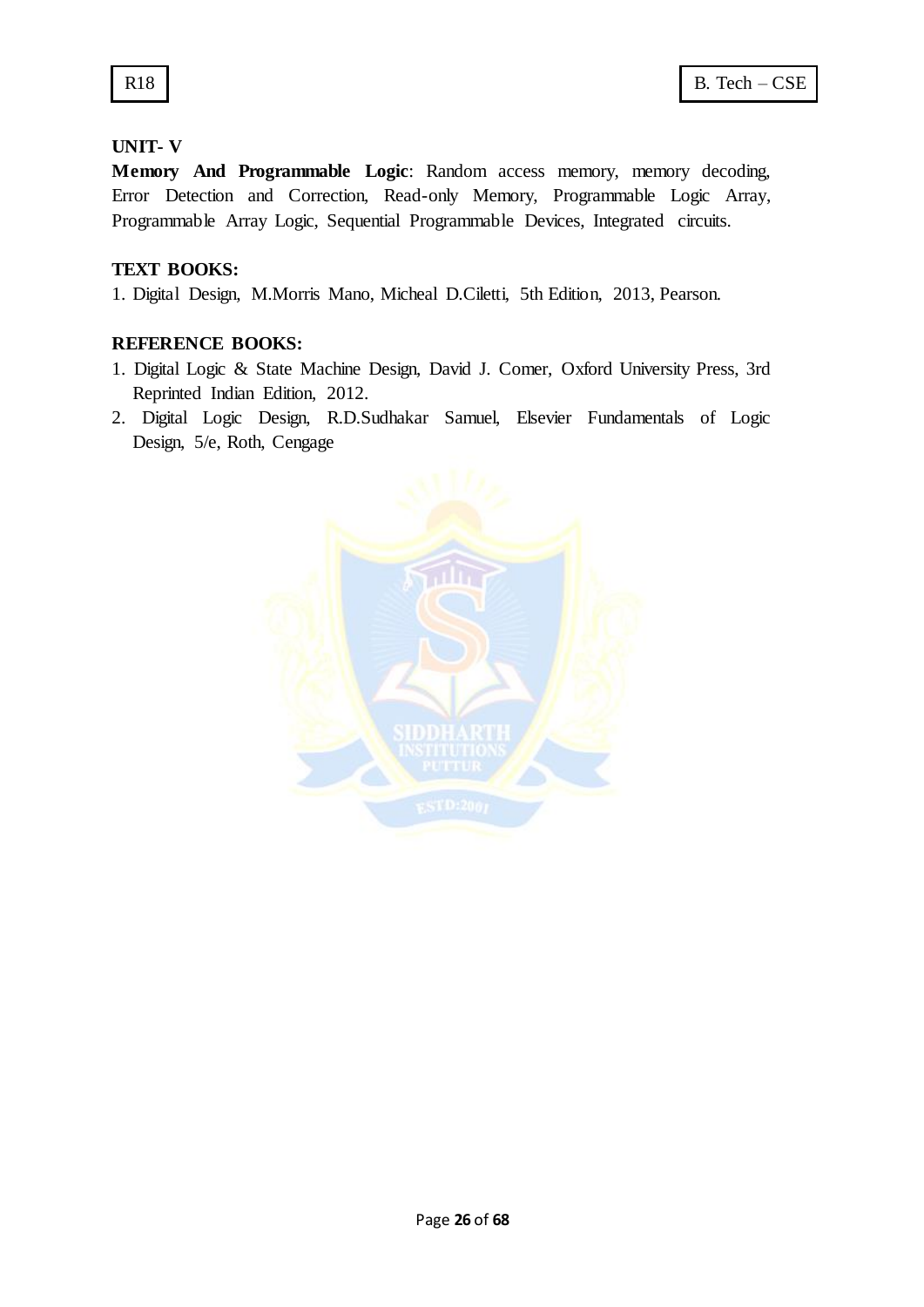# **I B.Tech –II Semester (CSE)**

|  | L T C         |  |
|--|---------------|--|
|  | $3 \t 0 \t 3$ |  |

#### **(18EE0239) Basic Electrical Engineering**

## **Course Objectives:**

To make the student learn about:

- To understand the nature of different circuit elements, fundamental laws and network Theorems.
- Understand the operation of dc machines and single phase transformers.

#### **Course Outcomes:**

Upon completion of the course, students will:

- Determine the equivalent impedance of given network by using network reduction techniques.
- Determine the current through any element and voltage across any element
- Apply the network theorems suitably.
- Analyze the operating principles of electrical machines and transformer.

#### **UNIT-I**

**DC Circuits:** Electrical circuit elements (R, L and C), voltage and current sources, Kirchoff current and voltage laws, analysis of simple circuits with dc excitation. Superposition, Thevenin and Norton Theorems. Time-domain analysis of first-order RL and RC circuits.

#### **UNIT-II**

**AC Circuits:** Representation of sinusoidal waveforms, peak and rms values, phasor representation, real power, reactive power, apparent power, power factor. Analysis of singlephase ac circuits consisting of R, L, C, RL, RC, RLC combinations (series and parallel), resonance. Three phase balanced circuits, voltage and current relations in star and delta connections.

# **UNIT-III**

**Transformers:** Magnetic materials, BH characteristics, ideal and practical transformer, equivalent circuit, losses in transformers, regulation and efficiency. Auto-transformer and three-phase transformer connections.

#### **UNIT-IV**

**Electrical Machines:** Generation of rotating magnetic fields, Construction and working of a three-phase induction motor, Significance of torque-slip characteristic. Loss components and efficiency, starting and speed control of induction motor. Single-phase induction motor. Construction, working, torque-speed characteristic and speed control of separately excited dc motor. Construction and working of synchronous generators.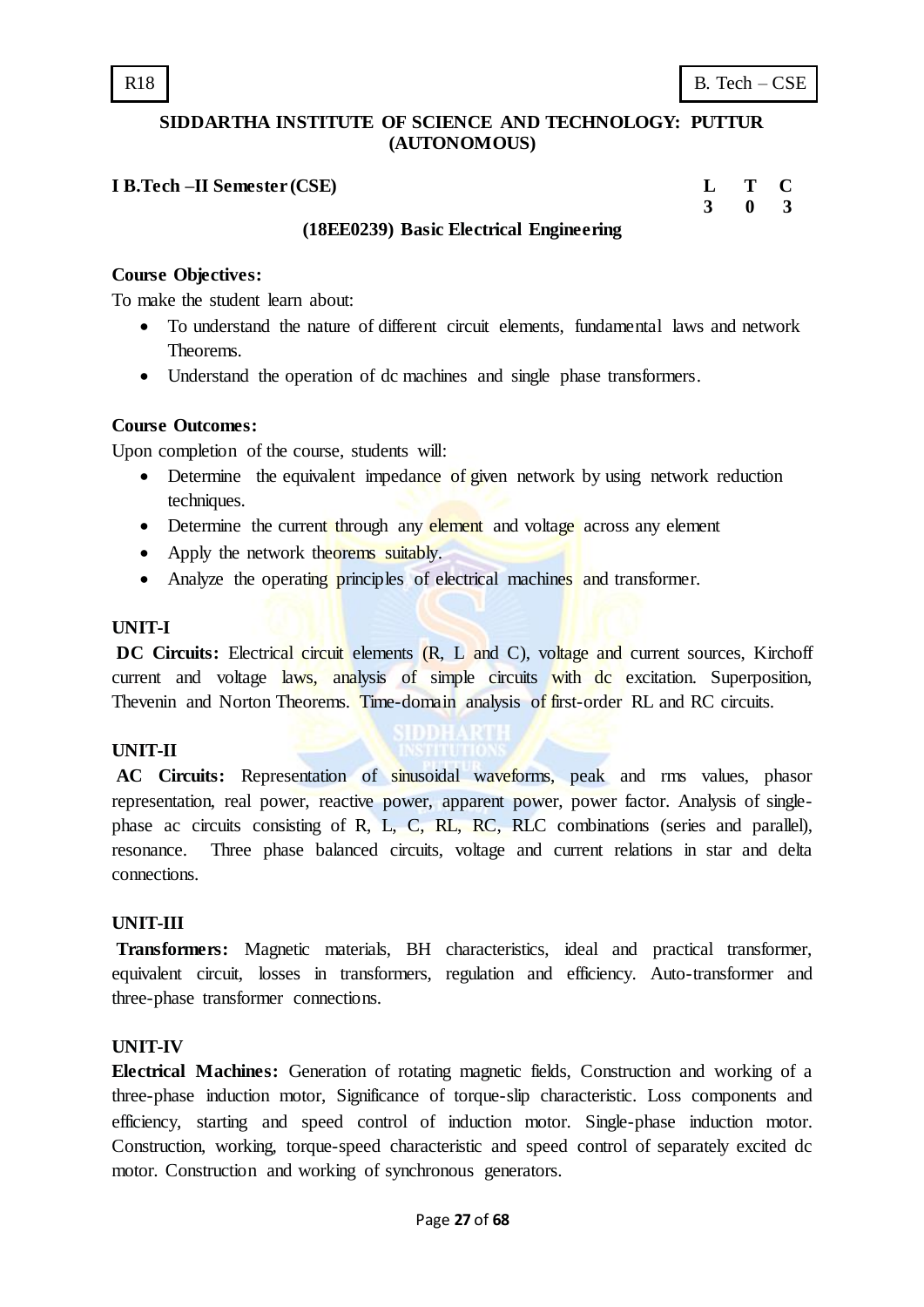# **UNIT-V**

# **Electrical Installations**

Components of LT Switchgear: Switch Fuse Unit (SFU), MCB, ELCB, MCCB, Types of Wires and Cables, Earthing. Types of Batteries, Important Characteristics for Batteries. Elementary calculations for energy consumption, power factor improvement and battery backup.

# **TEXT BOOKS:**

- 1. D. P. Kothari and I. J. Nagrath, "*Basic Electrical Engineering*", Tata McGraw Hill,2010.
- 2. D. C. Kulshreshtha, "*Basic Electrical Engineering*", McGraw Hill, 2009.

# **REFERENCES:**

- 1. L. S. Bobrow, "*Fundamentals of Electrical Engineering*", Oxford University Press,2011.
- 2. E. Hughes, "*Electrical and Electronics Technology*", Pearson, 2010.
- 3. V. D. Toro, "*Electrical Engineering Fundamentals*", Prentice Hall India, 1989.

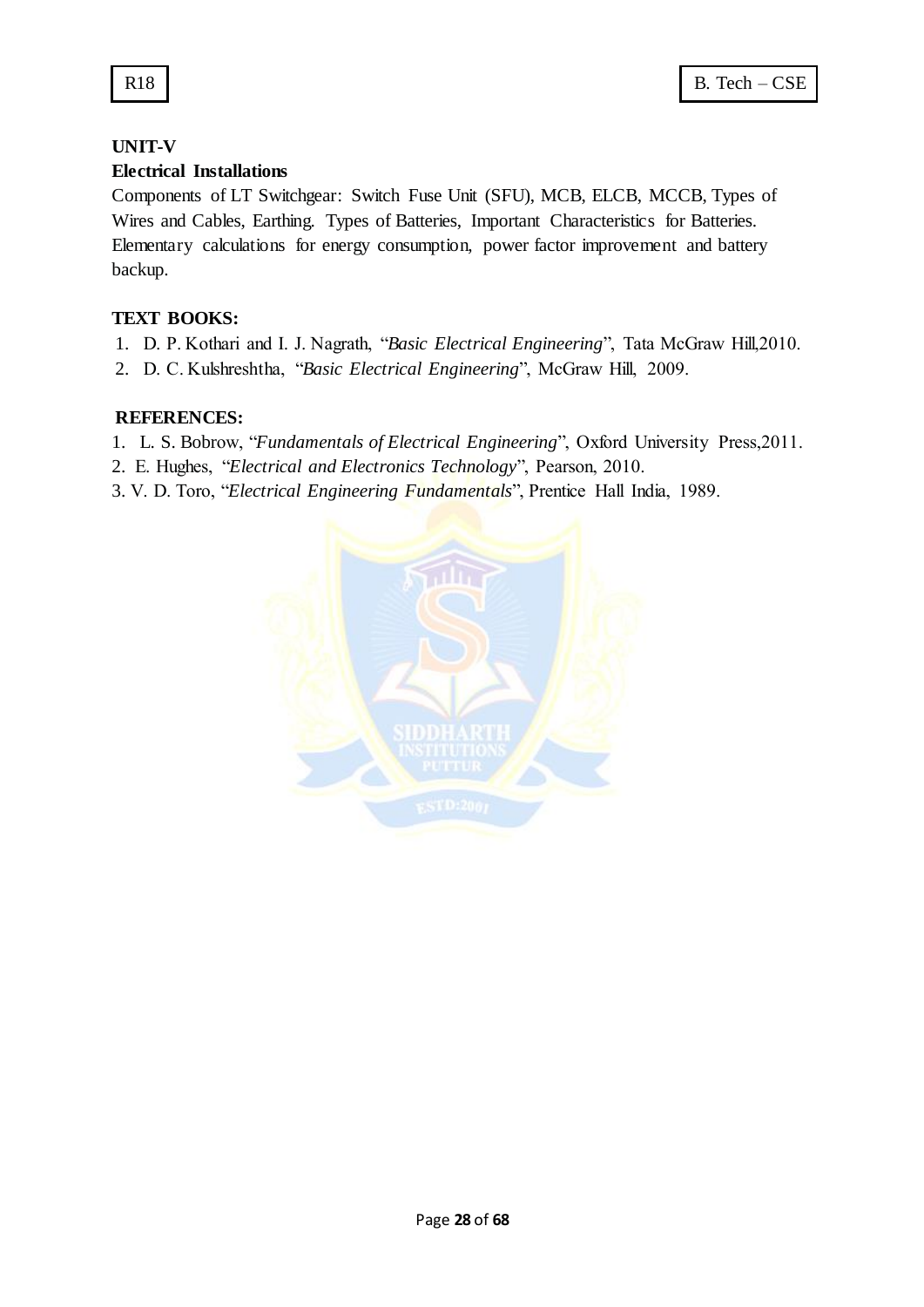**I B. Tech. – II Sem.(CSE) P C**

**3 1.5**

# **(18CS0503) Programming for Problem Solving Lab**

# **Course Objectives:**

- To make the student learn C Programming language.
- To make the student solve problems, implement those using  $C \& C++$  programming languages.
- To strengthen the ability to identify and apply the suitable data structure for the given real world problem.

# **Course Outcomes:**

At the end of the course, students will be able to

- Apply problem solving techniques of C to find solution.
- Use C language features effectively to implement solutions.
- Use C<sup>++</sup> language features effectively to solve problems.
- Identify and develop apt searching and sorting technique for a given problem.
- Identity, design and develop the appropriate data structure for a given problem or application.

# **Experiments List:**

1. a) Acquainting students to "c" programming environment and DOS commands b) calculate sum of three numbers using c-program

- 2. a) swap(exchange) values of two integer variables using c-program
	- b) read an integer, a character and **a** float values through keyboard and display
	- c) check operators precedence and associativity using c-program
	- d) write a c-program using all basic data types of c language
- 3. a) read 3 integer values through keyboard and display largest among them b) read marks of 5 subjects obtained by a student through keyboard and display "fail" or "pass" message on console
	- c) using switch() statement implement arithmetic operations
- 4. a) check whether entered number is prime number
	- b) display factorial of entered number
	- c) display all multiples of an entered number upto given value(n)
- 5. a) Generate fibonacci series upto entered number(n)
	- b) find out sum of the digits of a number
- 6. a) find the binary equivalent of entered decimal number b) generation multiplication table of entered number(n)
- 7. a) calculate sum of two integer matrices
	- b) calculate product of two integer matrices
- 8. a) create your header file by including 2 user(your) defined functions and include them in a c-program student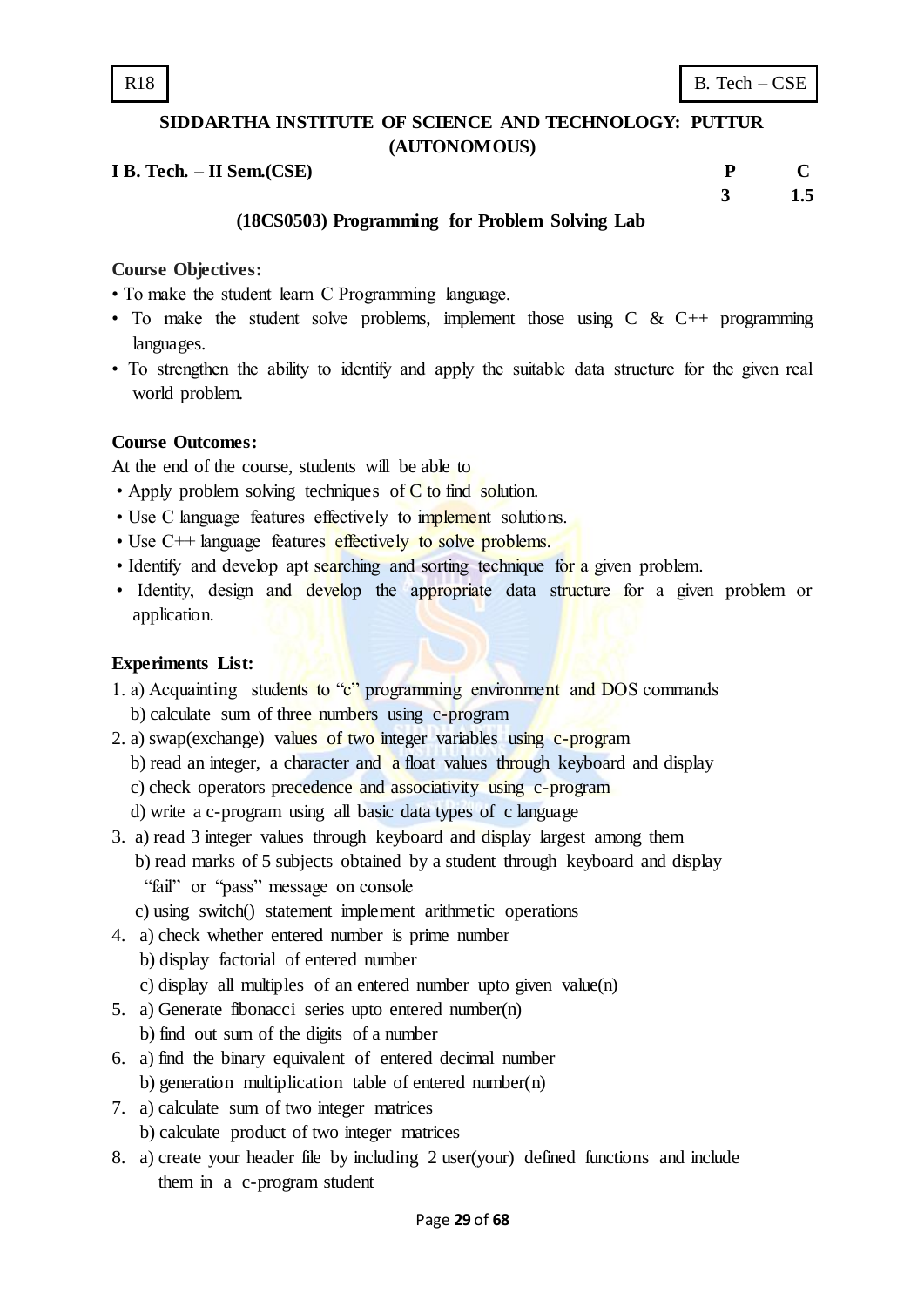b) find out factorial of a number using recursive function

- c) find square of an entered number using "call by address(reference)" technique
- d) a program that tells us purpose of few predefined functions in "math.h" header file
- 9. a) check whether entered string is palindrome
	- b) write a program to sort the entered set of strings using structure concept
- 10. a) count number of vowels, consonants, digits, white spaces and special characters in entered string(a line of text)

b) swap(exchange) values of two integer variables using pointers

- 11. a) for 3 students with 3 subjects, calculate total marks and grade obtained by each b) read data from a file(text) and display it on the monitor
- 12. a) copy contents of one file(text) to other created file b) merge contents of two files(text) and store it in another created file

## **REFERENCES:**

- 1. How to Solve it by Computer, R.G. Dromey, Pearson.
- 2. The C Programming Language, Brian W. Kernighan, Dennis M. Ritchie, Pearson.
- 3. Let us C Yeswant Kanetkar, BPB publications
- 4. Pointers in C, Yeswant Kanetkar, BPB publications.
- 5. Programming in C and Data Structures, J.R.Hanly, Ashok N. Kamthane and A.Ananda Rao, Pearson Education

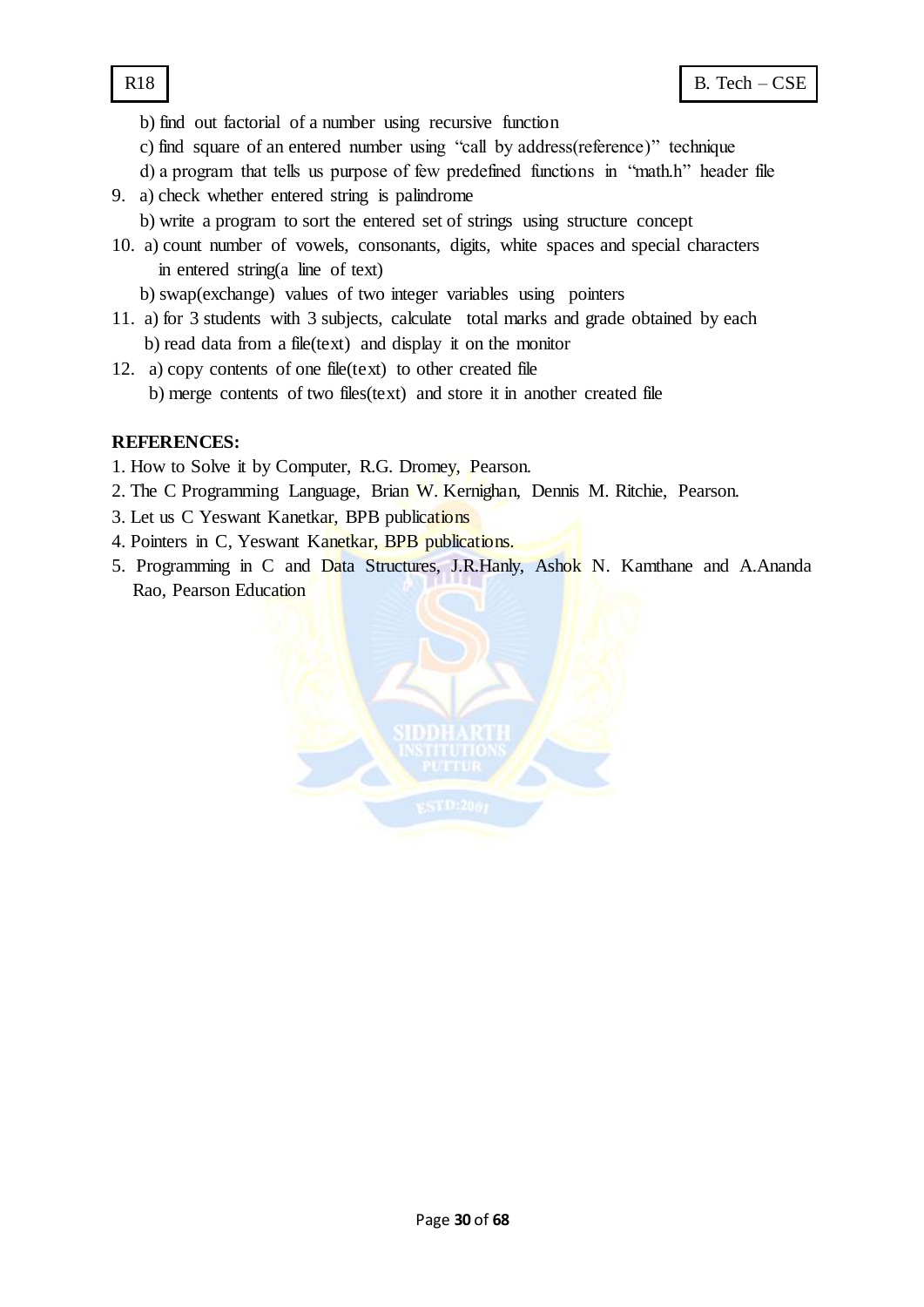R18 B. Tech – CSE

#### **SIDDARTHA INSTITUTE OF SCIENCE AND TECHNOLOGY: PUTTUR**

| I B. Tech - II – Semester |  | L T P C              |  |
|---------------------------|--|----------------------|--|
|                           |  | $0 \t 0 \t 3 \t 1.5$ |  |

# **(18HS0852) Physics Lab (Common to CIVIL, EEE, ME, ECE, and CSE).**

#### **Course Objectives:**

Physics practical course is meant for making the students to gain practical knowledge to correlate with the theoretical studies. It covers experiments on principle of Mechanics and Optics, measurement of magnetic field and studying resonance using LCR circuit.

#### **Course Outcomes:**

- To explore the application of Interference and Diffraction by doing concerned experiments.
- Elucidate the concepts of Physics through involvement in the experiment by applying theoretical knowledge.
- To understand the concept of energy gap, B-H curve and resonance phenomena in LCR circuits.
- Develop an ability to apply the knowledge of physics experiments in the later studies.

# **Suggested list of experiments from the following: (Perform any EIGHT experiments from the following)**

- 1. Determination of wavelengths of variouscolors of Mercury spectrum using Diffraction Grating – Normal Incidence method.
- 2. Determination of Dispersive power of prism.
- 3. Rigidity Modulus Torsional Pendulum
- 4. Study of Resonance effect in Series and Parallel LCR circuit.
- 5. Determination of thickness of thin object by wedge method.
- 6. Determination of radius of curvature of Plano convex lens Newton"s Rings.
- 7. Determination of wavelength of a given laser source by using diffraction grating.
- 8. Determination of particle size using laser source.
- 9. Determination of energy gap of a semi conductor using  $p n$  junction diode.
- 10. B- H curve.
- 11. Magnetic field along the axis of current carrying coil Stewart & Gee's Method.
- 12. Determination of frequency of tuning fork Melde"s Apparatus.
- 13. Determination of Spring constant Coupled Oscillator.
- 14. Study of Characteristics of Solar Cell.
- 15. Determination of Numerical Aperture of an Optical fiber.

#### **Reference books:**

- 1. Engineering Physics practical NU Age Publishing House, Hyderabad.
- 2. Engineering Practical Physics Cengage Learning, Delhi.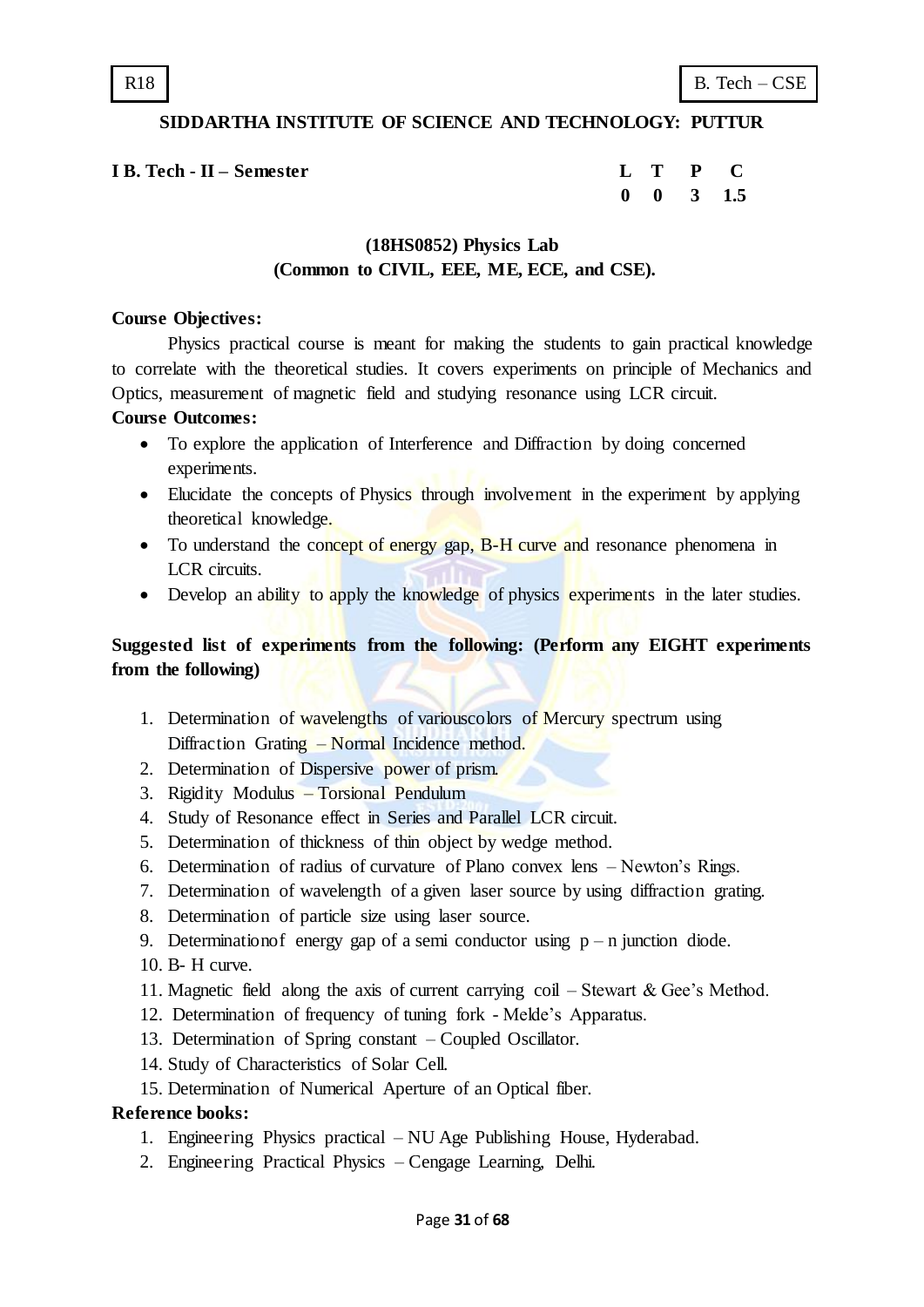**I B. Tech – II Semester. (C.S.E)** 

| L | T | C |
|---|---|---|
| 3 | 0 | 0 |

#### **(18HS0817) Essence of Indian Traditional Knowledge**

#### **Course objectives:**

The course aims at imparting basic principles of thought process, reasoning and inference. Sustainability is at the core of Indian Traditional knowledge Systems connecting society and nature. Holistic life style of yogic science and wisdom capsules in Sanskrit literature are also important in modern society with rapid technological advancements and societal disruptions. The course focuses on introduction to Indian Knowledge Systems, Indian perspective of modern scientific world-view, and basic principles of Yoga and holistic health care system.

## **Course Outcome:**

Ability to understand, connect up and explain basics of Indian traditional Knowledge in modern scientific perspective. 1 <u>1 1 1 1</u>

#### **UNIT-I**

- Basic structure of Indian Knowledge System: Astadash Vidya- 4 ved
- 4 Upaved (Ayurved, Dhanurved, Gandharva Ved  $&$  Sthapthya Adi.) **UNIT-II**
	- 6 Vedanga (Shisha, Kalppa, Nirukha, VYkaran, Jyothish & Chand)
	- 4 Upanga (Dharma Shastra, Meemamsa, Purana & Tharka Shastra)

#### **UNIT-III**

- Modern Science and Indian Knowledge System
- Yoga and Holistic Health care
- Case studies

#### **UNIT-IV**

- Philosophical Tradition (Sarvadarshan) Nyaya, Vyshepec,Sankhya, Yog, Meemamsa, Vedantha, Chavanka, Jain & Boudh
- Indian Linguistic Tradition –(Phonology, morphology, syntax and semantics)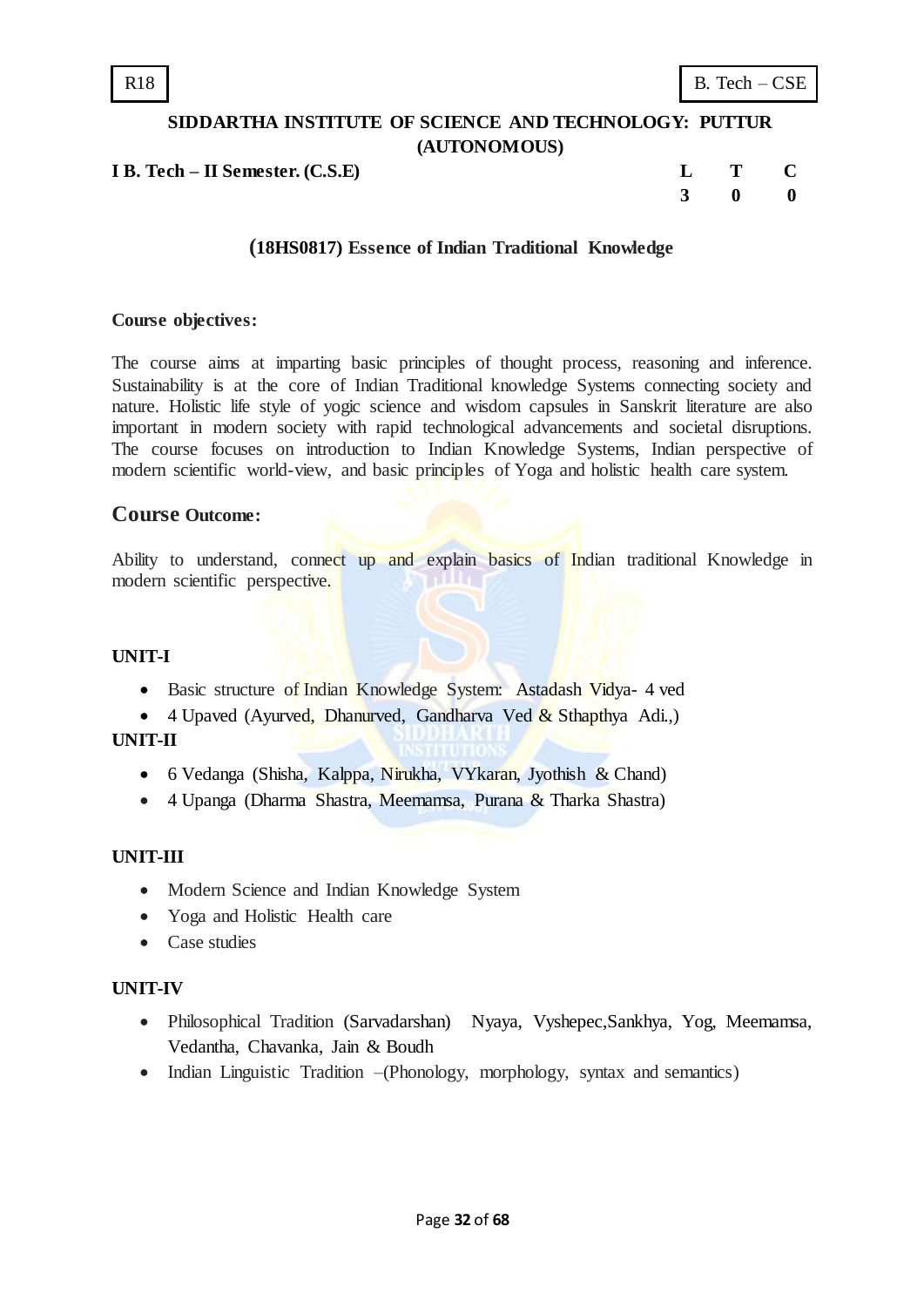# **UNIT-V**

- Indian Artistic Tradition Chitra kala, Moorthi kala, Vasthu kala , Sthapthya, Sangeetha, Nruthya Yevam Sahithya
- Case studies

# **Text Books:**

- 1. V. Sivaramakrishnan (Ed.), *Cultural Heritage of India-course material*, Bharatiya Vidya Bhavan, Mumbai. 5th Edition, 2014
- 2. Swami Jitatmanand, *Modern Physics and Vedant*, Bharatiya Vidya Bhavan
- 3. Swami Jitatmanand, *Holistic Science and Vedant*, Bharatiya Vidya Bhavan
- *4.* Fritzof Capra, *Tao of Physics*
- *5.* Fritzof Capra, *The Wave of life*

# **References:**

- 1. VN Jha (Eng. Trans.), *Tarkasangraha of Annam Bhatta*, International Chinmay Foundation, Velliarnad, Arnakulam
- 2. *Yoga Sutra of Patanjali*, Ramakrishna Mission, Kolkata GN Jha (Eng. Trans.), Ed. RN Jha, *Yoga-darshanam with Vyasa Bhashya*, Vidyanidhi Prakashan, Delhi 2016
- 3. RN Jha, *Science of Consciousness Psychotherapyand Yoga Practices*, Vidyanidhi Prakashan, Delhi 2016
- *4.* P B Sharma (English translation), *Shodashang Hridayan*
- 5. V. Sivaramakrishnan (Ed.), *Cultural Heritage of India-course material*, Bharatiya Vidya Bhavan, Mumbai. 5th Edition, 2014
- 6. S.C. Chaterjee & D.M. Datta, *An Introduction to Indian Philosophy*, University of Calcutta, 1984
- 7. K.S. Subrahmanialyer, *Vakyapadiya of Bhartrihari, (Brahma Kanda)*, Deccan College Pune 1965
- *8. Panini Shiksha,* MotilalBanarasidas
- 9. V.N. Jha, *Language, Thought and Reality,* Vasudevasharan AGRAWAL Kala yevam Samskruthi, Shithya Bhavan Elahabad, 1952
- 10. Pramod Chandra, *India Arts,* Howard Univ. Press, 1983
- 11. Krishna Chaitanya, *Arts of India*, Abhinav Publications, 1987
- 12. R. Nagaswamy, *Foundations of Indian Art*, Tamil Arts Academy, 2002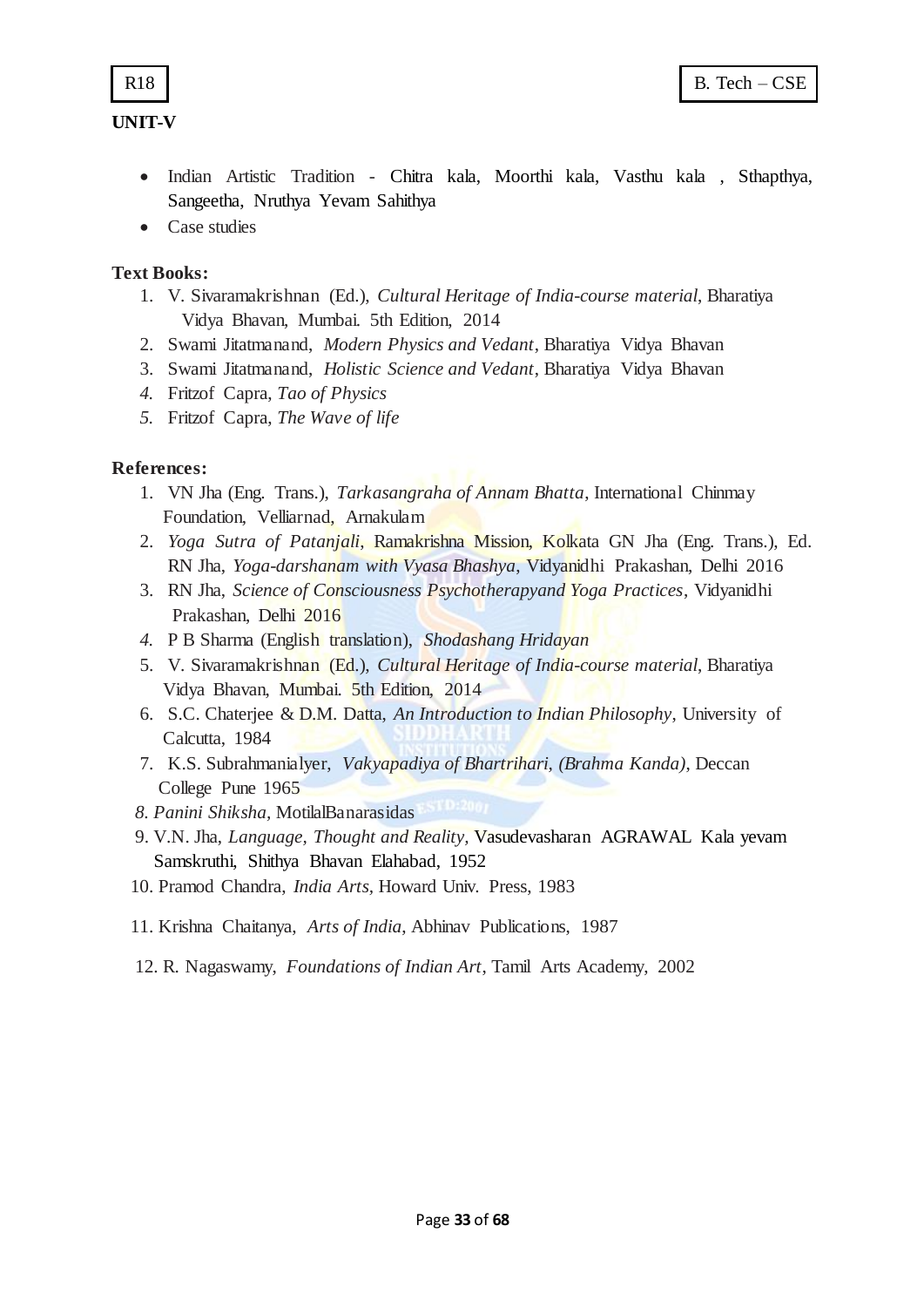# **II B. Tech – I Semester. L T C**

 **3 0 3**

# **(18EC0443) Analog Electronics Circuits (Common to CSE, & EEE)**

## **Course Objectives:**

The objectives of this course is to

- Discuss the principle and operation of Diode Circuits, BJT and FET.
- Introduce the basic building blocks of linear integrated circuits.

#### **Course Outcomes:**

Upon completion of this course, student will be able to:

- Understand Diode Circuits, BJT and FET amplifiers.
- Become familiar with the basic building blocks of linear integrated circuits.

## **UNIT I**

**DIODE CIRCUITS:** P-N junction diode, V-I characteristics of a diode; Half-wave and Fullwave Rectifiers, filters, Zener diode, clipping and clamping circuits.

## **UNIT II**

**BJT CIRCUITS:** Construction, Operation NPN transistor, Transistor Configuration: CB, CE and CC, Transistor Characteristics, BJT as an Amplifier, Transistor Biasing Circuits, hparameter model for low frequency

#### **UNIT III**

# FET CIRCUITS: FET Classification, FET configurations : CG, CS and CD, JFET-Construction, Operation, Characteristics and Parameters, MOSFET- N-channel Enhancement and Depletion MOSFETs: Construction, Working and Characteristics; Comparison of BJT and FET, Biasing of FET, FET small signal model, FET amplifiers – CS amplifier, CD amplifier, CG amplifier, High frequency model of FET.

# **UNIT IV**

**OPERATIONAL AMPLIFIER:** Basic Information of Op-Amp, Ideal Op-Amp, Inverting Amplifier, Non Inverting Amplifier, Voltage Follower, Differential Amplifier, Difference and Common Mode gains, Operational Amplifier Internal Circuit, CMRR, DC Characteristics – Input Bias Current, Input Offset Current, Input and Output Offset Voltage, Thermal Drift, AC Characteristics – Frequency Response, Frequency Compensation, Slew rate.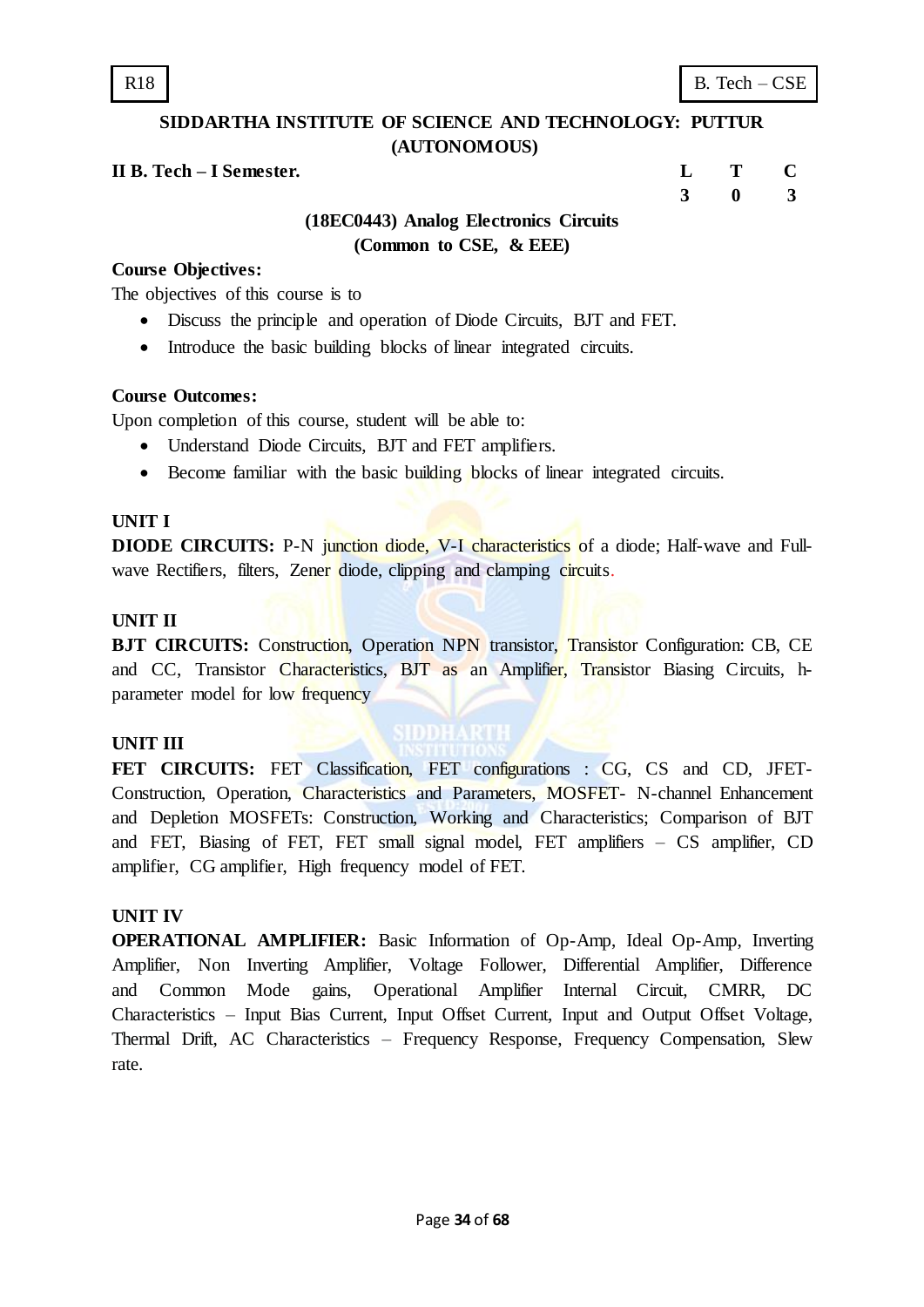# **UNIT V**

**APPLICATIONS OF OP-AMP:** Scale Changer, Summing Amplifier, Subtractor, Instrumentation Amplifier, Differentiator, Integrator, Fixed Voltage Series Regulator, IC 723 General purpose Regulator, Active filters: Low pass, High pass, Band pass and Band stop, DAC – Weighted Resistor DAC, R-2R ladder DAC, Inverted R-2R Ladder DAC, ADC– Flash Type ADC, Successive Approximation ADC, Dual Slope ADC, DAC/ADC Specifications.

# **TEXT/REFERENCE BOOKS:**

- 1. Electronic Devices and Circuits, Salivahanan, N.Suresh Kumar, McGraw Hill Education, Third Edition.
- 2. Linear Integrated Circuits, D.Roy Choudhury, Shail B.Jain, New Age International Publishers, Fourth Edition, 2010.

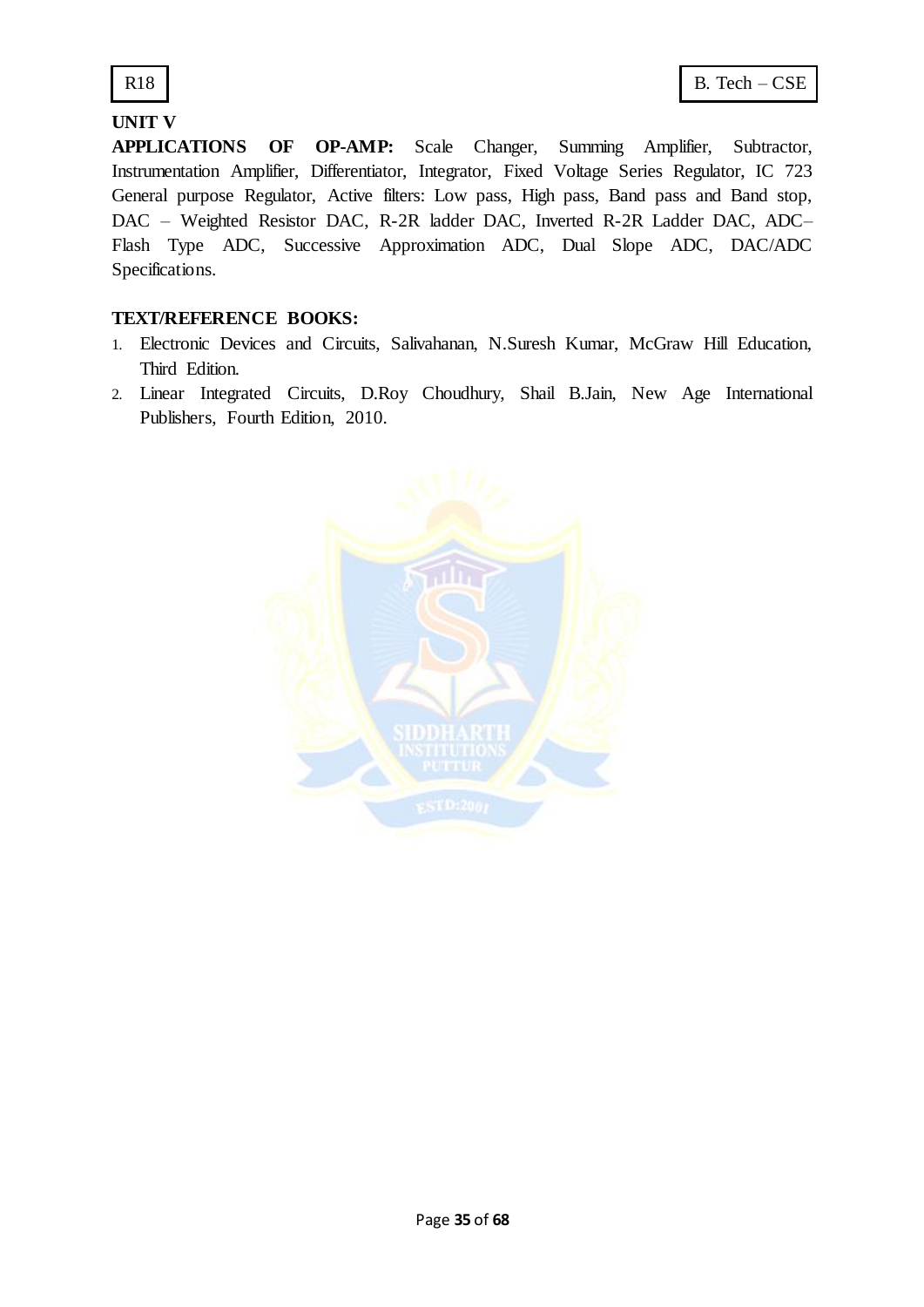# **II B. Tech. – I Sem.(CSE) L T C**

**3 1 4**

#### **(18CS0504) Data Structures & Algorithms**

#### **Course Objective:**

- Understand different data structures
- Understand searching and sorting techniques

## **Course Outcome:**

At the end of the course, students will be able to:

- Design algorithms to implement various data structures.
- Understand and program stacks and list data structures.
- Write programs to implement different types of queues.
- Understand and make use of hash tables in applications like dictionary, spell checker etc.,
- Understand why height balanced trees are advantageous over other data structures.

## **UNIT-I**

**Arrays and Linked lists**: One Dimensional array : insert, delete, merging operations, Multi Dimensional array, Single linked list, Circular linked list, Double linked list, Circular Double linked list, Applications of linked lists.

#### **UNIT-II**

**Stacks**: Introduction-Definition-Representation of Stack-Operations on Stacks-Applications of Stacks. **Queues**: Introduction, Definition- Representations of Queues- Various Queue Structures- Applications of Queues.

# **UNIT-III**

**Trees**: Basic Terminologies- Definition and Concepts- Representations of Binary Tree-Operation on a Binary Tree- Types of Binary Trees-Binary Search Tree, Heap Trees, AVL Trees, Red black trees

#### **UNIT-IV**

**Graphs**: Introduction- Graph terminologies- Representation of graphs, Graph traversal techniques, Applications of Graph Structures: map colouring, Dijkstra"s technique, topological sorting.

#### **Searching:**

Linear Search, Binary Search, Hash based searching: Hashing Techniques, Collision Resolution Techniques: Closed Hashing, Open Hashing.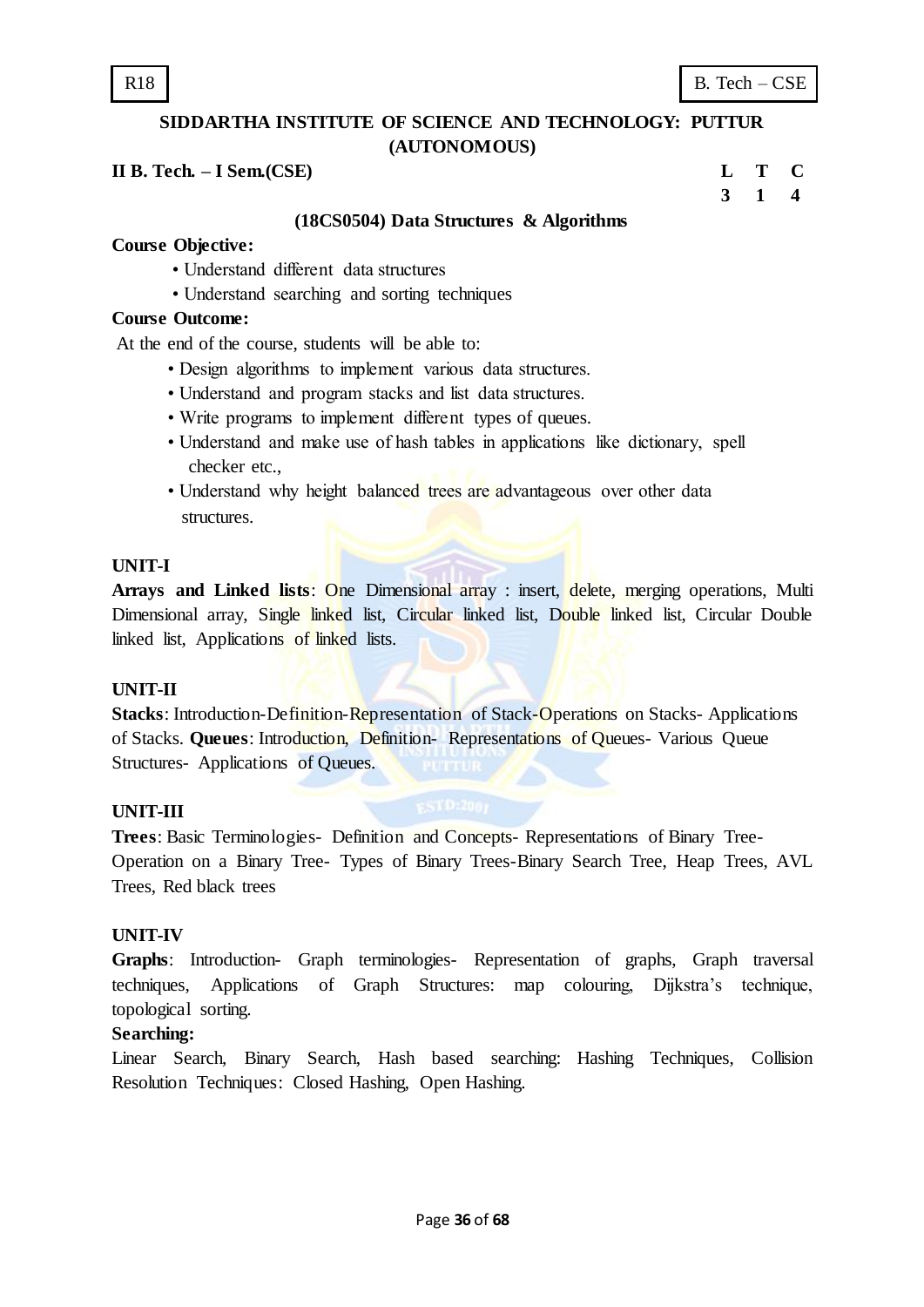

# **UNIT-V**

Sorting: Sorting Techniques: Sorting by Insertion: Straight Insertion sort- List insertion sort-Sorting by selection: Straight selection sort- Heap Sort- Sorting by Exchange: bubble sort, Shell Sort- Quick Sort, merge sort technique

# **TEXT BOOKS:**

- 1. "Classic Data Structures", Second Edition by Debasis Samanta, PHI.
- 2. "Data Structures A Pseudo code Approach with C", Second Edition by Richard F. Gilberg, Behrouz A. Forouzan, Cengage Learning.

# **REFERENCE BOOKS:**

- 1. Fundamentals of Data Structures in C Horowitz, Sahni, Anderson-Freed, Universities Press, Second Edition.
- 2. Schaum" Outlines Data Structures Seymour Lipschutz McGrawHill- Revised First Edition.

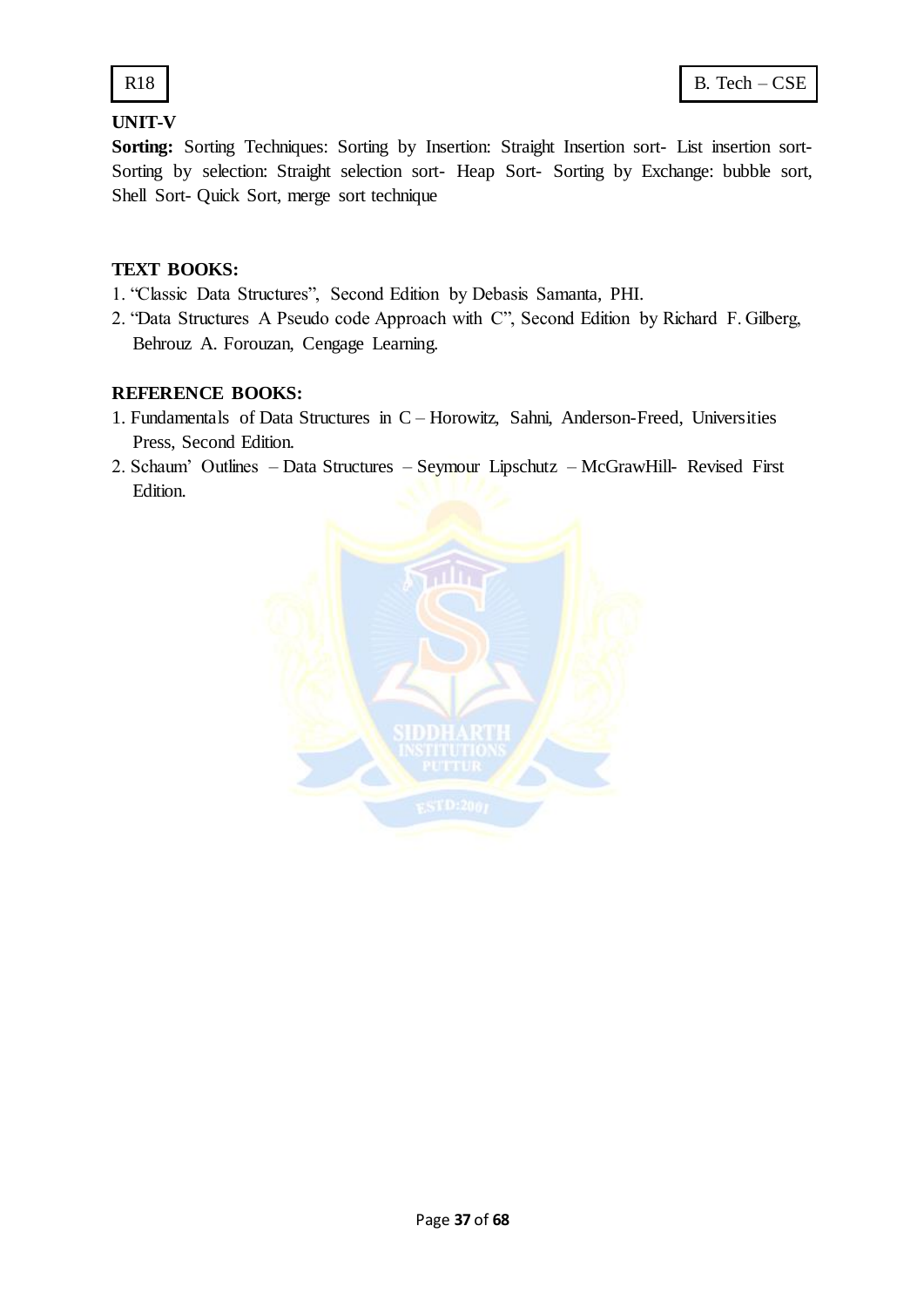**II B. Tech. – I Sem.(CSE) L T C**

**3 0 3**

# **(18CS0505) Computer Organization and Architecture**

# **Course Objectives:**

To expose the students to the following:

- How Computer Systems work & the basic principles
- Instruction Level Architecture and Instruction Execution
- The current state of art in memory system design
- How I/O devices are accessed and its principles.
- To provide the knowledge on Instruction Level Parallelism
- To impart the knowledge on micro programming
- Concepts of advanced pipelining techniques.

#### **Course outcomes:**

- Draw the functional block diagram of a single bus architecture of a computer and describe the function of the instruction execution cycle, RTL interpretation of instructions, addressing modes, instruction set.
- Write assembly language program for specified microprocessor for computing 16 bit multiplication, division and I/O device interface (ADC, Control circuit, serial port communication).
- Write a flowchart for Concurrent access to memory and cache coherency in Parallel Processors and describe the process.
- Given a CPU organization and instruction, design a memory module and analyze its operation by interfacing with the CPU.
- Given a CPU organization, assess its performance, and apply design techniques to enhance performance using pipelining, parallelism and RISC methodology

#### **UNIT - I**

**Functional blocks of a computer**: CPU, memory, input-output subsystems, control unit. Basic operational concepts - Bus Structures - Instruction set architecture of a CPU – registers, instruction execution cycle, addressing modes, instruction set, Data Transfer, Data Manipulation and Program Control.

#### **UNIT – II**

**Data Representation:** signed number representation, fixed and floating point representations, character representation. Computer arithmetic – integer addition and subtraction, ripple carry adder, carry look-ahead adder, etc. multiplication – shift-and add, Booth multiplier, carry save multiplier, etc. Division restoring and non-restoring techniques, floating point arithmetic.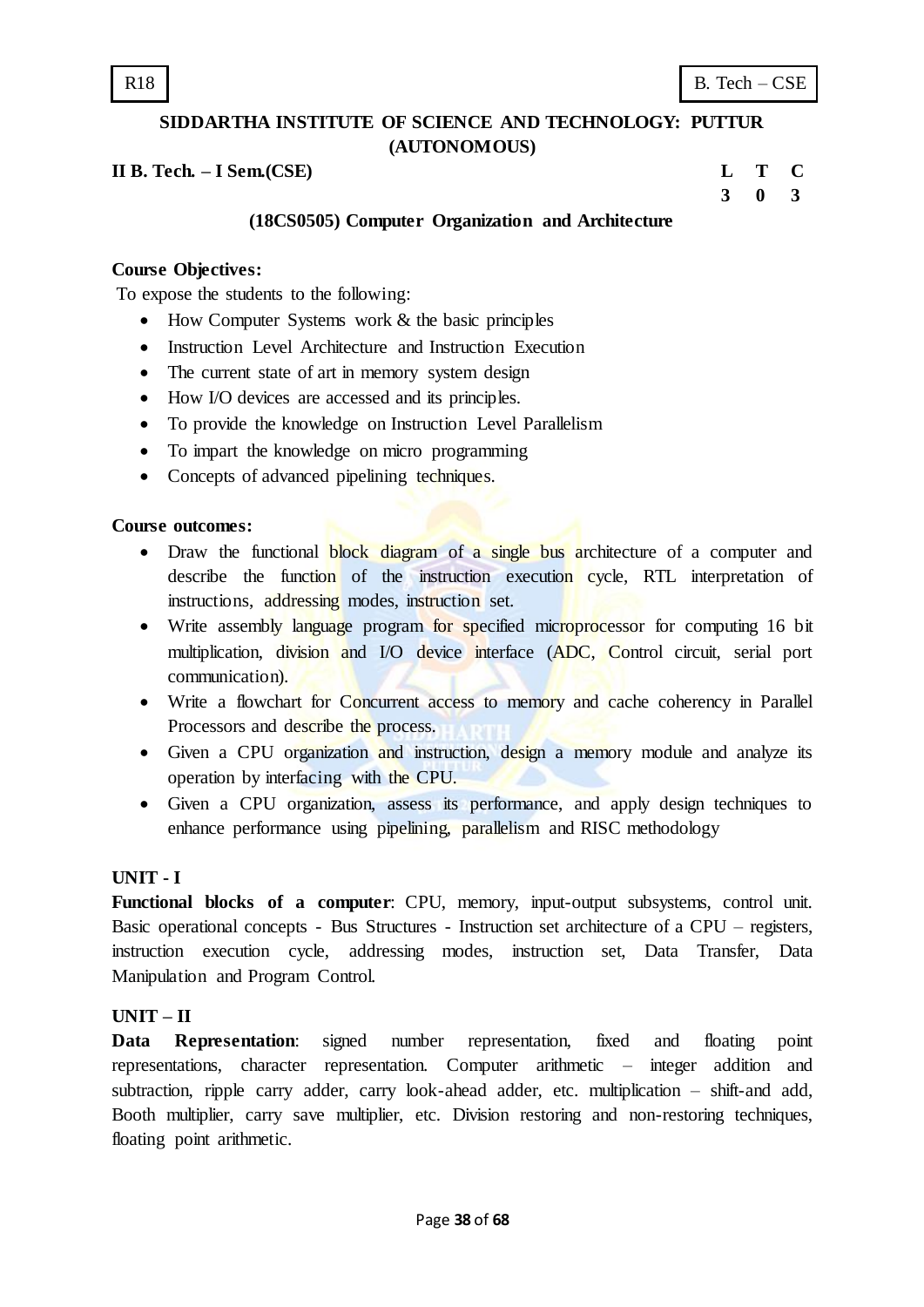# **UNIT - III**

**Basic Processing Unit:** RTL interpretation of instructions - Register Transfer -Bus and Memory Transfers -Arithmetic Micro operations-Logic Micro operations -Shift Micro operations

**CPU control unit design**: hardwired and micro-programmed design approaches. Address Sequencing

#### **UNIT – IV**

**Memory organization:**Concept of hierarchical memory organization, semiconductor memory technologies – Secondary memories.Virtual Memory, Cache memory, mapping functions, replacement algorithms, write policies.

**Peripheral devices and their characteristics**: Input-output subsystems, I/O deviceinterface, I/O transfers –interrupt driven and DMA,

#### **UNIT - V**

**Pipelining**: Basic concepts of pipelining, throughput and speedup, instruction hazards **Parallel Processors:** Introduction to parallel processors, Multiprocessor –Inter Connection Structures- Concurrent access to memoryand cache coherency.

#### **Text books:**

- 1. "Computer Organization and Design: The Hardware/Software Interface", 5th Edition by David A. Patterson and John L. Hennessy, Elsevier.
- 2. "Computer Organization and Embedded Systems", 6th Edition by Carl Hamacher, McGraw Hill Higher Education.

#### **Reference books:**

- 1. "Computer Architecture and Organization", 3rd Edition by John P. Hayes, WCB/McGraw-Hill
- 2. "Computer Organization and Architecture: Designing for Performance", 10th Edition by William Stallings, Pearson Education.
- 3. "Computer System Design and Architecture", 2nd Edition by Vincent P. Heuring and Harry F. Jordan, Pearson Education.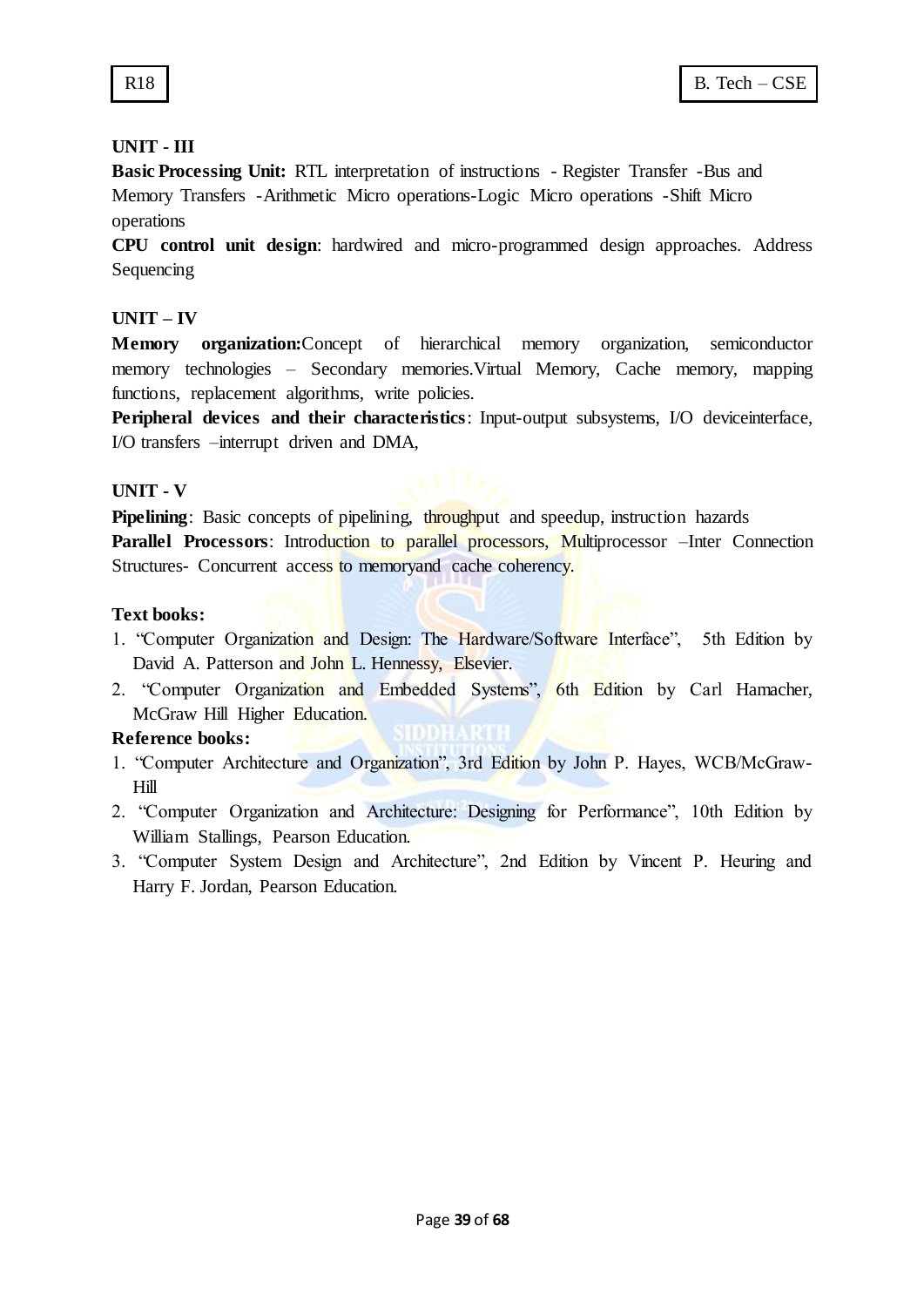**II B.** Tech-I Semester

| L T C         |  |
|---------------|--|
| $3 \t 0 \t 3$ |  |

# **(18HS0835) Probability & Statistics ( Common to ME, and CSE )**

#### **Course Objectives:**

- To train the students thoroughly in Mathematical concepts fundamentals of probability, test of hypothesis, Test of significance.
- To prepare students for lifelong learning and successful careers using mathematical concepts of probability, test of hypothesis, Test of significance.
- To develop the skill pertinent to the practice of the mathematical concepts including the Student abilities to formulate and modeling the problems, to think creatively and to Synthesize information

#### **Course Outcomes:**

At the end of the course, students would be expected to:

- Have acquired ability to participate effectively in group discussions
- Have developed ability in writing in various contexts

Have acquired a proper level of competence for employability

# **UNIT I**

#### **Basic Probability :**

Probability spaces, Addition theorem, conditional probability, independence, Baye's rule.

#### **Random variables**:

Discrete and Continuous random variables- distribution functions, densities and their properties. Expectation of Discrete and Continuous Random Variables, Moments

#### **UNIT II**

#### **Probability Distributions:**

Binomial, Poisson and Normal - evaluation of statistical parameters for these three distributions.

# **UNIT III**

#### **Basic Statistics:**

Measures of Central tendency: Moments, skewness and Kurtosis.Correlation and regression – Rank correlation.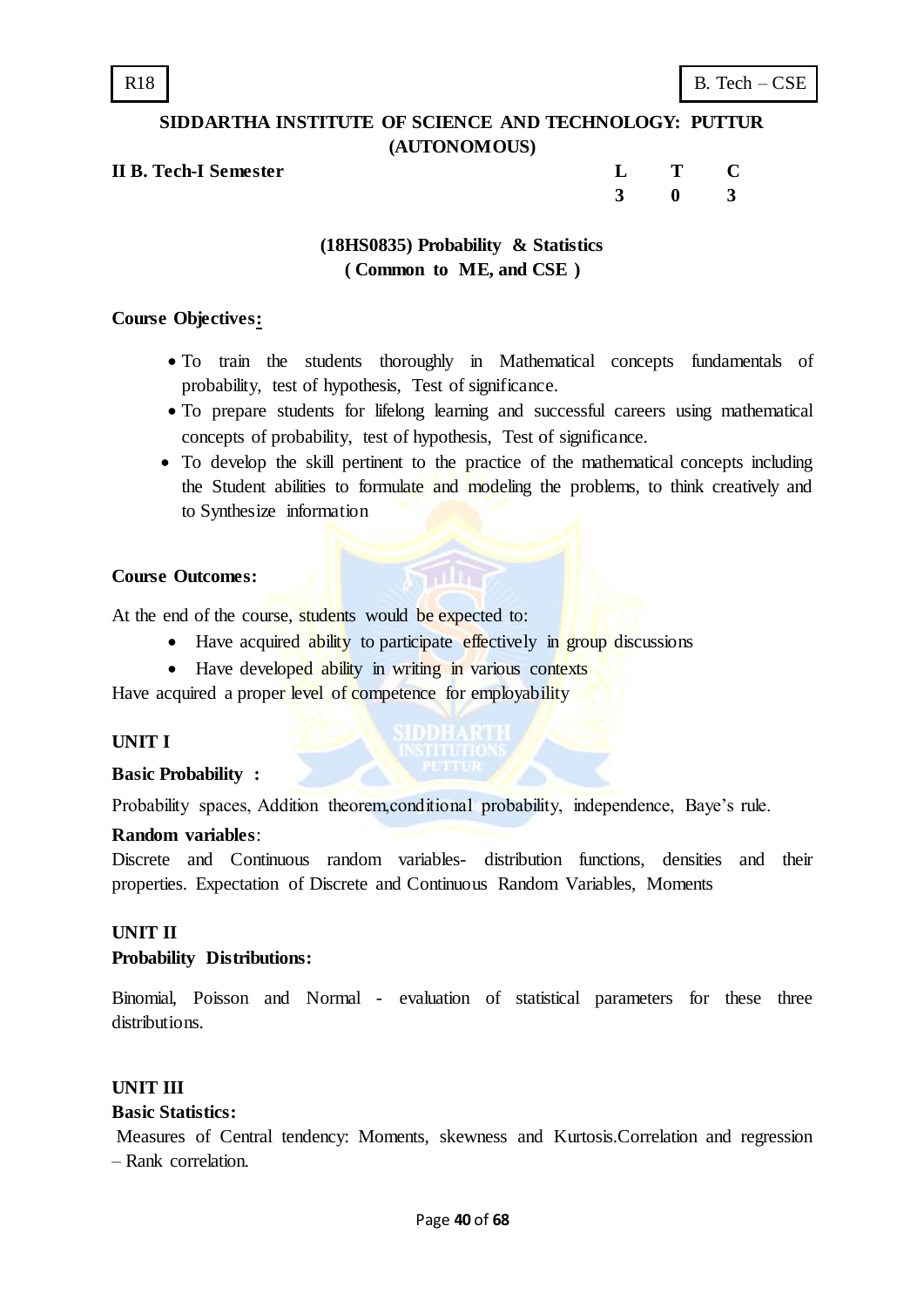

# **UNIT IV Applied Statistics:**

**Curve fitting**: Curve fitting by the method of least squares- fitting of straight lines, second degree parabolas and more general curves (Exponential & Power curve).

**Test of Hypothesis**: Large sample test for single proportion, difference of proportions, single mean, difference of means, and difference of standard deviations.

# **UNIT V**

# **Test of significance**:

Test for single mean, difference of means and correlation coefficients, test for ratio of variances - Chi-square test for goodness of fit and independence of attributes.

# **Text Books:**

- 1. B.S. Grewal, "*Higher Engineering Mathematics*", Khanna Publishers, 2000
- 2. *Statistical methods* by S.P. Gupta, S.Chand publications.
- 3. *Probability & Statistics* by T.K.V. Iyengar, S.Chand publications.

# **Reference Books:**

- 1. *Probability & Statistics* by E. Rukmangadachari & E. Keshava Reddy, Pearson Publisher.
- 2. *Probability & Statistics for engineers* by Dr. J. Ravichandran WILEY-INDIA publishers.
- 3*. Probability & Statistics for Science and Engineering* by G.Shanker Rao, Universities Press.
- 4. *Probability and Statistics for Engineering and Sciences* by Jay L.Devore, CENGAGE.
- 5. *Probability and Statistics* by R.A. Jhonson and Gupta C.B.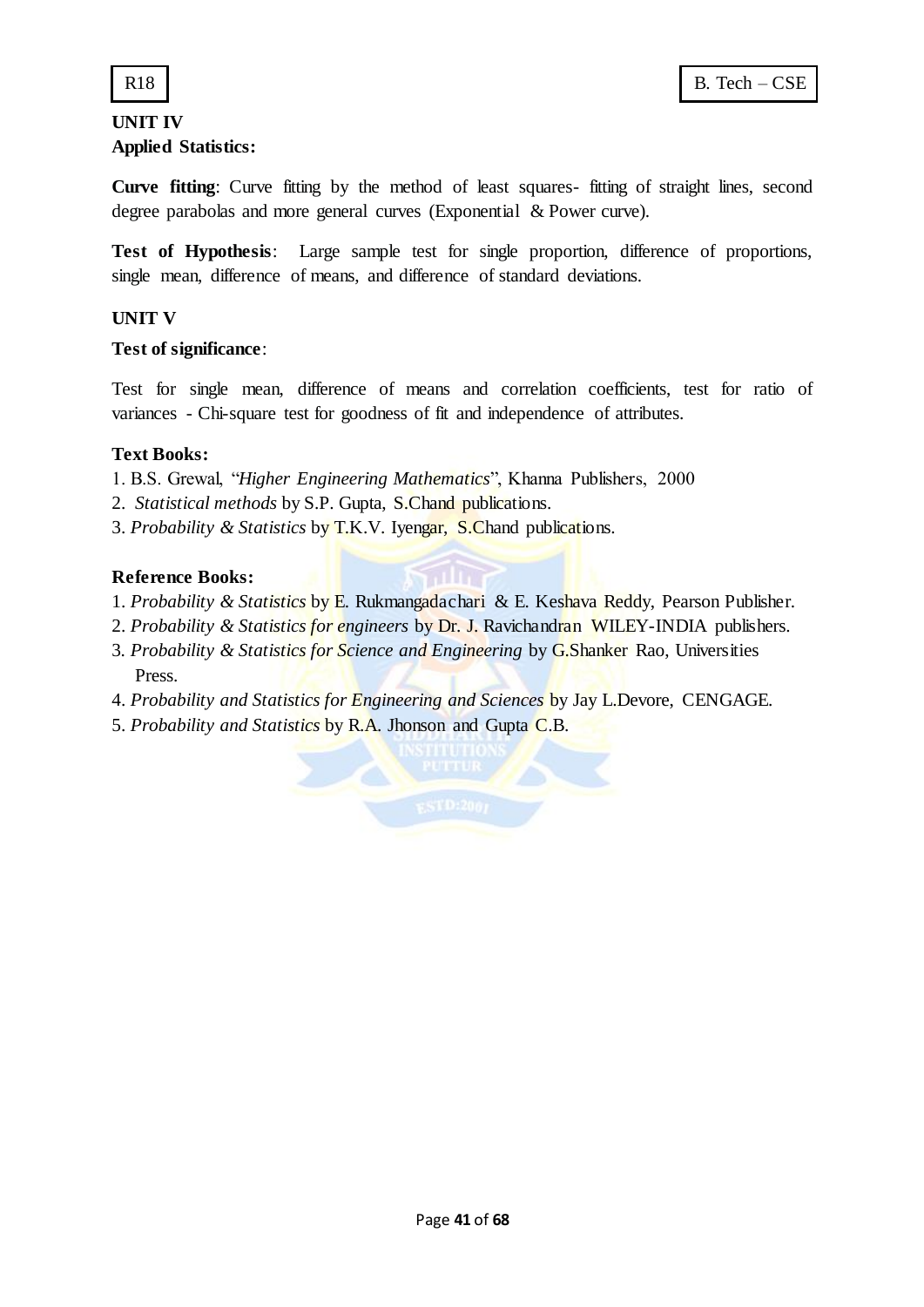# **II B. Tech. – I Sem.(CSE) L T C**

**3 0 3**

# **(18CS0506) Database Management Systems**

# **Course Objectives:**

- To understand the different issues involved in the design and implementation of a database system.
- To study the physical and logical database designs, database modeling, relational, hierarchical, and network models
- To understand and use data manipulation language to query, update, and manage a database
- To design and build a simple database system and demonstrate competence with the fundamental tasks involved with modeling, designing, and implementing a DBMS.

# **Course Outcomes:**

- For a given query write relational algebra expressions for that query and optimize the developed expressions
- For a given specification of the requirement design the databases using E*\_*R method and normalization.
- For a given transaction-processing system, determine the transaction atomicity, consistency, isolation, and durability.
- Implement the isolation property, including locking, time stamping based on concurrency control and Serializability of scheduling.

# **UNIT- I**

**Introduction**: Database System Applications, Purpose of Database Systems, View of Data -Data Abstraction, Data Independence , Data Models, Database Languages - DDL, DML, Database Architecture, Database Users and Administrators.

**Introduction to Data base design: ER diagrams, Entities, Attributes and Entity sets,** Relationships and Relationship sets, Conceptual Design with the ER Model.

**Relational Model:**Integrity Constraints over Relations, Logical data base Design, Introduction to Views Destroying/ altering Tables and Views.

# **UNIT- II**

**Relational Algebra and Calculus:** Relational Algebra - Selection and Projection, Set operations, Renaming, Joins, Division, Examples of Algebra Queries, Relational calculus - Tuple relational Calculus - Domain relational calculus.

**Form of Basic SQL Query-** Examples of Basic SQL Queries, Introduction to Nested Queries, Correlated Nested Queries, Set - Comparison Operators, Aggregate Operators, NULL values - Comparison using Null values - Logical connectives - AND, OR and NOT - Outer Joins, Triggers.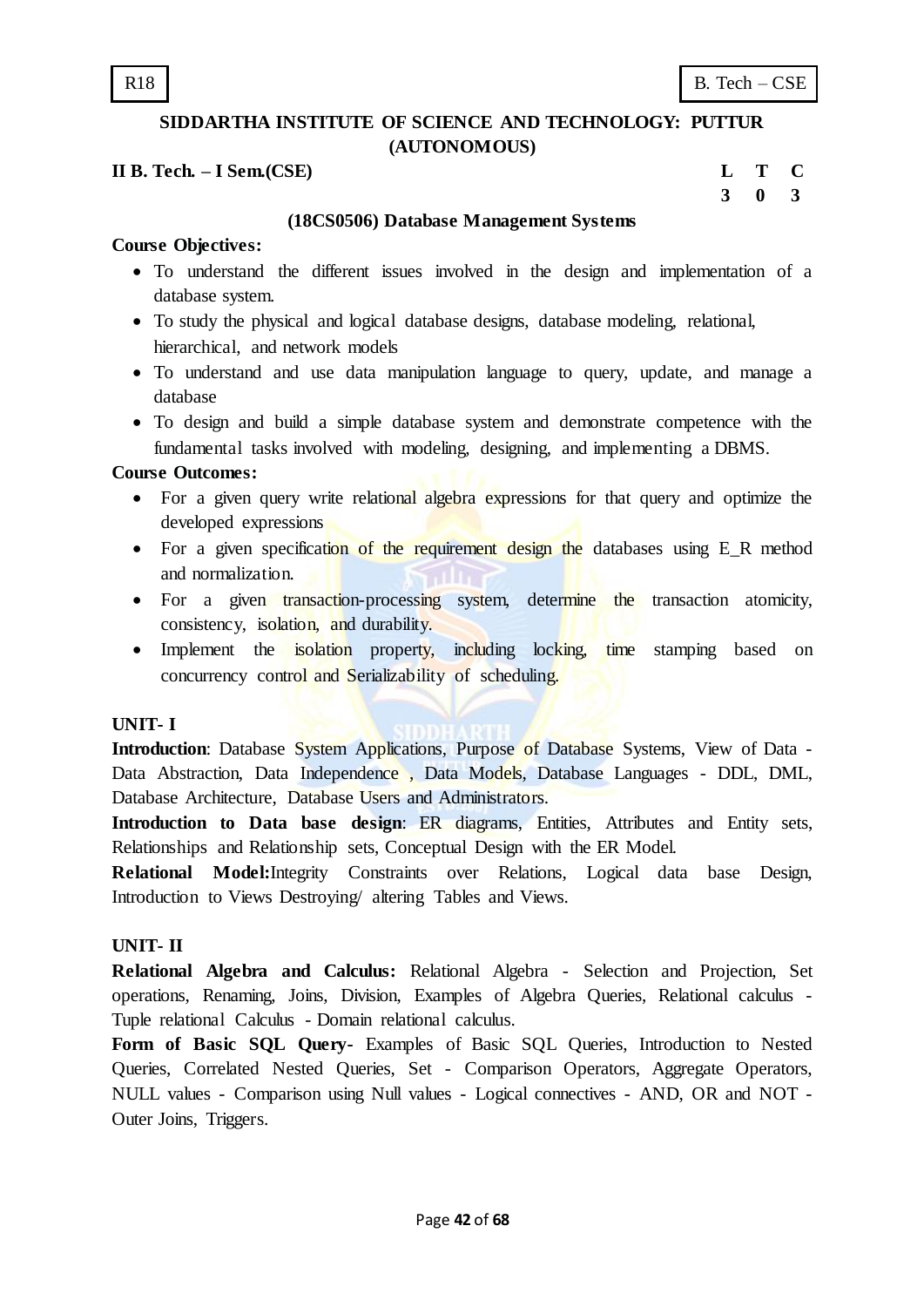# **UNIT -III**

**Introduction to Schema Refinement-** Problems Caused by redundancy, Functional Dependencies, Armstrong"s axioms, Normal Forms - FIRST, SECOND, THIRD Normal forms - BCNF - Properties of Decompositions- Loss less join Decomposition, Dependency preserving Decomposition - FOURTH Normal Form, FIFTH Normal form.

# **UNIT- IV**

**Transaction Management:** Transaction Concept, Transaction State, ACID Property, Serializability, Recoverability.

**Concurrency Control:** Lock - Based Protocols, Timestamp Based Protocols, Validation - Based Protocols, Multiple Granularity.

**Recovery System:** Log - Based Recovery, Buffer Management, Remote Backup systems.

# **UNIT- V**

**Storage strategies and Indexing:** RAID Levels, Indices.

**Tree Structured Indexing:** Indexed Sequential Access Methods (ISAM) B+ Trees: Search, Insert, Delete.

Hash Based Indexing: Static Hashing, Extendable hashing, Linear Hashing, Extendible vs. Linear Hashing.

**Database Security:** Authentication, Authorization and access control, DAC, MAC and RBAC models

# **TEXT BOOKS:**

- 1. Database Management Systems, Raghurama Krishnan, Johannes Gehrke, McGrawHill Education, 3rd Edition, 2003.
- 2.Data base System Concepts, A.Silberschatz, H.F. Korth, S.Sudarshan, McGraw Hill, VI edition, 2006.

# **REFERENCE BOOKS:**

- 1.Database Systems, 6th edition, RamezElmasri, Shamkat B. Navathe, Pearson Education, 2013.
- 2. "Principles of Database and Knowledge Base Systems", Vol 1 by J. D. Ullman, Computer Science Press.
- 3.Database Systems Concepts, Peter Rob & Carlos Coronel, Cengage Learning, 2008.
- 4.Introduction to Database Systems, C.J. Date, Pearson Education.
- 5.Database Management Systems, G.K. Gupta, McGrawHillEducation.
- 6."Foundations of Databases", Reprint by Serge Abiteboul, Richard Hull, Victor Vianu, Addison-Wesley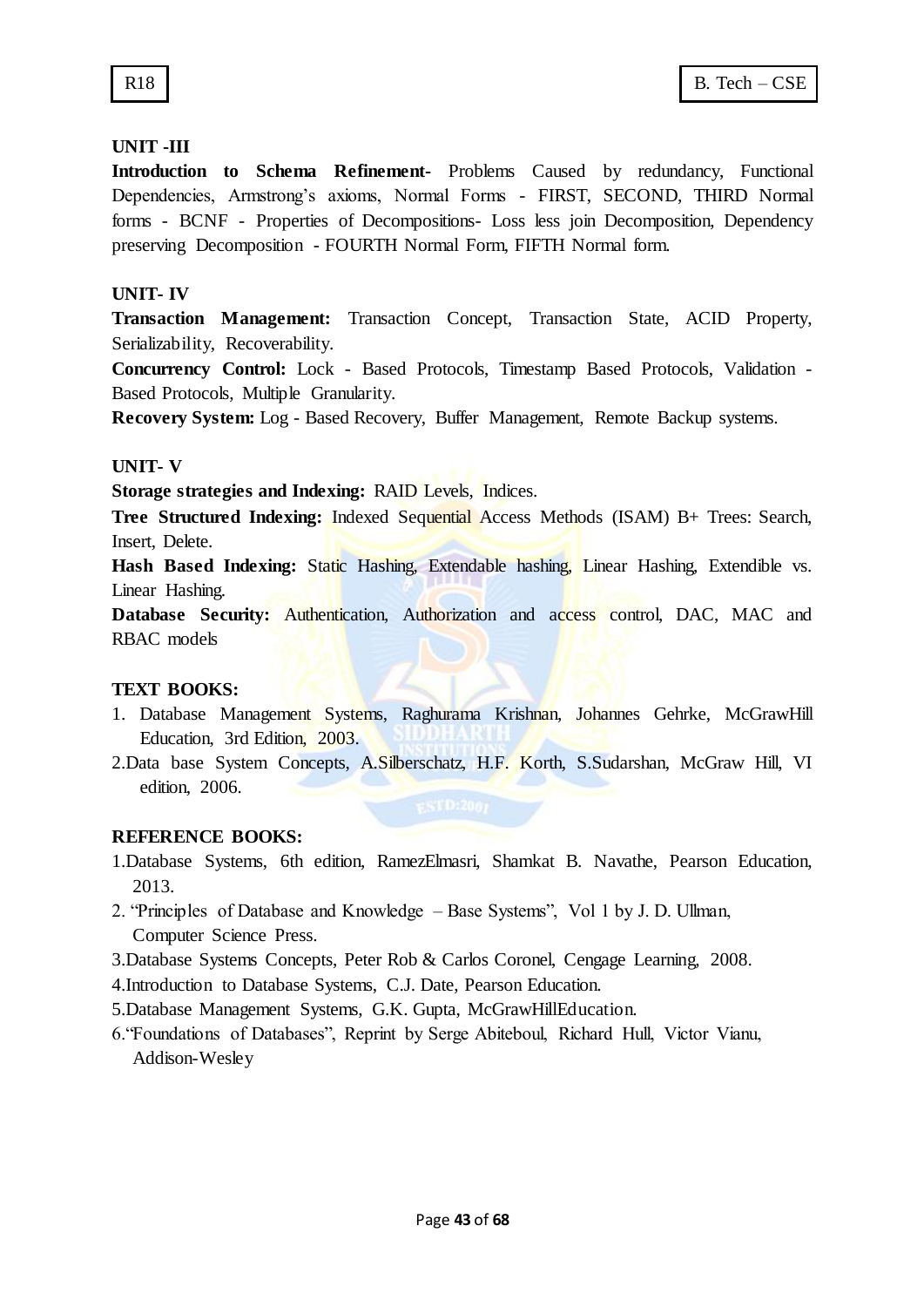# **II B. Tech. – I Sem.(CSE) P C**

# **3 1.5**

#### **(18CS0507) Data Structures & Algorithms Lab**

- 1. Write a program to perform the operations insertion, deletion, and traversing an array
- 2. Write a program to perform the operations creation, insertion, deletion, and traversing a Singly linked list.
- 3. Write a program to perform the operations creation, insertion, deletion, and traversing a Doubly linked list.
- 4. Write a program to implement stack using arrays and linked lists.
- 5. Write a program to convert infix expression to postfix expression
- 6. Write a program to implement queue using arrays and linked lists.
- 7. Write a program to implement circular queue using arrays
- 8. Write a program to implement Binary Tree
- 9. Write a program to perform different operations on Binary Search Trees
- 10. Write a program to implement depth first search and breadth first search on graphs.
- 11. A)Write a program to perform Linear Search on the elements of a given array
	- B) Write a program to perform Binary Search on the elements of a given array
- 12. Write a program to perform Hash Based Searching.
- 13. Write a program to sort the elements of an array using Selection Sort.
- 14. Write a program to sort numbers using insertion sort.
- 15. Write a program to implement quick sort using non-recursive function

#### **REFERENCE BOOKS:**

- 1. Fundamentals of Data Structures in C Horowitz, Sahni, Anderson-Freed, Universities Press, Second Edition.
- 2. Schaum" Outlines Data Structures Seymour Lipschutz McGrawHill- Revised First Edition.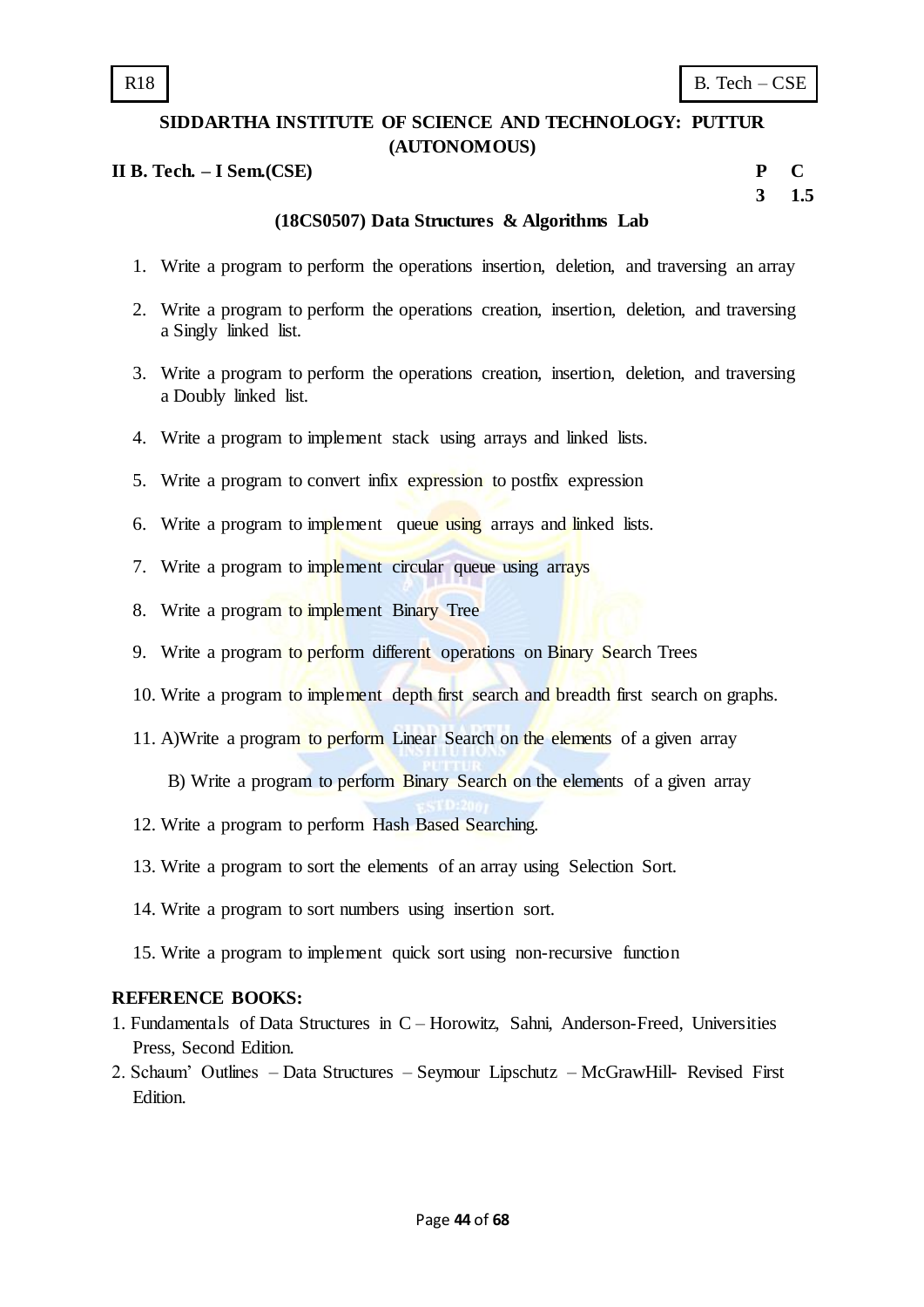**II B. Tech. – I Sem.(CSE) P C**

**3 1.5**

# **(18CS0508) Database Management Systems Lab**

## **Course Objective:**

- To know the components of DBMS.
- To understand design of ER Diagrams and represent using Relational model.
- To understand the concept of normal forms in the design of databases.
- To Understand representation of retrieval of data using relational algebra and calculus.

#### **Course Outcome:**

Apply ER concepts to design databases.

- Design simple database using a tool and implement it using SQL.
- Access normalization relations of relational model using normal forms
- Apply all constrains to develop a business application using cursors, triggers and stored

# **LIST OF EXPERIMENTS:**

- 1. Practice session: Students should be allowed to choose appropriate DBMS software, install it, configure it and start working on it. Create sample tables, execute some queries, use SQLPLUS features, use PL/SQL features like cursors on sample database. Students should be permitted to practice appropriate User interface creation tool and Report generation tool.
- 2. A college consists of number of employees working in different departments. In this context, create two tables employee and department. Employee consists of columns empno, empname, basic, hra, da, deductions, gross, net, date-of-birth. The calculation of hra, da are as per the rules of the college. Initially only empno, empname, basic have valid values. Other values are to be computed and updated later. Department contains deptno, deptname, and description columns. Deptno is the primarykey in department table and referential integrity constraint exists between employee and department tables.

Perform the following operations on the database:

- Create tables department and employee with required constraints.
- Initially only the few columns(essential) are to be added. Add the remaining columns separately by using appropriate SQL command
- Basic column should not be null
- Add constraint that basic should not be less than 5000.
- Calculate hra, da, gross and net by using PL/SQL program.
- Whenever salary is updated and its value becomes less than5000 a trigger has to be raised preventing the operation.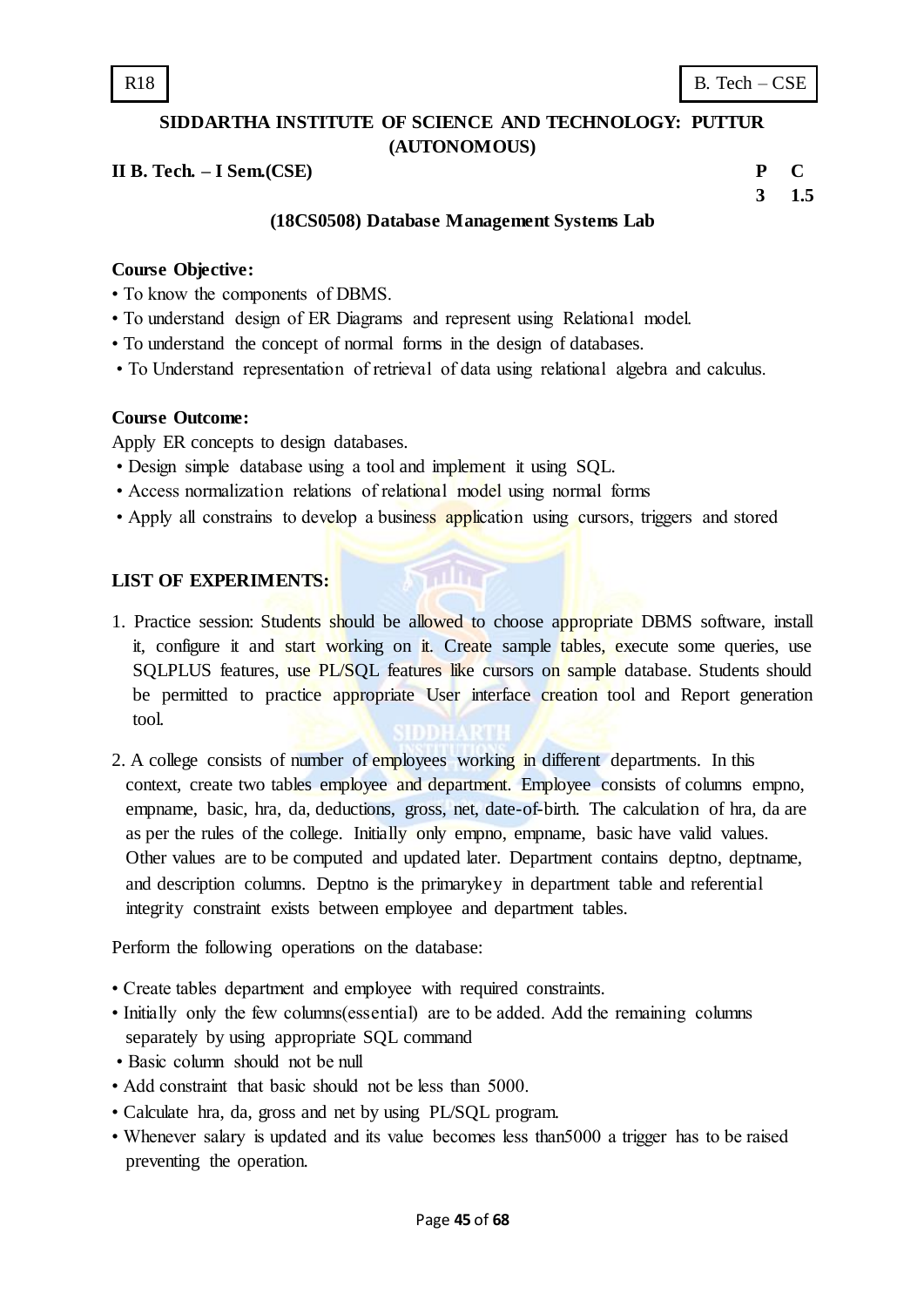- The assertions are: hra should not be less than 10% of basic and da should not be less than 50% of basic.
- The percentage of hra and da are to be stored separately.
- When the da becomes more than 100%, a message has to be generated and with user permission da has to be merged with basic.
- Empno should be unique and has to be generated automatically.
- If the employee is going to retire in a particular month, automatically a message has to be generated.
- The default value for date-of-birth is1jan, 1970.
- When the employees called daily-wagers are to be added the constraint that salary should be greater than or equal to5000 should be dropped. • Display the information of the employees and departments with description of the fields.
- Display the average salary of all the departments.
- Display the average salary department wise.
- Display the maximum salary of each department and also all departments put together.
- Commit the changes whenever required and rollback if necessary.
- Use substitution variables to insert values repeatedly.
- Assume some of the employees have given wrong information about date-of- birth. Update the corresponding tables to change the value.
- Find the employees whose salary is between 5000 and 10000 but not exactly 7500. Find the employees whose name contains 'en'.
- Try to delete a particular deptno. What happens if there are employees in it and if there are no employees.
- Create alias for columns and use them in queries.
- List the employees according to ascending order of salary.
- List the employees according to ascending order of salary in each department.
- Use & & 'wherever necessary
- Amount 6000 has to be deducted as CM relief fund in a particular month which has to be accepted as input from the user. Whenever the salary becomes negative it has to be maintained as 1000 and the deduction amount for those employees is reduced appropriately.
- The retirement age is 60 years. Display the retirement day of all the employees.
- If salary of all the employees is increased by 10% every year, what is the salary of all the employees at retirement time.
- Find the employees who are born in leap year.
- Find the employees who are born on feb 29.
- Find the departments where the salary of at least one employee is more than 20000.
- Find the departments where the salary of all the employees is less than 20000.
- On first January of every year a bonus of 10% has to be given to all the employees. The amount has to be deducted equally in the next 5 months. Write procedures for it.
- As a designer identify the views that may have to be supported and create views.
- As a designer identify the PL/SQL procedures necessary and create the musing cursors.
- Use appropriate Visual programming tools like oracle forms and reports, visual basic etc. to create user interface screens and generate reports.

Note: As a designer identify other operations that may be required and add to the above list.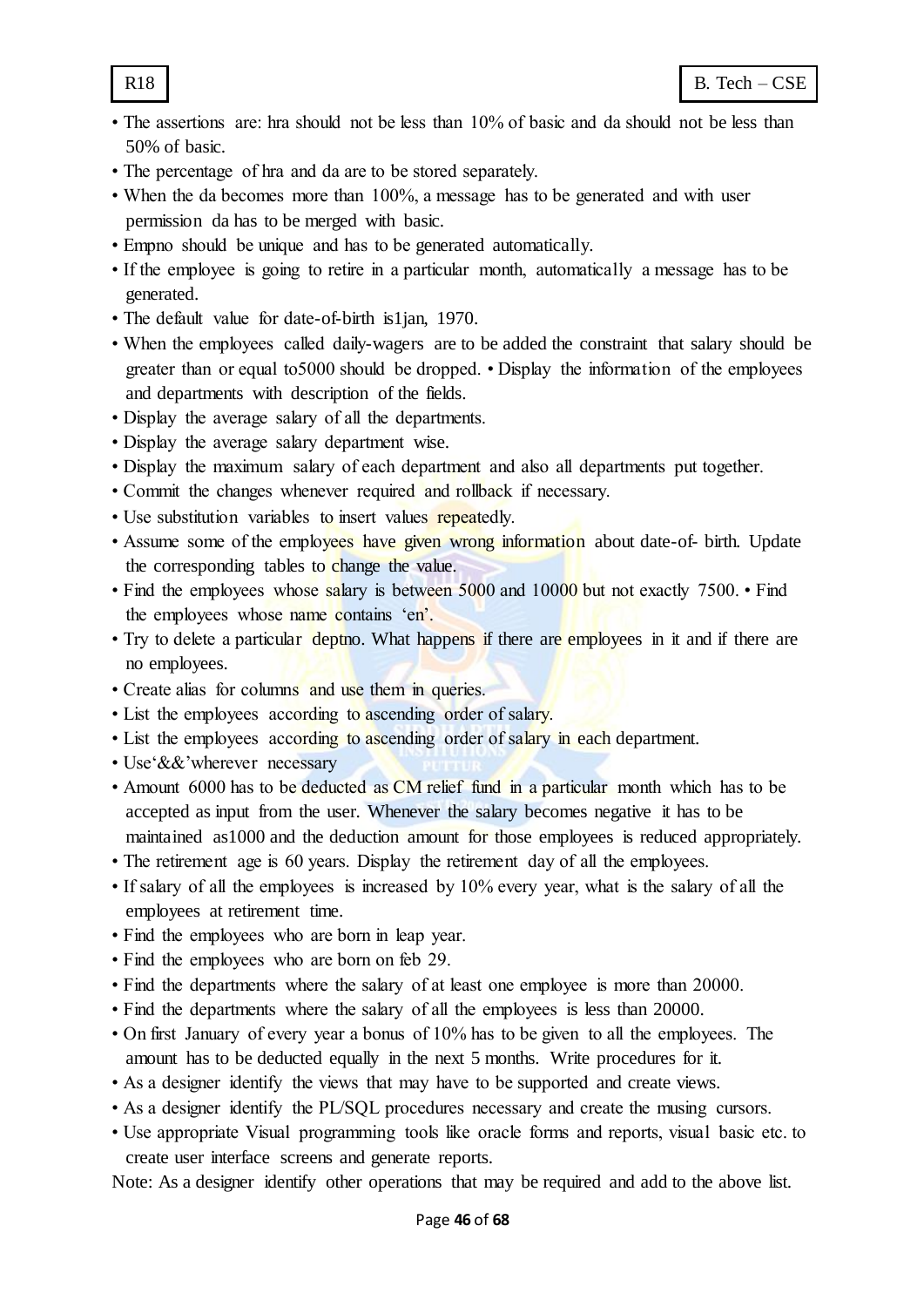

The above operations are not in order. Order them appropriately. Use SQL or PL/SQL depending on the requirement.

- 3. Students may be divided in to batches and the following experiments may be given to them to better understand the DBMS concepts. Students should gather the required information, draw ER diagrams, map them to tables, normalize, create tables, triggers, procedures, execute queries, create user interfaces, and generate reports.
- Student information system
- APSRTC reservation system
- Hostel management
- Library management
- Indian Railways reservation
- Supermarket management
- Postal system
- Banking system
- Courier system
- Publishing house system

# **REFERENCES:**

- 1. "Learning Oracle SQL and PL/SQL", Rajeeb C. Chatterjee,PHI.
- 2. "Oracle Database11g PL/SQL Programming", M.McLaughlin, TMH.
- 3. "Introduction to SQL",RickF.VanderLans, Pearson education.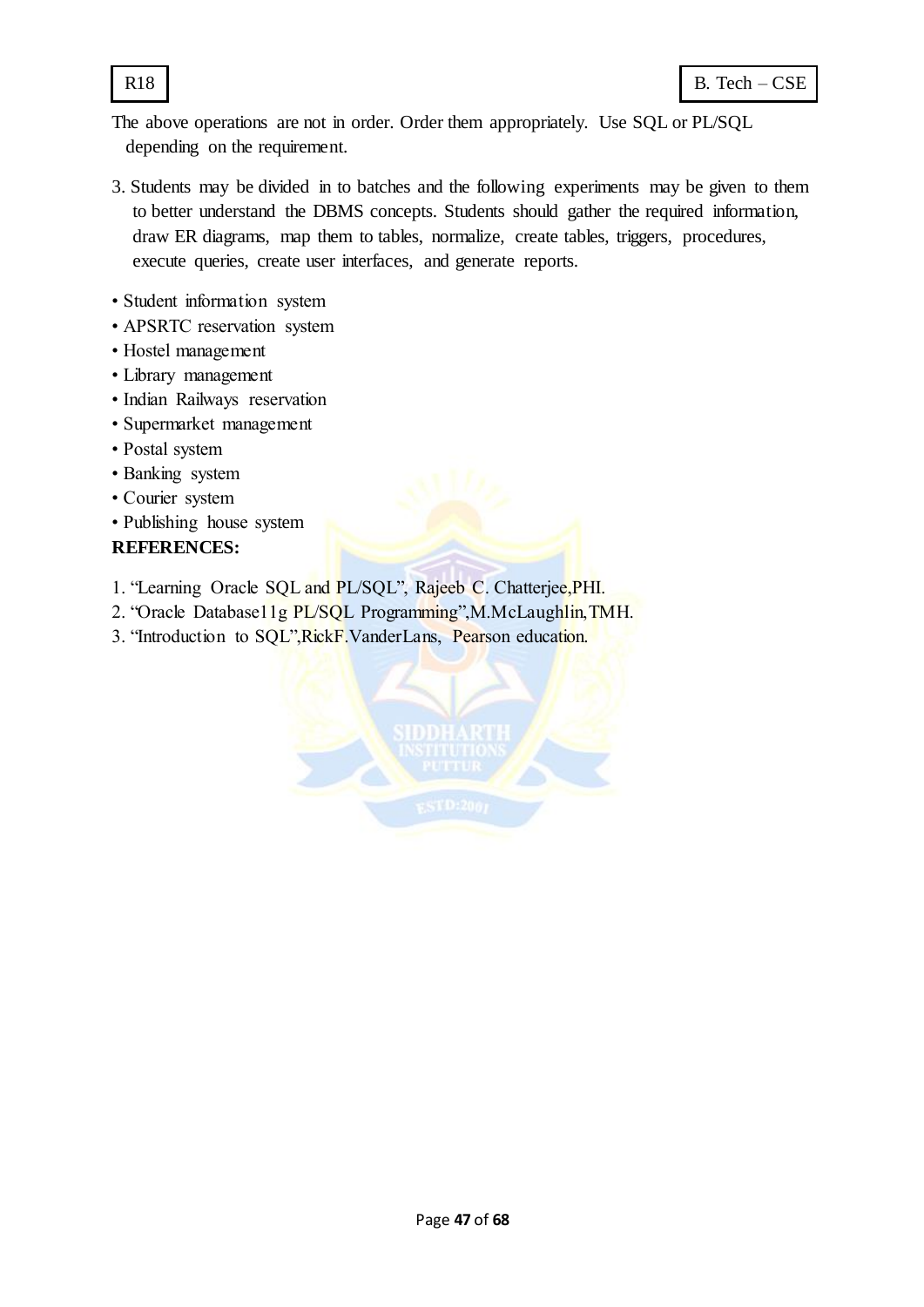**II B.Tech. I - Semester L P T C**

# **0 3 0 1.5**

# **(18EE0241) Basic Electrical and Electronics Engineering Lab**

# **Course Objectives:**

To enhance the student with knowledge on electrical and electronic equipment's.

# **Course Outcomes:**

- Students will understand all the fundamental concepts involving electrical engineering.
- Students will understand all the fundamental concepts involving electronics engineering.

# **PART – A BASIC ELECTRICAL ENGINEERING LAB**

- 1. Verification of Superposition Theorem.
- 2. Verification of Thevenin"s Theorem.
- 3. Determination of Open circuit and Short circuit parameters
- 4. Swinburne's Test on DC Shunt Machine (Predetermination of Efficiency of a Given DC Shunt Machine Working as Motor and Generator).
- 5. Brake Test on DC Shunt Motor. Determination of Performance Characteristics.
- 6. OC & SC Tests on Single-Phase Transformer (Predetermination of Efficiency and Regulation at Given Power Factors).

# **PART – B ELECTRONICS LABORATORY**

# **(Any Six Experiments)**

- 1. P-N Junction Diode and Zener Diode Volt-Ampere Characteristics.
- 2. Bipolar Junction Transistor in CB Configuration-Input and Output Characteristics, Computation of α.
- 3. Half-Wave Rectifier- a) Without Filter b) With Capacitor Filter.
- 4. Full-Wave Rectifier- a) Without Filter b) With Capacitor Filter.
- 5. Bipolar Junction Transistor in CE Configuration-Input and Output Characteristics, Computation of β.
- 6. Junction field effect Transistor in Common Source Configuration Output and Transfer Characteristics.
- 7. Verification of Logic Gates- AND, OR, NOT, NAND, NOR, EX-OR, EX-NOR.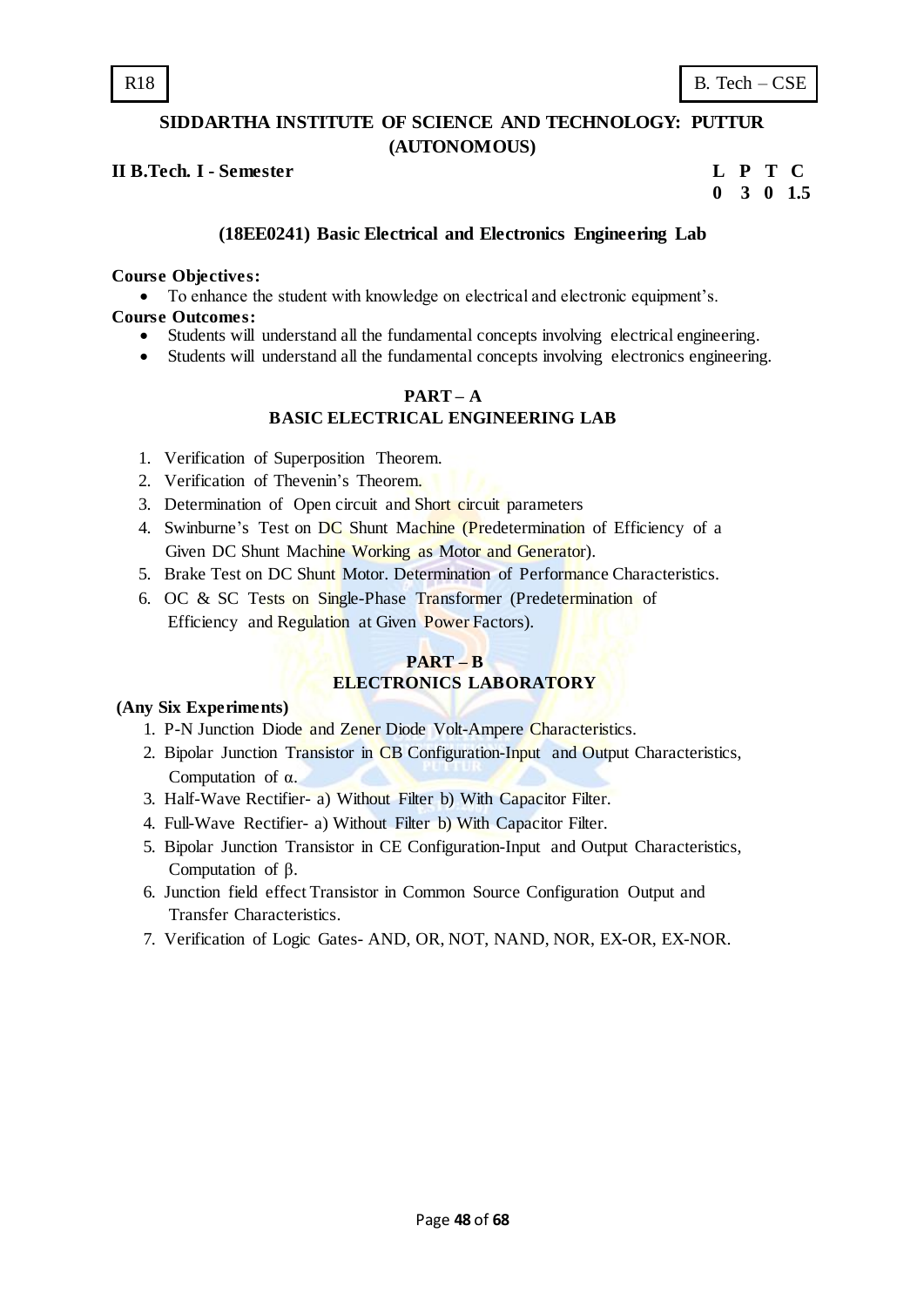| II B. Tech – I Semester |                                | $L$ T P C |  |
|-------------------------|--------------------------------|-----------|--|
|                         |                                | 3 0 0 0   |  |
|                         | (18HS0816) Indian Constitution |           |  |

#### **Course Objectives:**

Students will be able to:

 Understand the premises informing the twin themes of liberty and freedom from a civil rights perspective.

• To address the growth of Indian opinion regarding modern Indian intellectuals' constitutional role and entitlement to civil and economic rights as well as the emergence of nationhood in the early years of Indian nationalism.

 To address the role of socialism in India after the commencement of the Bolshevik Revolution in 1917 and its impact on the initial drafting of the Indian Constitution. **Course Outcomes:**

Students will be able to:

• Discuss the growth of the demand for civil rights in India for the bulk of Indians before the arrival of Gandhi in Indian politics.

• Discuss the intellectual origins of the framework of argument that informed the conceptualization of social reforms leading to revolution in India.

• Discuss the circumstances surrounding the foundation of the Congress Socialist Party [CSP] under the leadership of Jawaharlal Nehru and the eventual failure of the proposal of direct elections through adult suffrage in the Indian Constitution.

• Discuss the passage of the Hindu Code Bill of 1956.

# **UNIT-I**

Meaning of the Constitution Law

# **UNIT-II**

- Historical Perspective of the Constitution of India
- Salient features and characteristics of the Constitution of India

# **UNIT-III**

- Scheme of the fundamental rights
- The scheme of the Fundamental Duties and its legal status
- The Directive Principles of State Policy Its importance and implementation
- Federal structure and distribution of legislative and financial powers between the Union and the States .

#### **UNIT-IV**

• Parliamentary Form of Government in India – The constitution powers and status of the President of India.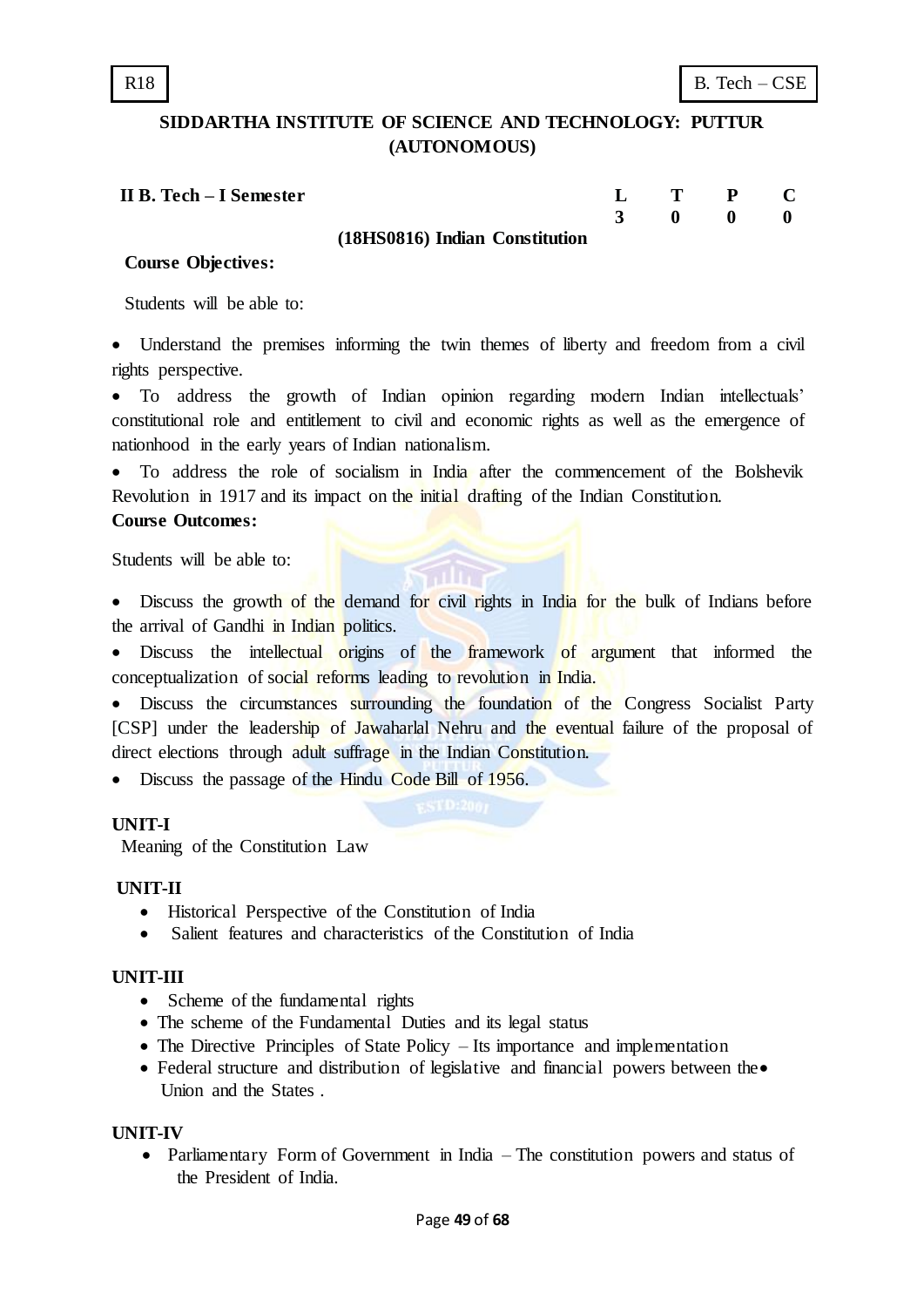- Amendment of the Constitutional Powers and Procedure.
- The historical perspectives of the constitutional amendments in India.
- Emergency Provisions : National Emergency, President Rule, Financial Emergency

# **UNIT-V**

- Local Self Government Constitutional Scheme in India.
- Scheme of the Fundamental Right to Equality.
- Scheme of the Fundamental Right to certain Freedom under Article 19
- Scope of the Right to Life and Personal Liberty under Article 21

# **Text Books:**

1. The Constitution of India, 1950 (Bare Act), Government Publication.

2. Dr. S. N. Busi, Dr. B. R. Ambedkar framing of Indian Constitution, 1st Edition, 2015,

## **Reference Books:**

1. M. P. Jain, Indian Constitution Law, 7th Edn., Lexis Nexis, 2014.

2. D.D. Basu, Introduction to the Constitution of India, Lexis Nexis, 2015.

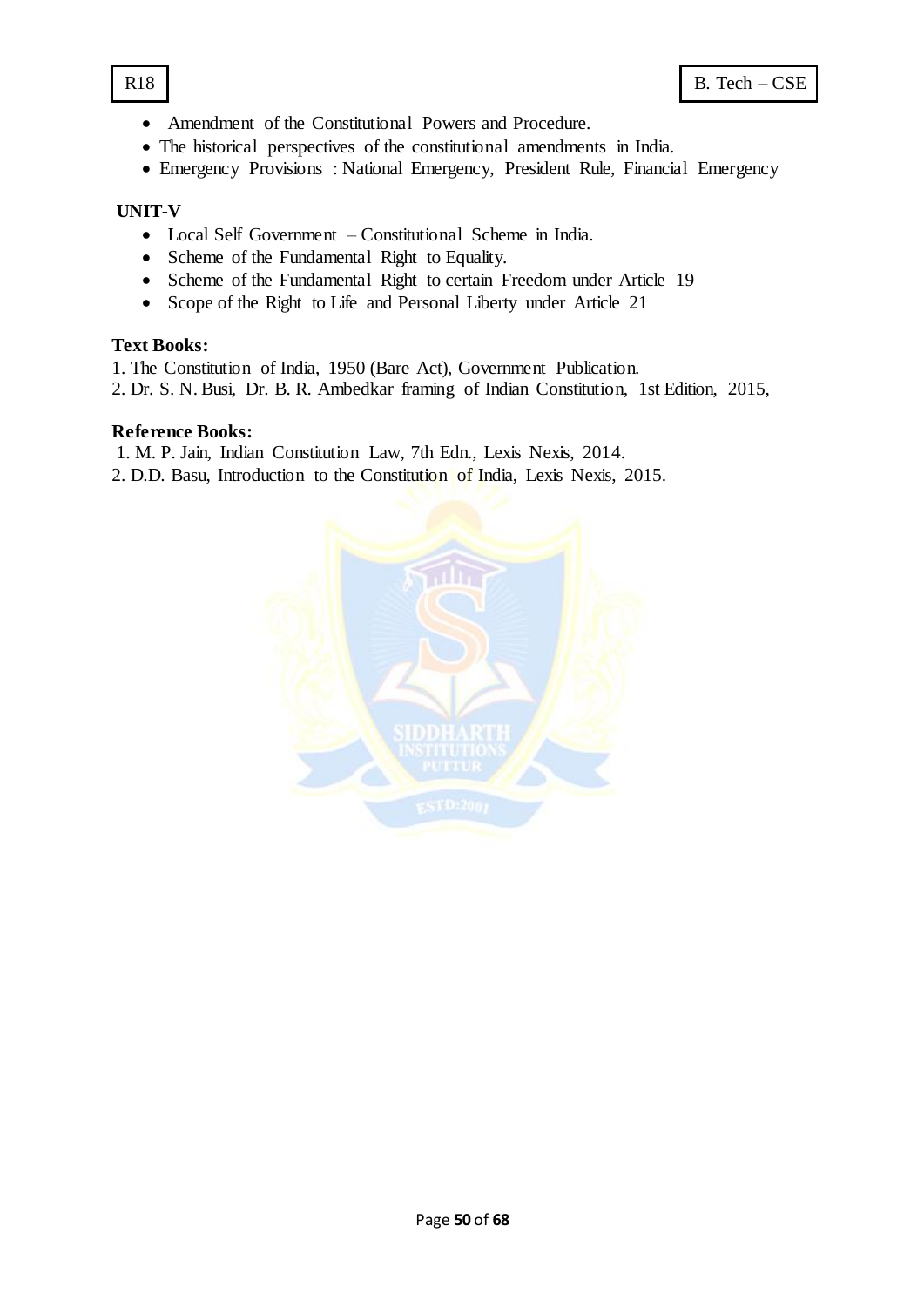## **II B. Tech. II –Semester**

| L            | Т           | $\mathbf C$  |
|--------------|-------------|--------------|
| $\mathbf{3}$ | $\mathbf 0$ | $\mathbf{3}$ |

#### **(18HS0836) Discrete Mathematics**

#### **Course Objectives:**

- To train the students thoroughly in Mathematical concepts of Mathematical logic, Relations, Algebraic structures, Recurrence Relation, Graph Theory.
- To prepare students for lifelong learning and successful careers using Mathematical concepts of Mathematical logic, Relations, Algebraic structures, Recurrence Relation, Graph Theory.
- To develop the skill pertinent to the practice of the Mathematical concepts including the students abilities to formulate and modelling the problems, to think creatively and to synthesize information.

#### **Course Outcomes:**

At the end of the course, students would be expected to:

- Have acquired ability to participate effectively in group discussions
- Have developed ability in writing in various contexts
- Have acquired a proper level of competence for employability

#### **UNIT-I**

Mathematical Logic: Statements and notations, Connectives, Well-formed formulas, Truth Tables, tautology, equivalence implication, Normal forms, Quantifiers, universal quantifiers Predicates: Predicative logic, Free & Bound variables, Rules of inference, Consistency, proof of Contradiction, Automatic Theorem Proving.

# **UNIT-II**

**Relations:** Properties of Binary Relations, equivalence, transitive closure, compatibility and partial ordering relations, Functions: Inverse Function, Composition of functions, recursive Functions

**Algebraic structures**: Algebraic systems examples and general properties, Semi groups and monads, groups, sub groups homomorphism, Isomorphism.

#### **UNIT-III**

**Elementary Combinatories**: Basis of counting, Enumerating Combinations & Permutations, with repetitions, Constrained repetitions, Binomial Coefficients, Binomial Multinomial theorems, the principles of Inclusion – Exclusion. Pigeon hole principles and its application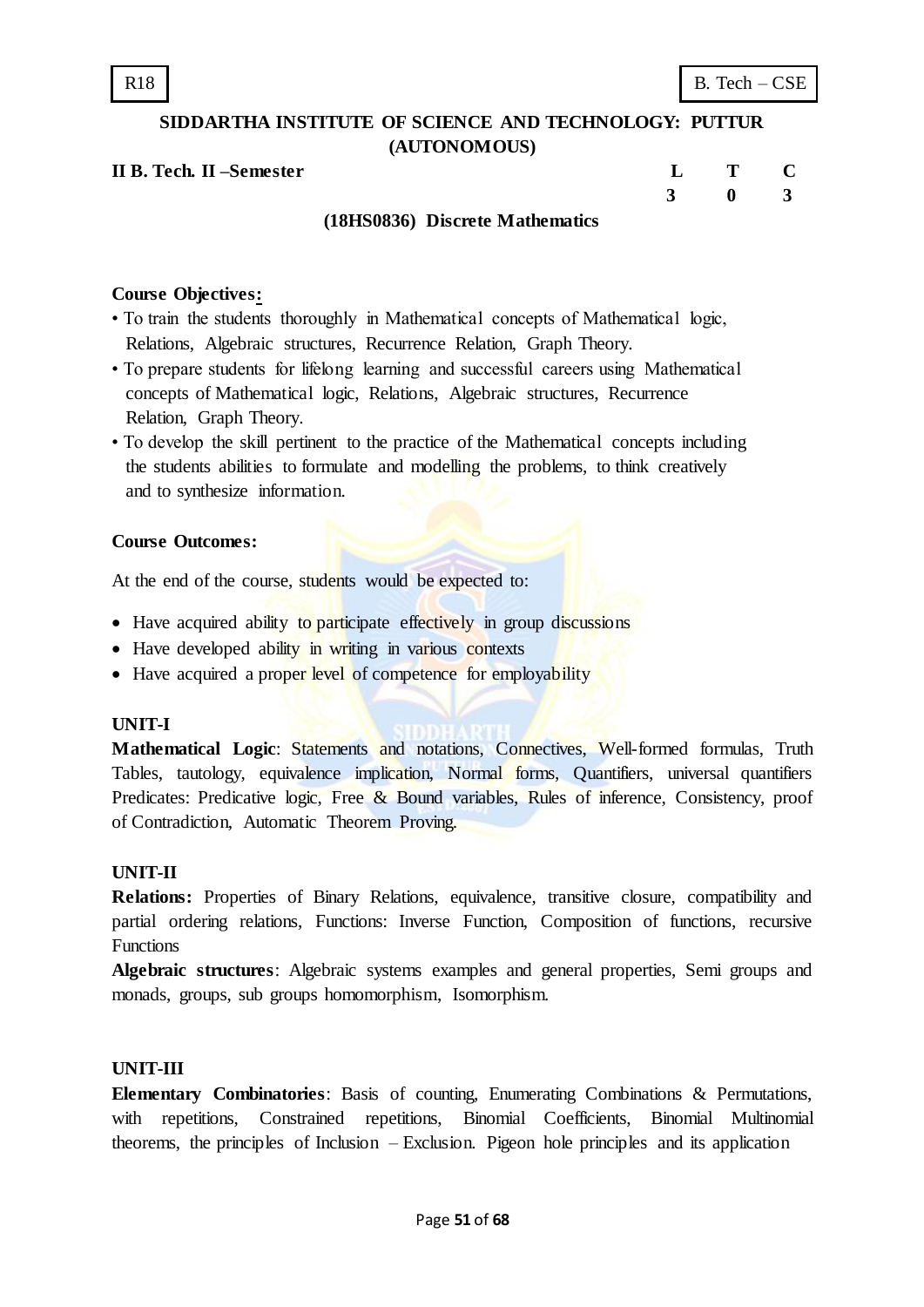

# **UNIT-IV**

**Recurrence Relation**: Generating Functions & Sequences , Calculating Coefficient of generating function, Recurrence relations, Solving Recurrence relation by substitution and Generating functions. Characteristic roots, solution of Inhomogeneous Recurrence Relation.

# **UNIT-V**

**Graph Theory:** Representation of Graph, DFS, BFS, Spanning Trees, planar Graphs, Graph Theory Applications: Basic Concepts Isomorphism and Sub graphs, Multi graphs and Euler circuits, Hamiltonian graphs, Chromatic Numbers

# **Text Books:**

1 *Discrete Mathematics with Applications*, Thomas Koshy, Elsevier.

2 *Discrete Mathematics and its applications*, 6th edition, K.H.Rosen, TMH.

# **References:**

- 1*. Elements of Discrete Mathematics* A Computer Oriented Approach, C.L.Liu, D.P. Mohapatra, 3/e,TMH.
- 2. *Discrete Mathematics for Computer Scientists & Mathematicians*, 2/e, J.L.Mott, A. Kandel, T.P. Baker, PHI
- 3. *Discrete Mathematical Structures with Application to Computer Science*, Tremblay, Manohar McGraw Hill Publication
- 4. *Discrete and Combinatorial Mathematics-* An Applied Introduction, Ralph. P.Grimaldi, 5/e, Pearson Education
- 5. *Discrete Mathematical Structures*, Mallik and Sen, Cengage Learning.
- 6. *Discrete Mathematical Structures*, Bernand Kolman, Robert C. Busby, Sharon Cutler Ross, PHI/ Pearson Education
- 7. *Discrete Mathematics*, Lovasz, Springer.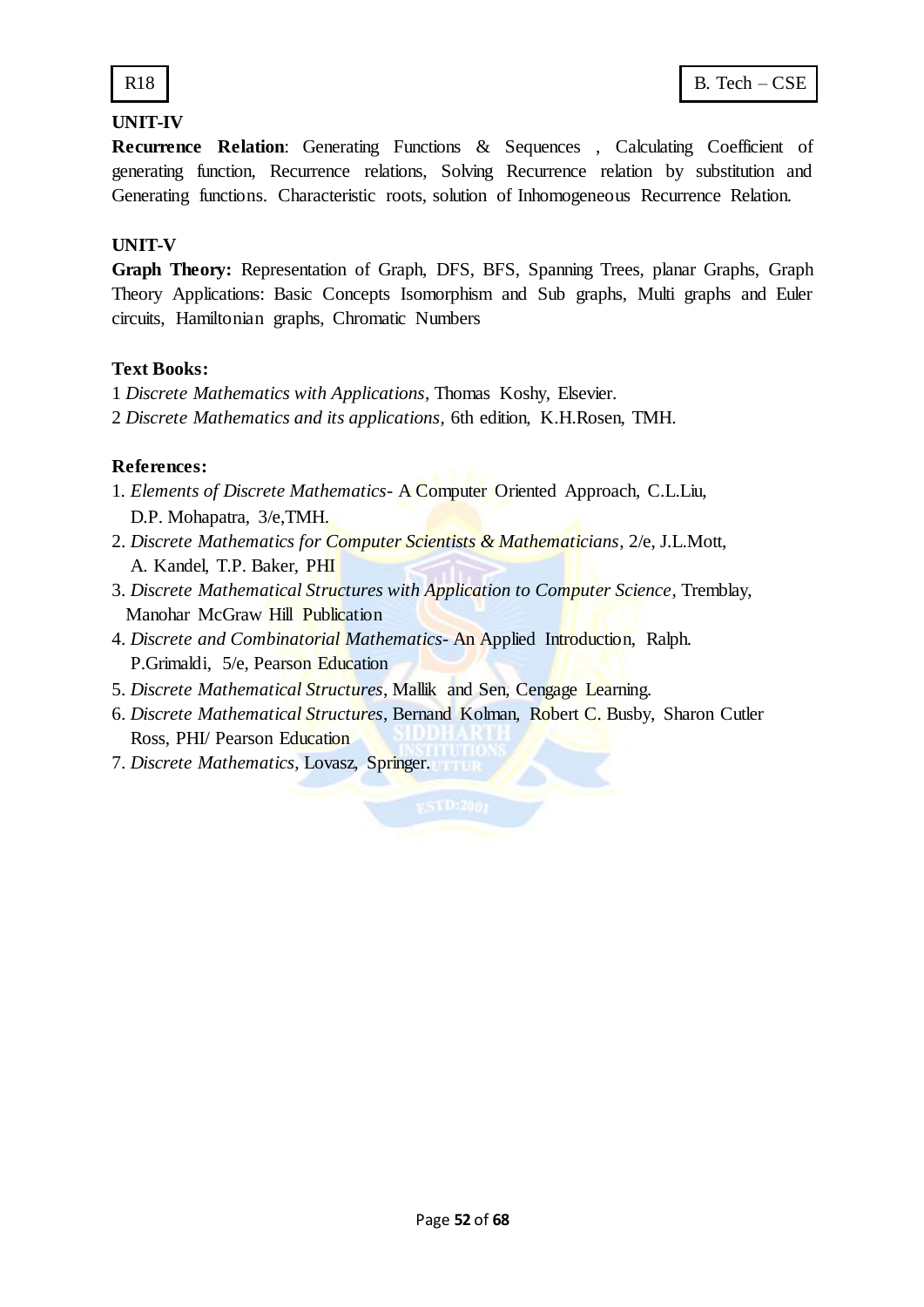**II B. Tech. – II Sem.(CSE) L T C**

**3 1 4**

## **(18CS0509) Formal Languages and Automata Theory**

#### **Course Objectives:**

- Develop a formal notation for strings, languages and machines.
- Design finite automata to accept a set of strings of a language.
- Prove that a given language is regular and apply the closure properties of languages.
- Design context free grammars to generate strings from a context free language and convert them into normal forms.
- Prove equivalence of languages accepted by Push Down Automata and languages generated by context free grammars
- Identify the hierarchy of formal languages, grammars and machines.
- Distinguish between computability and non-computability and Decidability and un decidability.

#### **Course Outcomes:**

- 1. Write a formal notation for strings, languages and machines.
- 2. Design finite automata to accept a set of strings of a language.
- 3. For a given language determine whether the given language is regular or not.
- 4. Design context free grammars to generate strings of context free language .
- 5. Determine equivalence of languages accepted by Push Down Automata and languages generated by context free grammars
- 6. Write the hierarchy of formal languages, grammars and machines.
- 7. Distinguish between computability and non-computability and Decidability and un decidability

# **UNIT-I**

**Introduction:** Alphabet, languages and grammars, productions and derivation, Chomsky hierarchy of languages.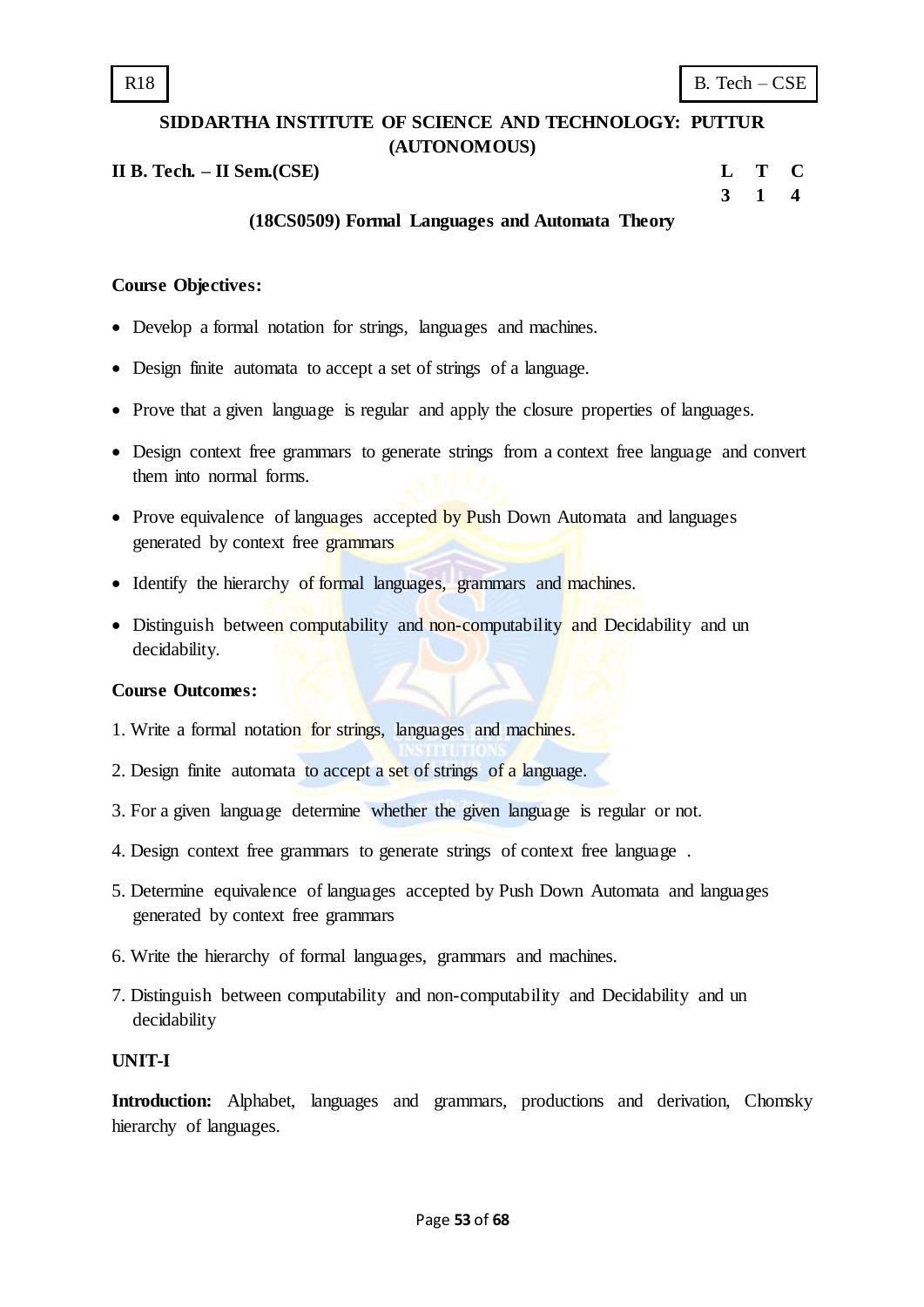

**Regular languages and finite automata:** Regular expressions and languages, deterministic finite automata (DFA) and equivalence with regular expressions, nondeterministic finite automata (NFA) and equivalence with DFA, regular grammars and equivalence with finite automata, properties of regular languages, pumping lemma for regular languages, minimization of finite automata.

# **UNIT-II**

**Context-free languages and pushdown automata:** Context-free grammars (CFG) and languages (CFL), Chomsky and Greibach normal forms, nondeterministic pushdown automata (PDA) and equivalence with CFG, parse trees, ambiguity in CFG, pumping lemma for context-free languages, deterministic pushdown automata, closure properties of CFLs.

## **UNIT-III**

**Context-sensitive languages:** Context-sensitive grammars (CSG) and languages, linear bounded automata and equivalence with CSG.

#### **UNIT-IV**

**Turing machines:** The basic model for Turing machines (TM), Turing recognizable (recursively enumerable) and Turing-decidable (recursive) languages and their closure properties, variants of Turing machines, nondeterministic TMs and equivalence with deterministic TMs, unrestricted grammars and equivalence with Turing machines, TMs as enumerators.

#### **UNIT-V**

**Undecidability:** Church-Turing thesis, universal Turing machine, the universal and diagonalization languages, reduction between languages and Rice s theorem, undecidable problems about languages.

#### **Text books:**

1. John E. Hopcroft, Rajeev Motwani and Jeffrey D. Ullman, Introduction to Automata Theory, Languages, and Computation, Pearson Education Asia.

#### **Reference books:**

- 1. Harry R. Lewis and Christos H. Papadimitriou, Elements of the Theory of Computation, Pearson Education Asia.
- 2. Dexter C. Kozen, Automata and Computability, Undergraduate Texts in Computer Science, Springer.
- 3. Michael Sipser, Introduction to the Theory of Computation, PWS Publishing.
- 4. John Martin, Introduction to Languages and The Theory of Computation, Tata McGraw Hill.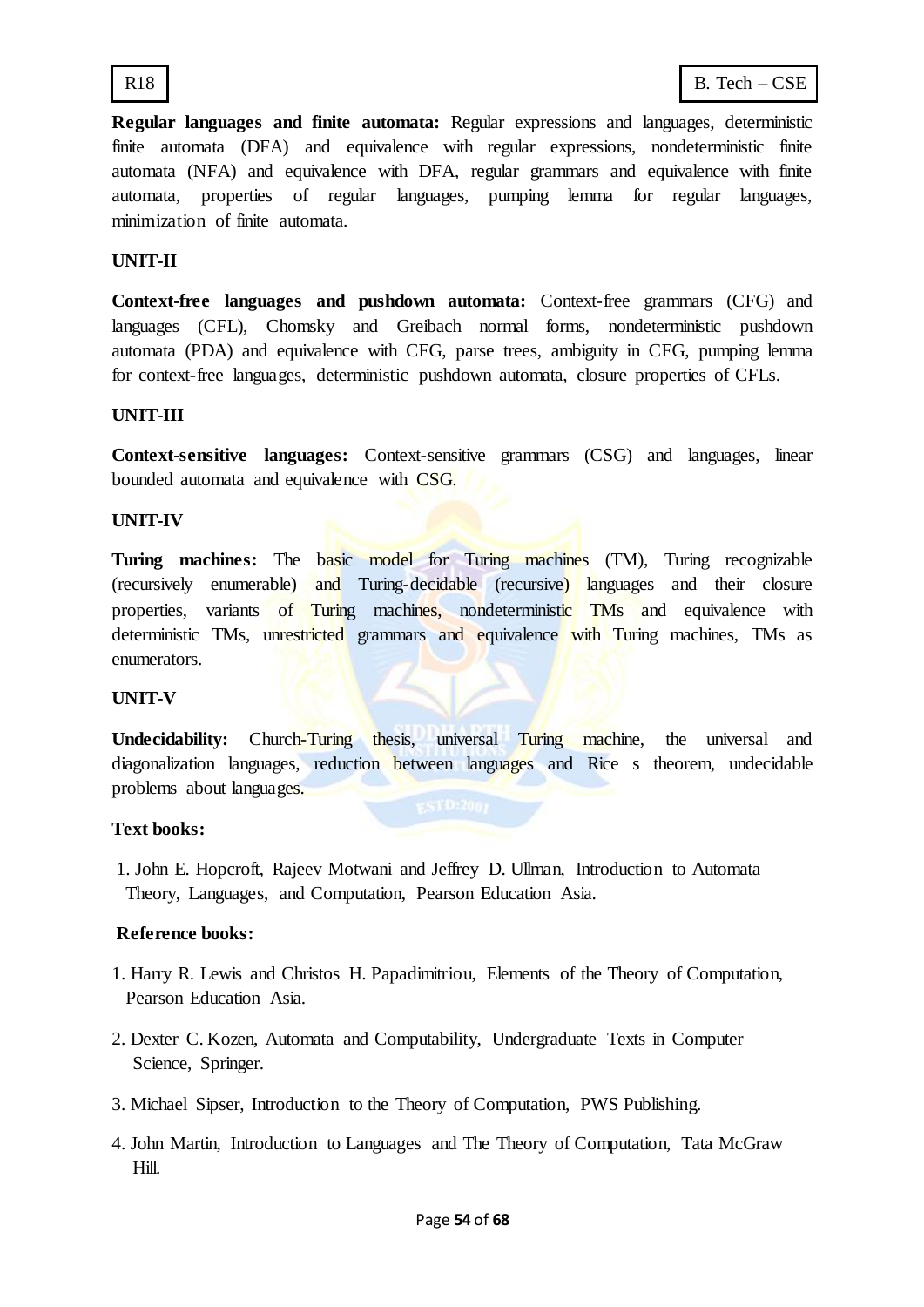**II B. Tech. – II Sem.(CSE) L T C**

**3 0 3**

#### **(18CS0510) Operating Systems**

#### **Course Objectives:**

- To make the students understand the basic operating system concepts such as processes, threads, scheduling, synchronization, deadlocks, memory management, file and protection.
- To get acquaintance with the class of abstractions afford by general purpose operating systems that aid the development of user applications.

#### **Course Outcomes:**

- Able to use operating systems effectively.
- Create processes and threads.
- Develop algorithms for process scheduling for a given specification of CPU utilization, Throughput, Turnaround Time, Waiting Time, Response Time.
- For a given specification of memory organization develop the techniques for optimally allocating memory to processes by increasing memory utilization and for improving the access time.
- Design and implement file management system.

#### **UNIT I**

**Operating Systems Overview:** What is an operating system, history of operating systems, Operating system functions, Operating systems Operations, Types of Operating Systems, Computing Environments.

**System Structures:** Operating System Services, User and Operating-System Interface, systems calls, Types of System Calls, system programs, Structure of an OS - Layered, Monolithic, Microkernel Operating Systems, Concept of Virtual Machine. Case study on UNIX and WINDOWS Operating System.

# **UNIT II**

**Processes:** Definition, Process Relationship, Different states of a Process, Process State transitions, Process Control Block (PCB), Context switching.

**Processes Scheduling:** Foundation and Scheduling objectives, Types of Schedulers, Scheduling criteria: CPU utilization, Throughput, Turnaround Time, Waiting Time, Response Time; Scheduling algorithms: Pre-emptive and Non pre-emptive, FCFS, SJF, RR; Multiprocessor scheduling.

**Threads:** Definition, Various states, Benefits of threads, Types of threads, Concept of multithreads.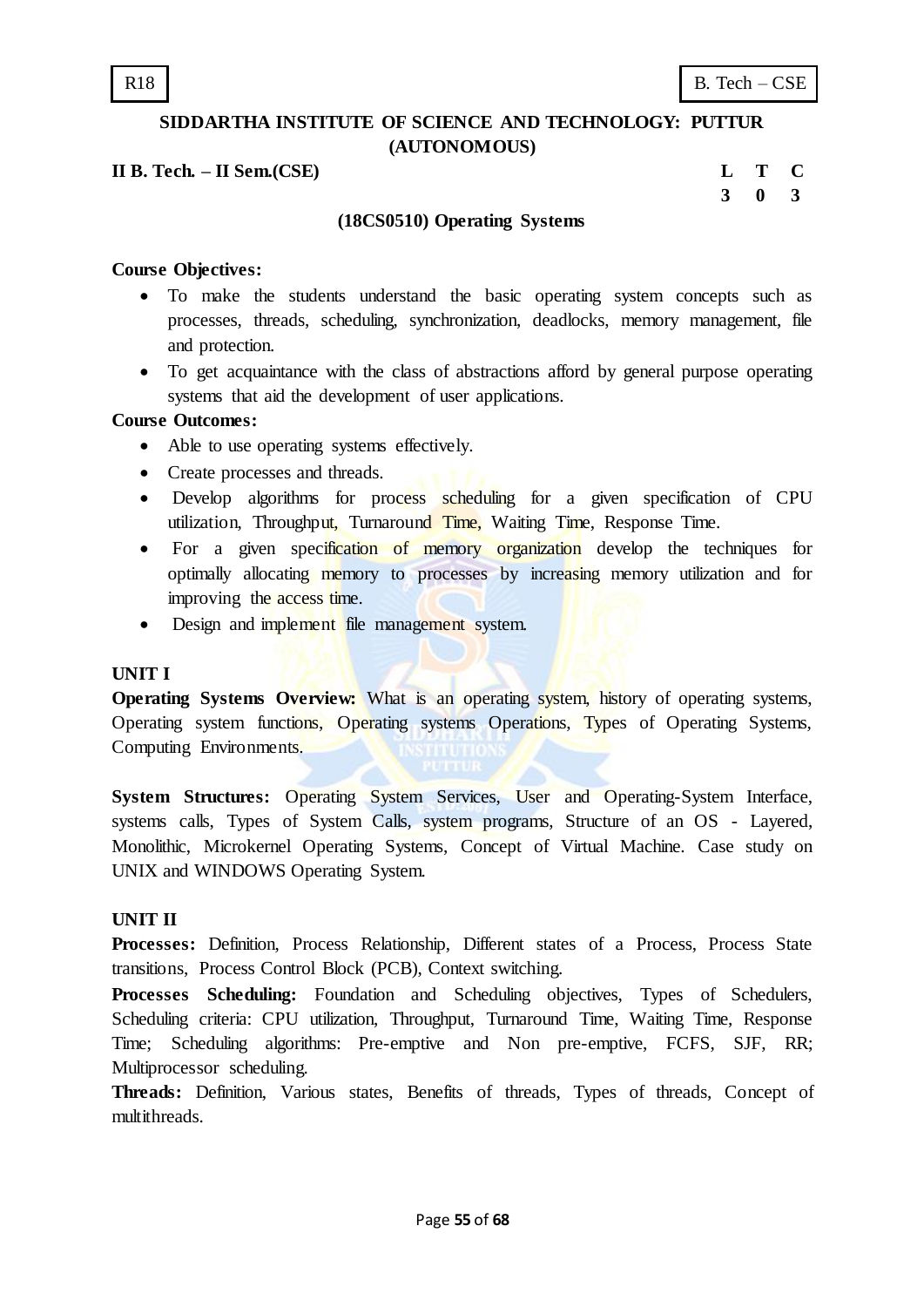# **UNIT III**

**Process Synchronization:** Inter process Communication, Critical Section, Race Conditions, Mutual Exclusion, Hardware Solution, Strict Alternation, Peterson"s Solution, The Producer-Consumer Problem, Semaphores, Monitors, Message Passing, Classical IPC Problems: Reader"s & Writer Problem, Dinning Philosopher Problem

**Deadlocks:** Definition, Necessary and sufficient conditions for Deadlock, Deadlock Prevention, Deadlock Avoidance: Banker's algorithm, Deadlock detection and Recovery.

# **UNIT IV**

**Memory Management:** Basic concept, Logical and Physical address map, Memory allocation: Contiguous Memory allocation – Fixed and variable partition– Internal and External fragmentation and Compaction, Paging, Segmentation.

**Virtual memory:** Basics of Virtual Memory ,Demand paging, page-replacement, Page Replacement algorithms, Thrashing.

**Disk Management:** Disk structure, Disk scheduling - FCFS, SSTF, SCAN, C-SCAN.

## **UNIT V**

File Management: Concept of File, Access methods, File types, File operation, Directory structure, File System structure, Allocation methods (contiguous, linked, indexed), Freespace management (bit vector, linked list, grouping), directory implementation (linear list, hash table).

**Protection & Security:** Protection Mechanisms, Protection matrix, Authentication Techniques, Threats, intruders, Basics of Cryptography-Secret key, public key, One-Way Function, Digital Signature.

# **Text Books:**

- 1. Operating System Concepts, Abraham Silberchatz, Peter B. Galvin, Greg Gagne, Wiley , Eight Edition,
- 2. Modern Operating Systems, Andrew S Tanenbaum, 3rd edition, Pearson Education International

# **Reference Books:**

- 1. Operating System: A Design-oriented Approach, 1st Edition by Charles Crowley, Irwin Publishing
- 2. Operating Systems: A Modern Perspective, 2nd Edition by Gary J. Nutt, Addison-Wesley
- 3. Design of the Unix Operating Systems, 8th Edition by Maurice Bach, Prentice-Hall of India
- 4. Understanding the Linux Kernel, 3rd Edition, Daniel P. Bovet, Marco Cesati, O'Reilly and **Associates**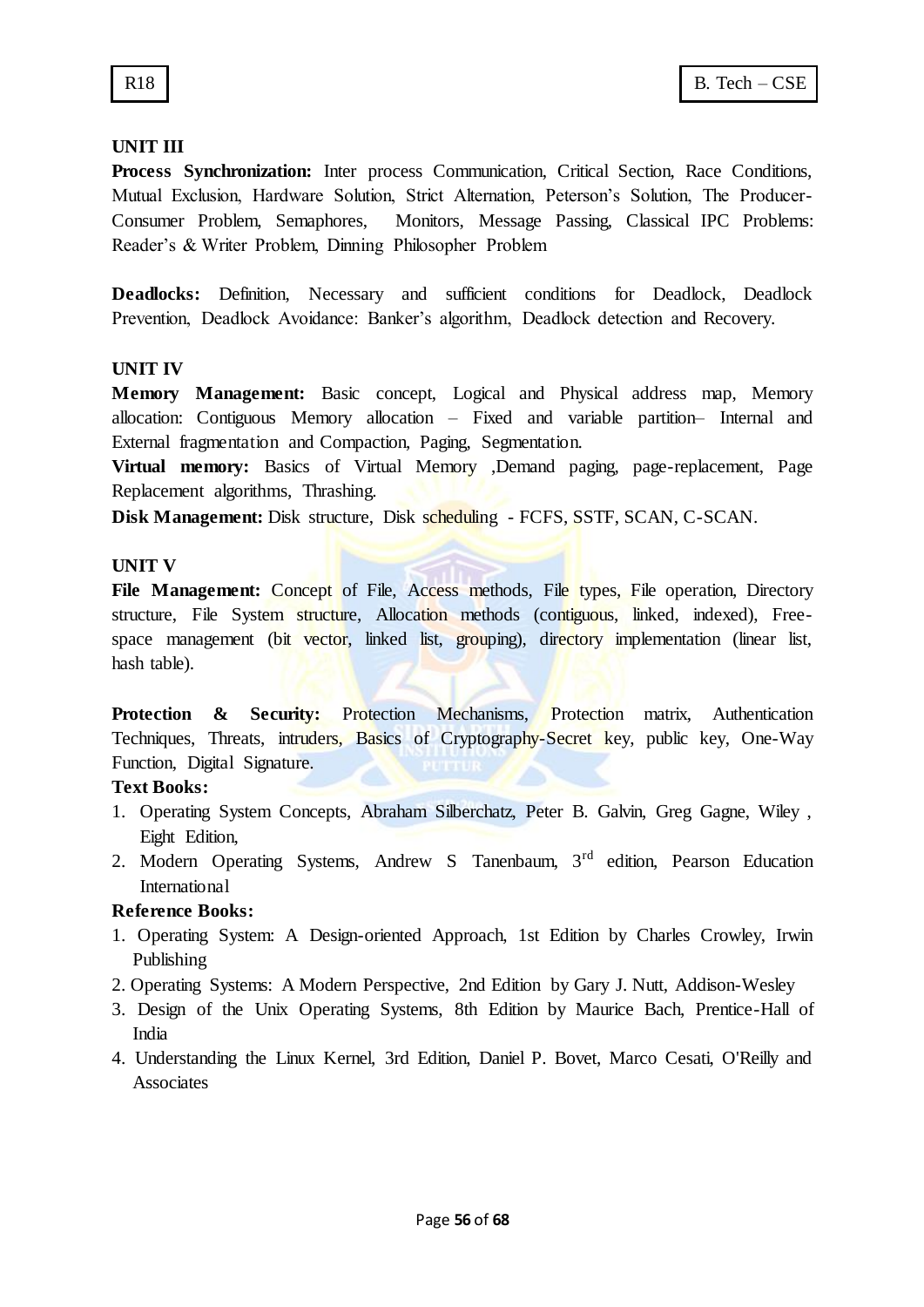**II B.** Tech - II Semester L T C

3 0 3

#### **(18HS0803) Biology for Engineers**

(Common to all Branches)

#### **Course Objectives**

- Describe how biological observations of 18th Century that lead to major discoveries.
- $\triangleright$  Convey that classification per se is not what biology is all about but highlight the underlying criteria, such as morphological, biochemical and ecological
- $\triangleright$  Highlight the concepts of recessiveness and dominance during the passage of genetic material from parent to offspring
- $\triangleright$  Convey that all forms of life have the same building blocks and yet the manifestations are as diverse as one can imagine

#### **Course Outcomes**

- > Classify enzymes and distinguish between different mechanisms of enzyme action.
- $\triangleright$  Identify DNA as a genetic material in the molecular basis of information transfer.
- $\triangleright$  Analyse biological processes at the reduction is tickely
- $\triangleright$  Apply thermodynamic principles to biological systems.
- $\triangleright$  Identify and classify microorganisms.

#### **UNIT I**

#### **INTRODUCTION & CLASSIFICATIONS OF ORGANISMS**

Introduction - classification based on (a) cellularity- Unicellular or multicellular (b) ultrastructure- prokaryotes or eucaryotes. (c) energy and Carbon utilisation -Autotrophs, heterotrophs, lithotropes (d) Ammonia excretion – aminotelic, uricoteliec, ureotelic (e) Habitata- acquatic or terrestrial (e) Molecular taxonomy- three major kingdoms of life.Model organisms - study of different groups - E.coli, S.cerevisiae, D. Melanogaster, C. elegance, A. Thaliana, M. musculus.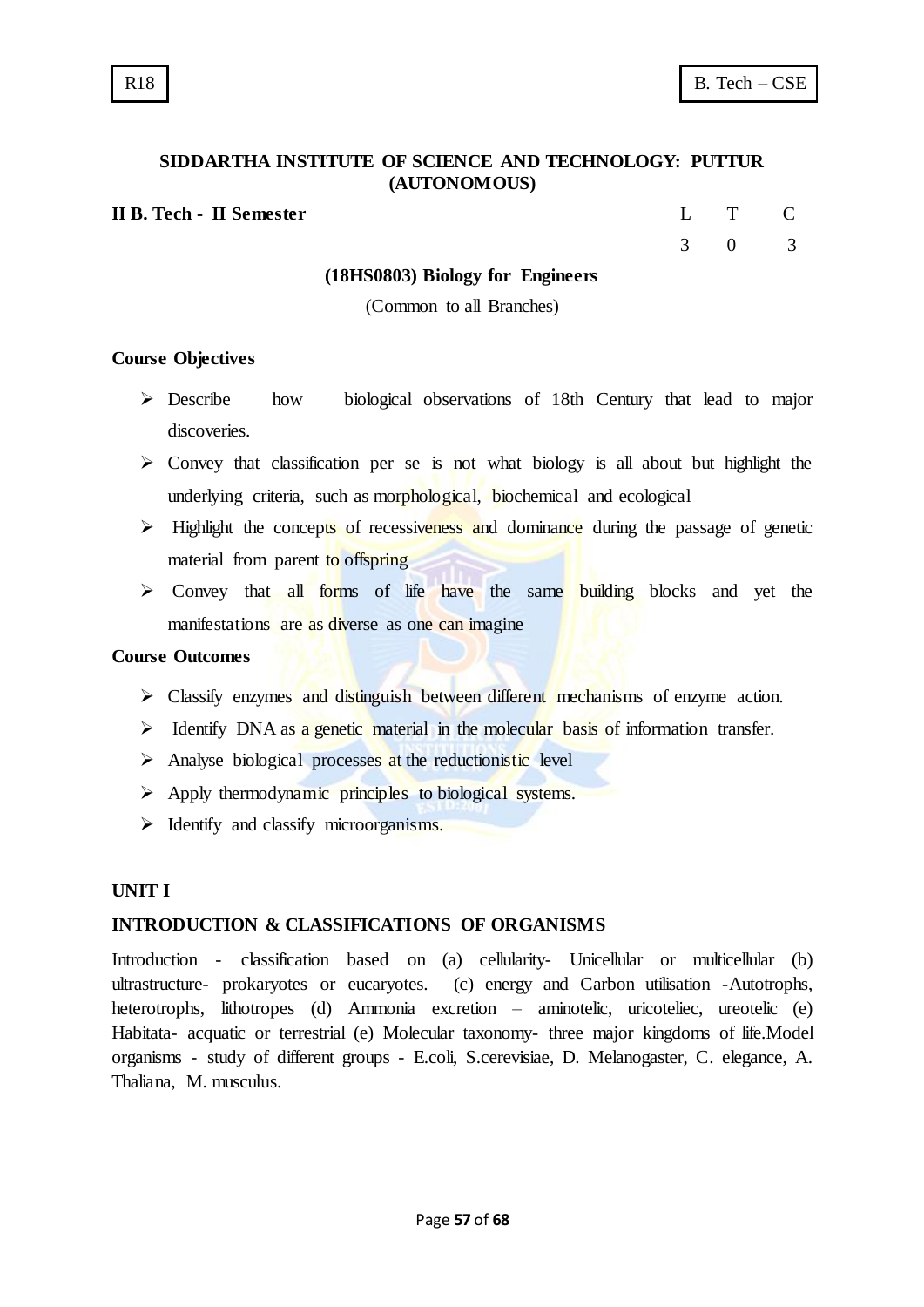

# **UNIT II**

Concept of allele.Gene mapping, Gene interaction, Epistasis. Meiosis- Concepts of recessiveness and dominance - Concept of mapping of phenotype to genes - single gene disorders in humans - Complementation in human genetics.

## **UNIT III**

## **BIOMOLECULES PURPOSE & ENZYMES PURPOSE**

Building blocks of Molecules of life&it's types.Introduction & Concepts- Monomer units and polymeric structures,Sugars, starch, cellulose, Amino acids, proteins, Nucleotides, DNA/RNA, Two carbon units and lipids.

Role of catalysis life in existed on earth Enzymology: Enzyme classification. Mechanism of enzyme action. Enzyme kinetics and kinetic parameters related to Biology.RNA catalysis. Classifications and Procedure for Enzyme catalysed reactions with two examples.

## **UNIT IV**

# **INFORMATION TRANSFER PURPOSE & MACROMOLECULAR ANALYSIS PURPOSE**

Molecular basis of coding and decoding genetic information is universal Molecular basis of information transfer. Genetic material of DNA, Hierarchy of DNA structure- from single stranded to double helix to nucleosomes. Introduction and Explanation of genetic codeand degeneracy of genetic code.Gene - complementation and recombination.

Biological processes at the reductionist level Proteins- structure and function. Hierarch in protein structure.Primary secondary, tertiary and quaternary structure.Proteins as enzymes, transporters, receptors and structural elements.

#### **UNIT V**

#### **METABOLISM PURPOSE**

The principles of energy transactions - in physical and biological world. Thermodynamics as applied to biological systems. Exothermic and endothermic versus endergonic and exergoinc reactions.Concept of Keq and its relation to standard free energy.Spontaneity.ATP as an energy currency- including breakdown of glucose to  $CO2 + H2O$  (Glycolysis and Krebs cycle) and synthesis of glucose from CO2 and H2O (Photosynthesis).Energy yielding and energy consuming reactions.

Microbiology -single celled organisms -species and strains.Identification and classification of microorganisms. Microscopy.Ecological aspects of single celled organisms.Sterilization and media compositions.Growth kinetics.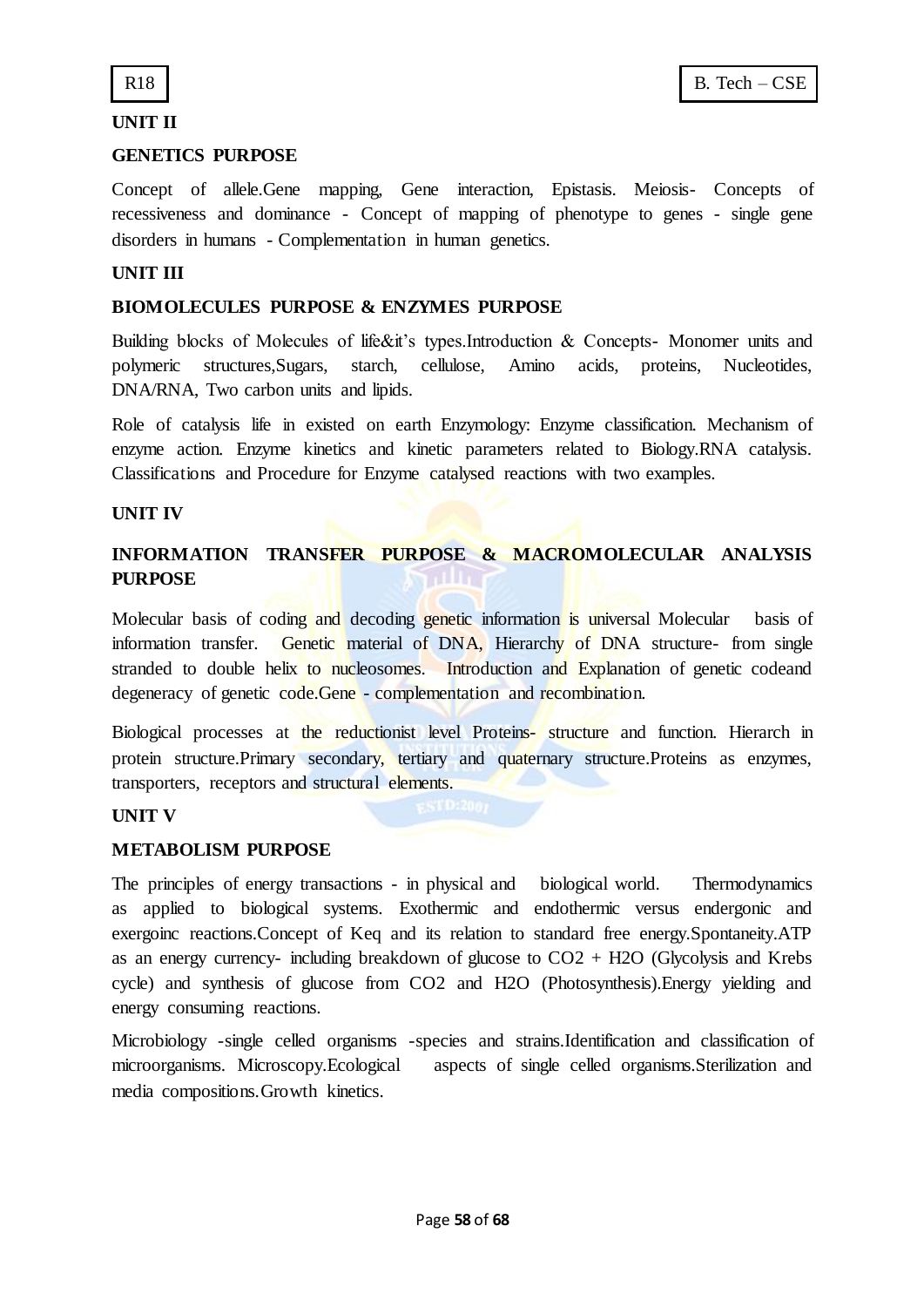

# **Text Books:**

1) Biology: A global approach: Campbell, N. A.; Reece, J. B.; Urry, Lisa; Cain, M, L.; Wasserman, S. A.; Minorsky, P. V.; Jackson, R. B. Pearson Education Ltd

2) Outlines of Biochemistry, Conn, E.E; Stumpf, P.K; Bruening, G; Doi, R.H. John Wiley and Sons

3) Principles of Biochemistry (V Edition), By Nelson, D. L.; and Cox, M. M.W.H. Freeman and Company

4) Molecular Genetics (Second edition), Stent, G. S.; and Calender, R. W.H. Freeman and company, Distributed by Satish Kumar Jain for CBS Publisher

5) Microbiology, Prescott, L.M J.P. Harley and C.A. Klein 1995. 2nd edition Wm, C. Brown

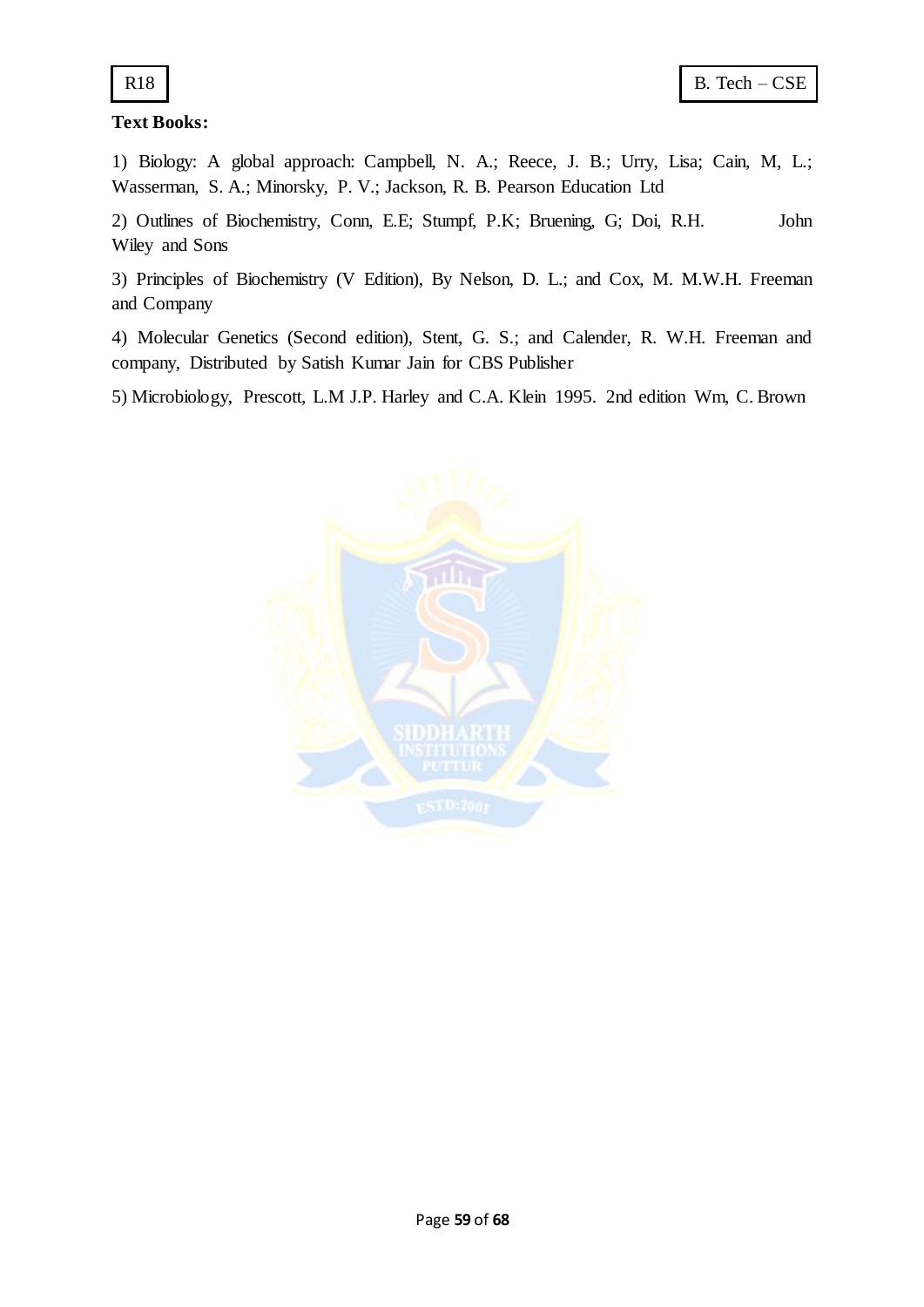**II B. Tech. – II Sem.(CSE) L T C**

**3 0 3**

# **(18CS0511) Object Oriented Programming**

#### **Course Objectives:**

The course will introduce standard tools and techniques for software development, using object oriented approach, use of a version control system, an automated build process, an appropriate framework for automated unit and integration tests

**Course Outcomes:** After taking the course, students will be able to:

- Specify simple abstract data types and design implementations, using abstraction functions to document them.
- Recognize features of object-oriented design such as encapsulation, polymorphism, inheritance, and composition of systems based on object identity.
- Name and apply some common object-oriented design patterns and give examples of their use.
- Design applications with an event-driven graphical user interface.

#### **UNIT- I**

**The Java Language** -The History and Evolution of Java -Security - Portability -Byte Code-The Java Buzzwords - An Overview of Java - Data Types Variables, and Arrays - Operators -Control Statements - Java"s Selection Statements - Iteration Statements - Jump Statements.

#### **UNIT- II**

**Introducing Classes** -Class Fundamentals -Declaring Objects - Introducing Methods Constructors - Garbage Collection -Understanding static - Introducing final - Command line arguments -Varargs - Inheritance -Using Super - Method Overriding - Dynamic Method Dispatch- abstract classes - Packages and Interfaces.

#### **UNIT- III**

**Exception Handling** - Exception Fundamentals - Exception Types -Uncaught Exceptions - Using try and catch - Nested try Statements -throw -throws -finally - Java"s Built-in Exceptions -Creating Your Own Exception Subclasses - Chained Exceptions **Multithreaded Programming** - The Java Thread Model -Thread Priorities - The Thread Class and the Runnable Interface - Creating Multiple Threads -Using isAlive( ) and join( ) – Thread Priorities, Synchronization-String Handling.

# **UNIT- IV**

**Generics-**A simple Generic Example-General form of Generic class-Generic Interfaces Collection Framework-Collections overview, Collection class, Collection interfaces.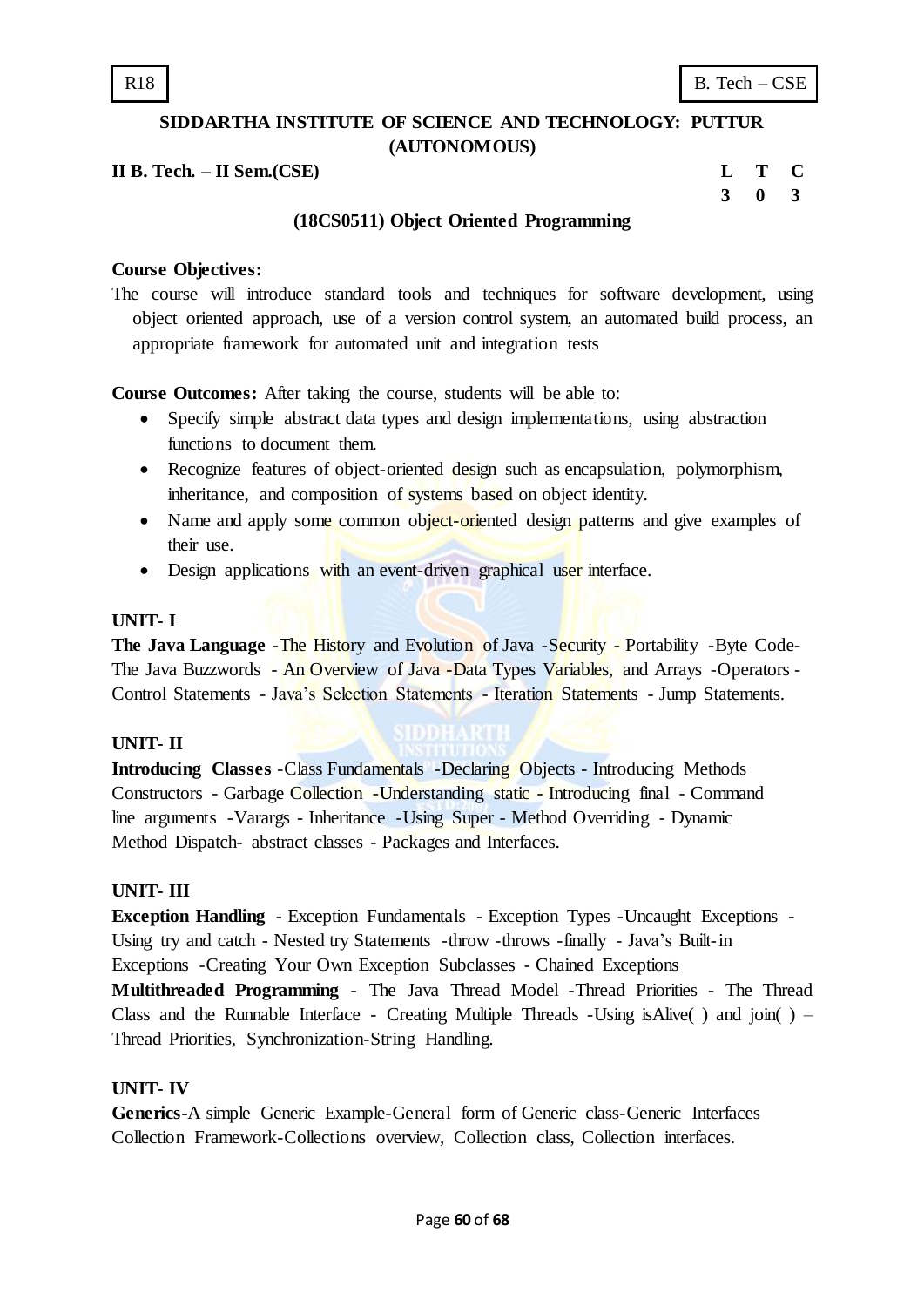

**The Applet Class** - Event Handling -Two Event Handling Mechanism - The Delegation Event Model - Event Classes -Source of Events -Event Listener Interfaces.

# **UNIT- V**

**Introducing the AWT** - Using AWT Controls-Layout Managers and Menus Introducing Swing -Exploring Swing.

Java.net package, basics of network programming, address ports, sockets, simple client server program. Introduction to JDBC, java.sql package, JDBC architecture, Drivers, Connections, Statement, Prepared Statement, Example Programs.

## **TEXT BOOKS:**

- 1. The Complete Reference Java Eight Edition Herbert Schildt McGrawHill.
- 2. Introduction to Java programming  $Y$  Daniel Liang  $Q$ ue E & T.

## **REFERENCE BOOKS:**

- 1. Java for Programmers, P.J. Deitel and H.M. Deitel, Pearson education (OR) Java: How to Program P.J. Deitel and H.M. Deitel, PHI.
- 2. Thinking in Java, Bruce Eckel, Pearson Education

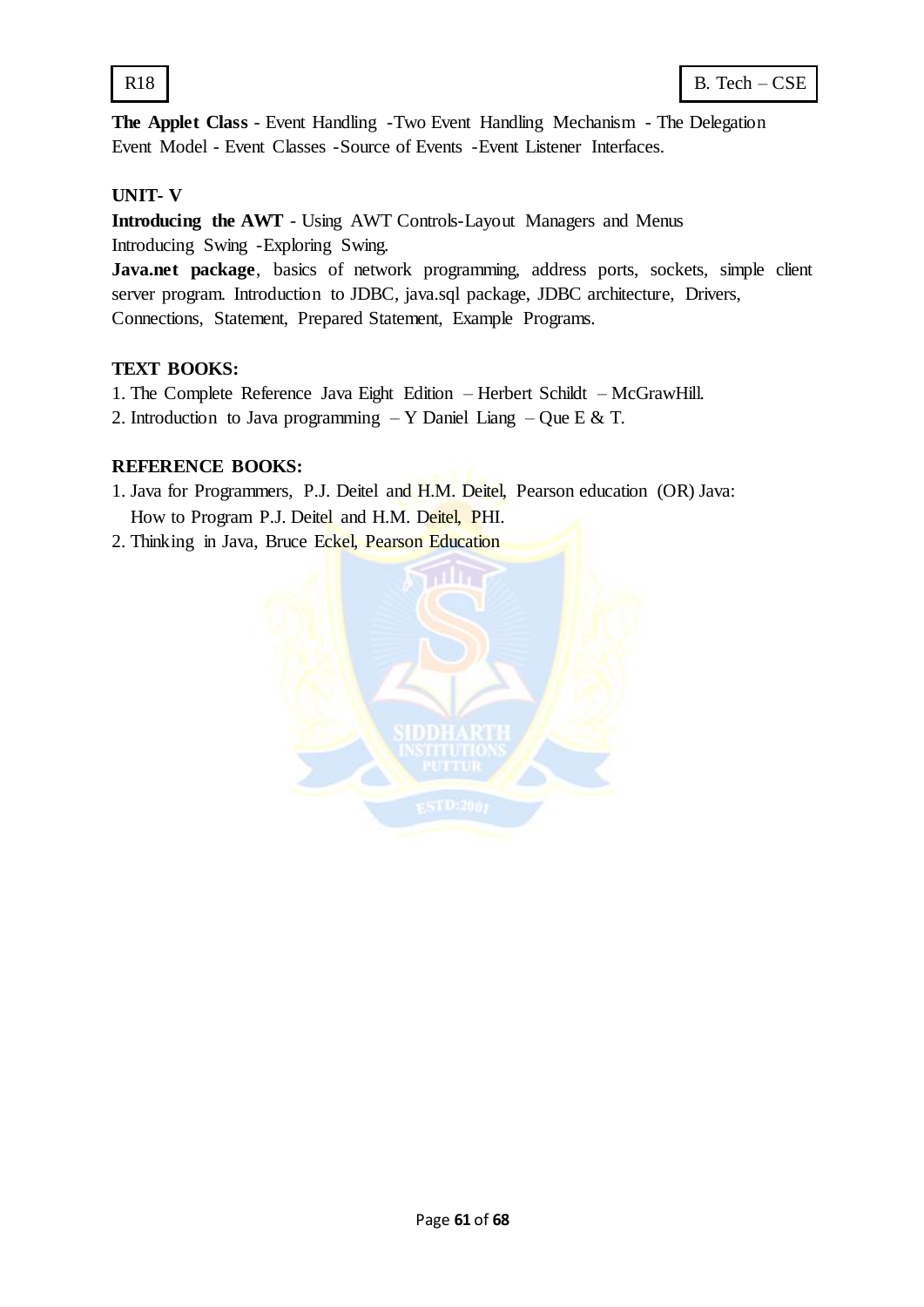# **II B. Tech. – II Sem.(CSE) P C**

**3 1.5**

#### **(18CS0512) Operating Systems lab**

- 1. Simulate the following CPU scheduling algorithms
- a) Round Robin b) SJF c) FCFS d) Priority
- 2. Simulate producer and consumer problem
- 3. Simulate dining philosopher"s problem
- 4. Simulate Bankers Algorithm for Dead Lock Avoidance
- 5. Simulate MVT and MFT
- 6. Simulate Paging Technique of memory management
- 7. Simulate all page replacement algorithms a) FIFO b) LRU c)Optimal
- 8. Simulate Disk Scheduling Algorithms a)FCFS b)SSTF c)SCAN
- 9. Simulate all File allocation strategies a) Sequential b) Indexed c) Linked
- 10. Simulate all File Organization Techniques
	- a) Single level directory **b**) Two level c) Hierarchical

# **Reference Books:**

- 1. Operating System: A Design-oriented Approach, 1st Edition by Charles Crowley, Irwin Publishing
- 2. Operating Systems: A Modern Perspective, 2nd Edition by Gary J. Nutt, Addison-Wesley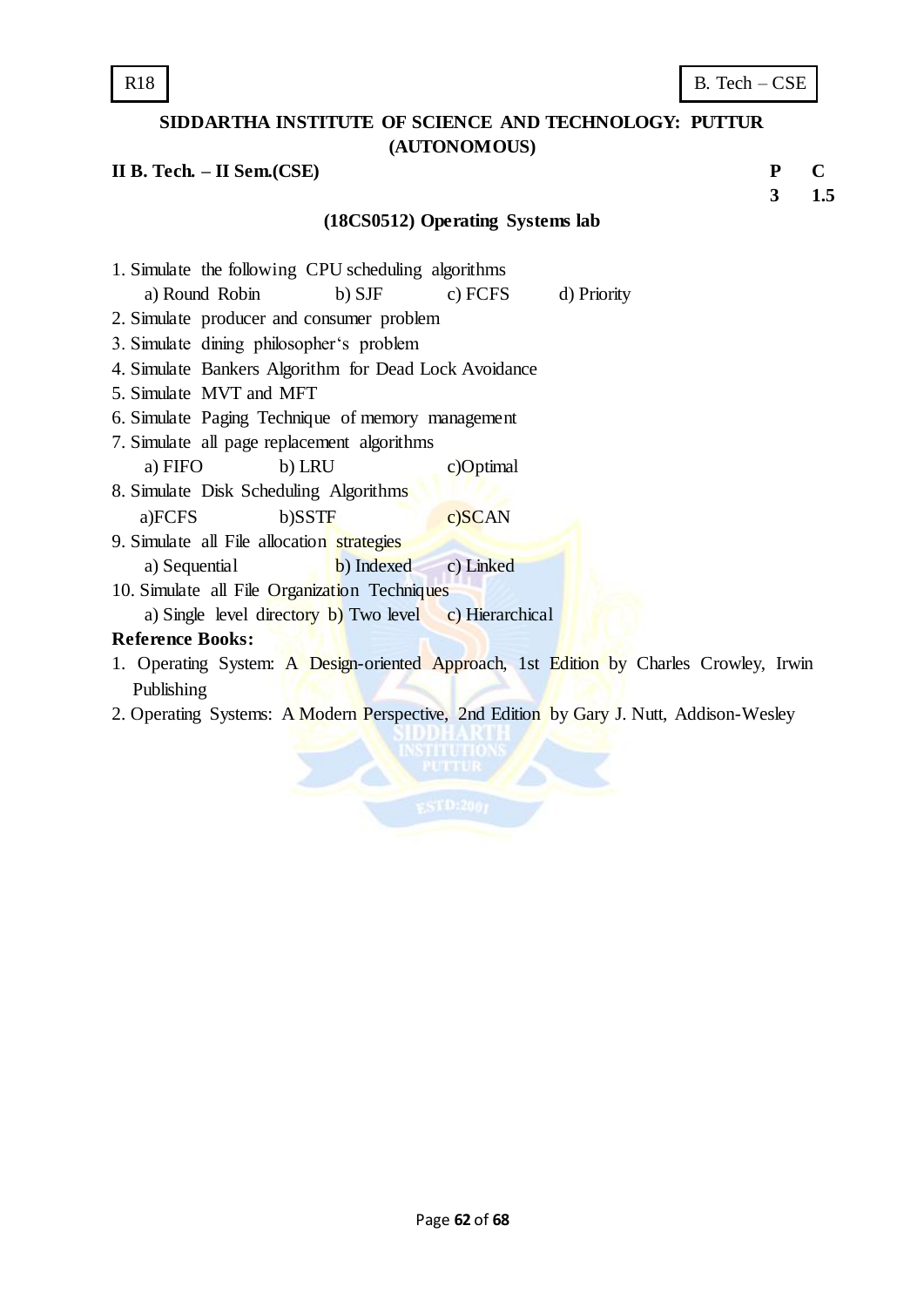**II B. Tech. – I Sem.(CSE) P C**

**3 1.5**

# **(18CS0513) Object Oriented Programming Lab**

- 1. a) Acquainting students to java programming environment b) write a program in java to display your details
- 2. a) How to read and write different types of data through keyboard and display them on console using java program
	- b) Write a java program to find prime numbers between 1 to n.
- 3 a) Write a java program to print N Fibonacci series. b) Write a java program to find the maximum and minimum of N array elements.
- 4. Create a class with the name "Dog" with properties(attributes) name,age,colour,gender and create 3 objects to access those properties
- 5. Write java program to create a super class called Figure that receives the dimensions of two dimensional objects. It also defines a method called area that computes the area of an object. The program derives two subclasses from Figure. The first is Rectangle and second is Triangle. Each of the sub class overridden area $($ ) so that it returns the area of a rectangle and a triangle respectively.
- 6. a) create a user(your) defined package and import it into a java program. b) How to implement an interface in java program using your own example.
- 7. Write a Java program that prints all real and imaginary solutions to the quadratic equation  $ax^{2} + bx + c = 0$ . Read in a, b, c and use the quadratic formula.
- 8. A simple Java program to illustrate Constructor Overloading.
- 9. Use inheritance to create an exception super class called Exception A and exception sub class Exception B and Exception C, where Exception B inherits from Exception A and Exception C inherits from Exception B. Write a java program to demonstrate that the catch block for type Exception A catches exception of type Exception B and Exception C .
- 10. Write a Java program that creates three threads. First thread displays ―Good Morning, every one second, the second thread displays Hello, every two seconds and the third thread displays Welcome every three seconds.
- 11. Write a java program to accept a string from user and display number of vowels, consonants, digits and special characters present in each of the words of the given text.
- 12. How to create your own exception subclass and how to handle it.
- 13. Write a Java program that correctly implements producer consumer problem using the concept of inter thread communication
- 14. Write a Java Program for waving a Flag using Applets and Threads
- 15. A Simple Java program to show multiple type parameters in Java Generics.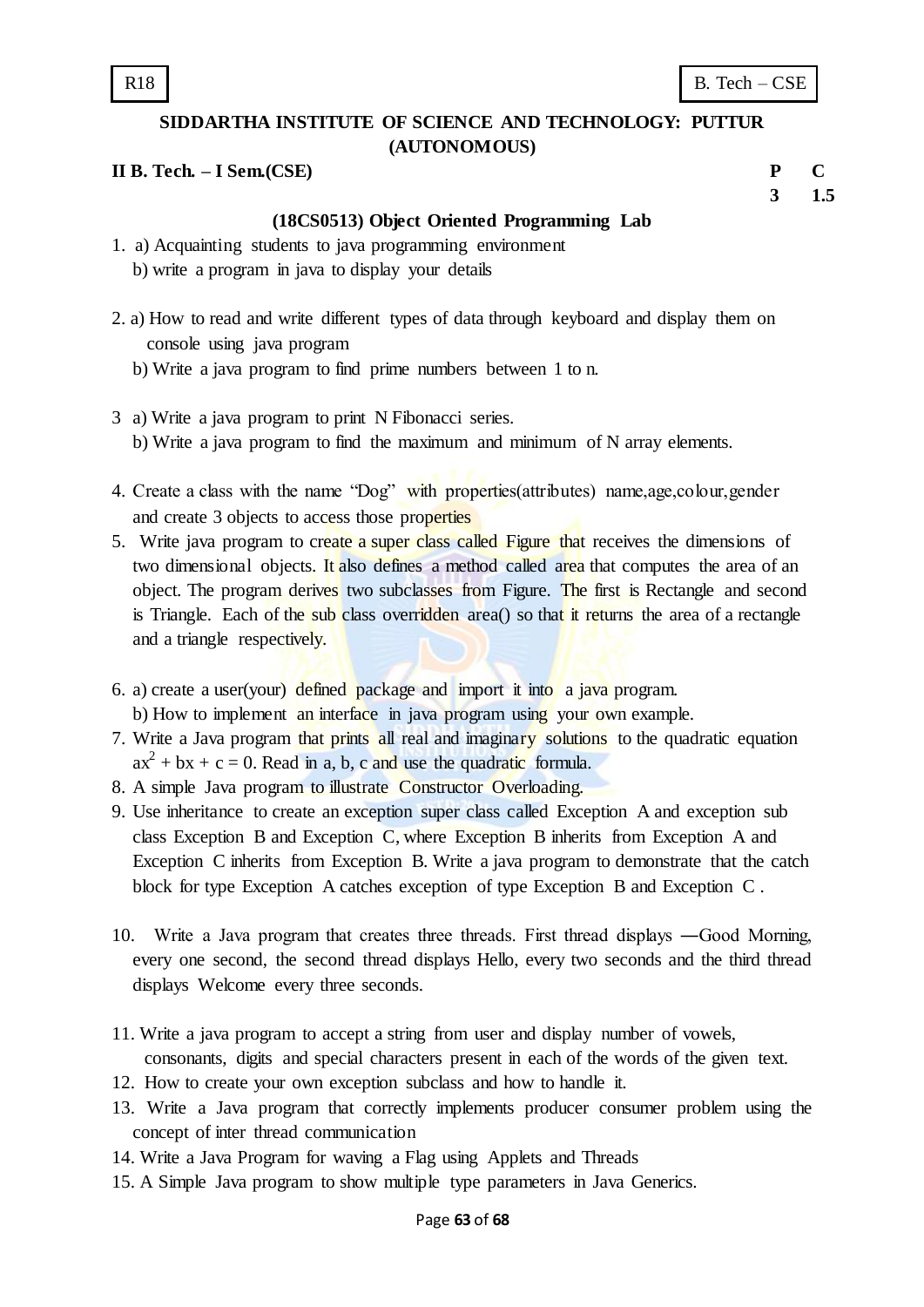- 16. Write a Java program for handling mouse events.
- 17. How to use swings to create frame and buttons in java program.
- 18. Write java programs establish a JDBC connection, create a table student with properties name, register number, mark1, mark2, mark3. Insert the values into the table by using the java and display the information of the students at front end.

# **TEXT BOOKS:**

- 1. Java How to Program, Sixth Edition, H.M.Dietel and P.J.Dietel, Pearson Education/PHI
- 2. Java The Complete Reference" by Herbert Schildt, TMH, 8th Edition

# **REFERENCE BOOKS:**

- 1. Introduction to Java programming, Sixth edition, Y.Daniel Liang, Pearson Education
- 2. Programming in Java, Sachine
- 3. Big Java, 2<sup>nd</sup> edition, Cay Horstmann, Wiley Student Edition, Wiley India Private Limited.
- 4. Introduction to Programming with Java, J.Dean&R.Dean, McGraw Hill

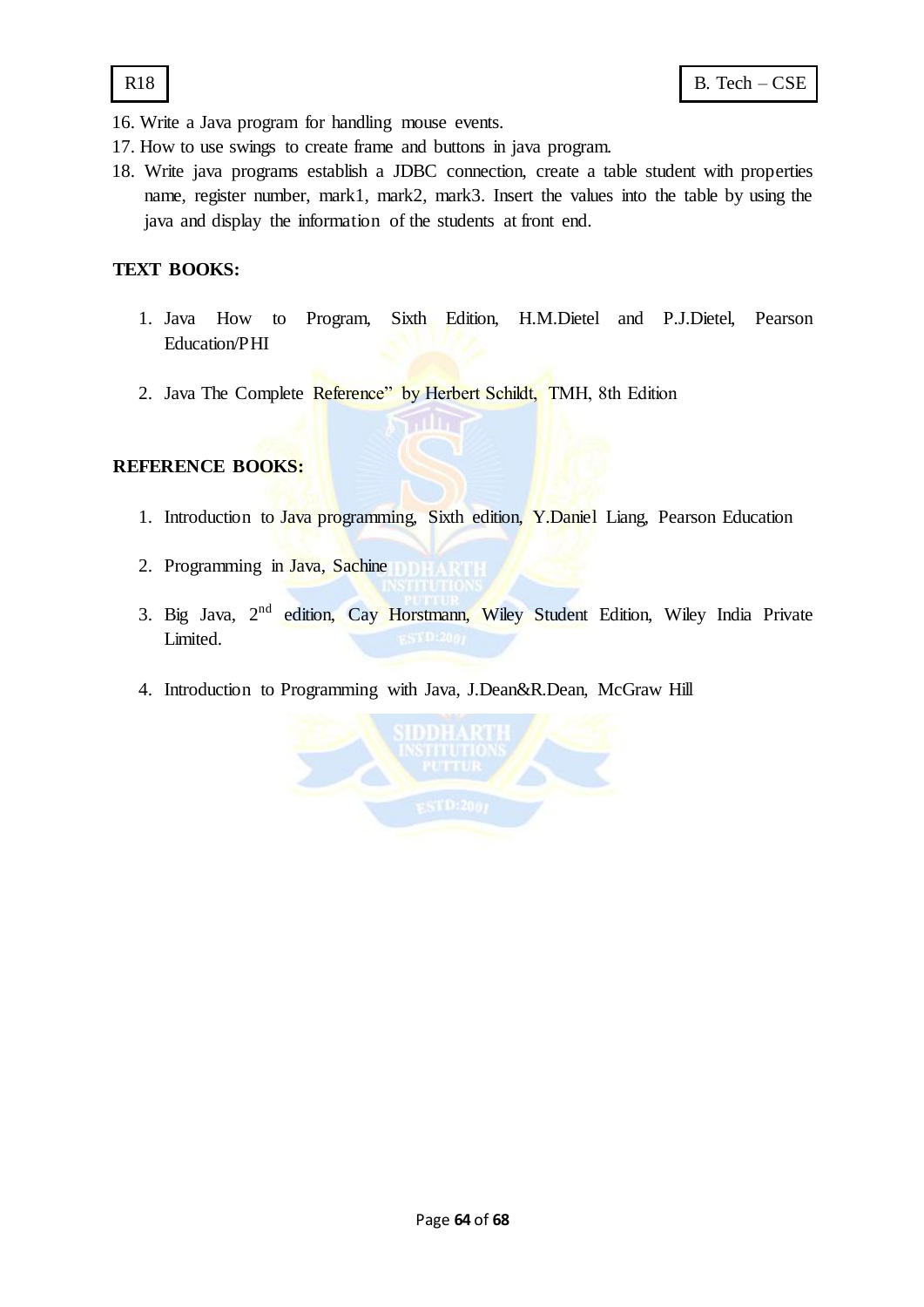**II B. Tech. – II Sem.(CSE) P C**

**0 1**

Comprehensive Online Examination – 1  $(COE-1)$ 

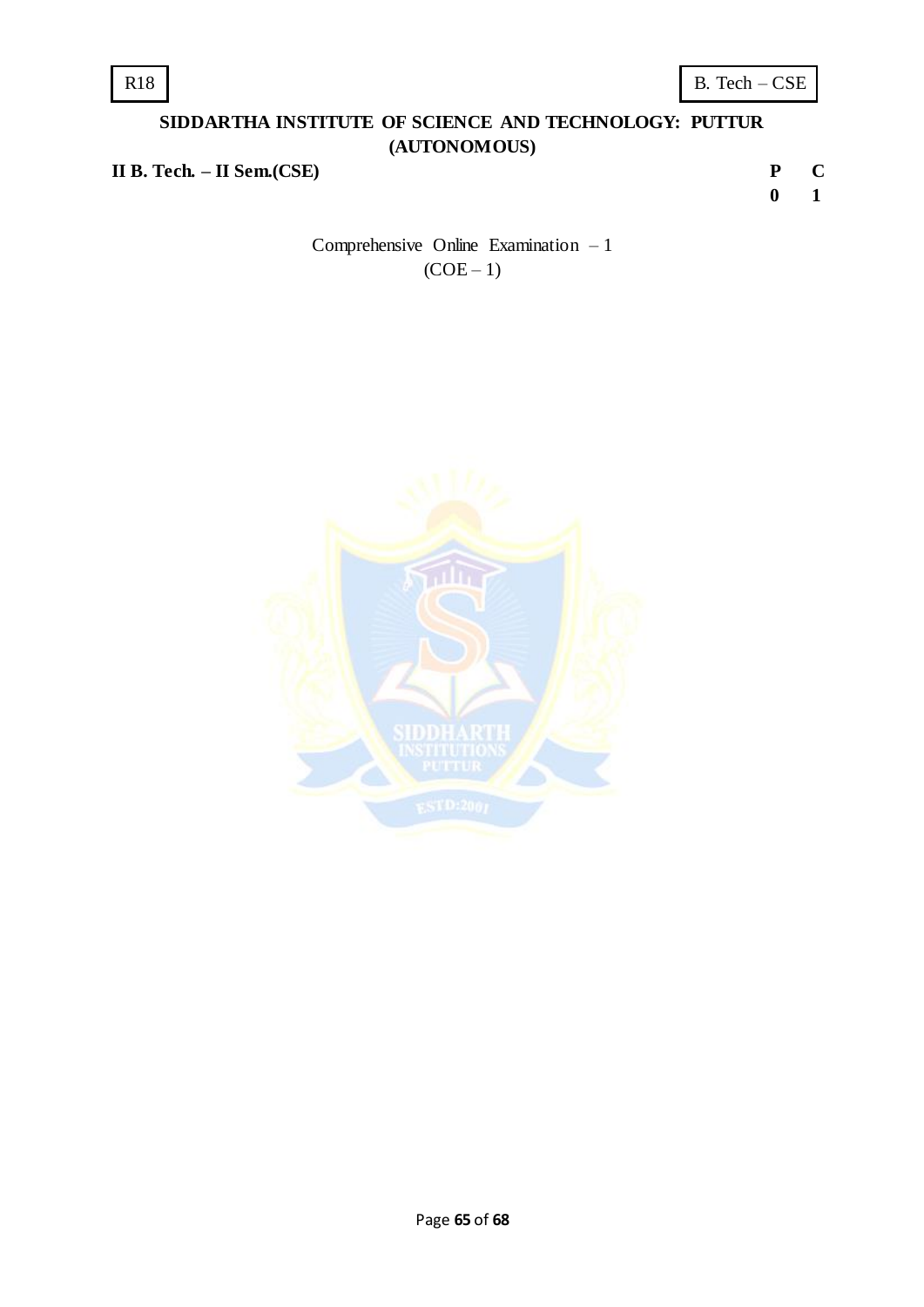**II B. Tech. – II Sem.(CSE) L P C**

#### **(18HS0804) Environmental Sciences**

(Common to all Branches) (AUDIT COURSE)

#### **Course Objectives:**

- $\triangleright$  Students have got an idea about the importance of pollution free air, water, soil and food.
- They know about global environmental problems like Acid Rains, Global Warming, Green House Effects, Ozone layer depletion.
- $\triangleright$  To understand the impacts of developmental activities and mitigation measures along with the environmental policies and regulations.
- $\triangleright$  To recognize major concepts in environmental studies and demonstrate in-depth understanding the environment.

#### **Course Outcomes:**

- > Based on this course, the Engineering Student will be able to understand/evaluate/develop technologies on the basis of Ecological principles and environmental regulations along with Legislation, Laws and Policies which in turn help in sustainable development.
- $\triangleright$  Take preventive measures to reduce air, water, soil pollutions and contaminants in food.
- $\triangleright$  Effectively carry out waste disposal at individual level.
- $\triangleright$  Involve in preservation of natural resources.

#### **UNIT- I**

#### **INTRODUCTION:**

Definition, Scope and Importance-Need for Public Awareness

**NATURAL RESOURCES:** Classification of resources-Forest resources: Use and overexploitation, deforestation- Mining, dams and their effects on forests and tribal people – Water resources - Use and over utilization of surface and ground water- Floods, drought, conflicts over water, dams-benefits and problems – Mineral resources: Use and exploitation, environmental effects of extracting and using mineral resources –Energy resources: Renewable and Non- Renewable sources of energy- Solar energy, Hydro electrical energy, Wind energy, Nuclear energy, etc.

**3 0 0**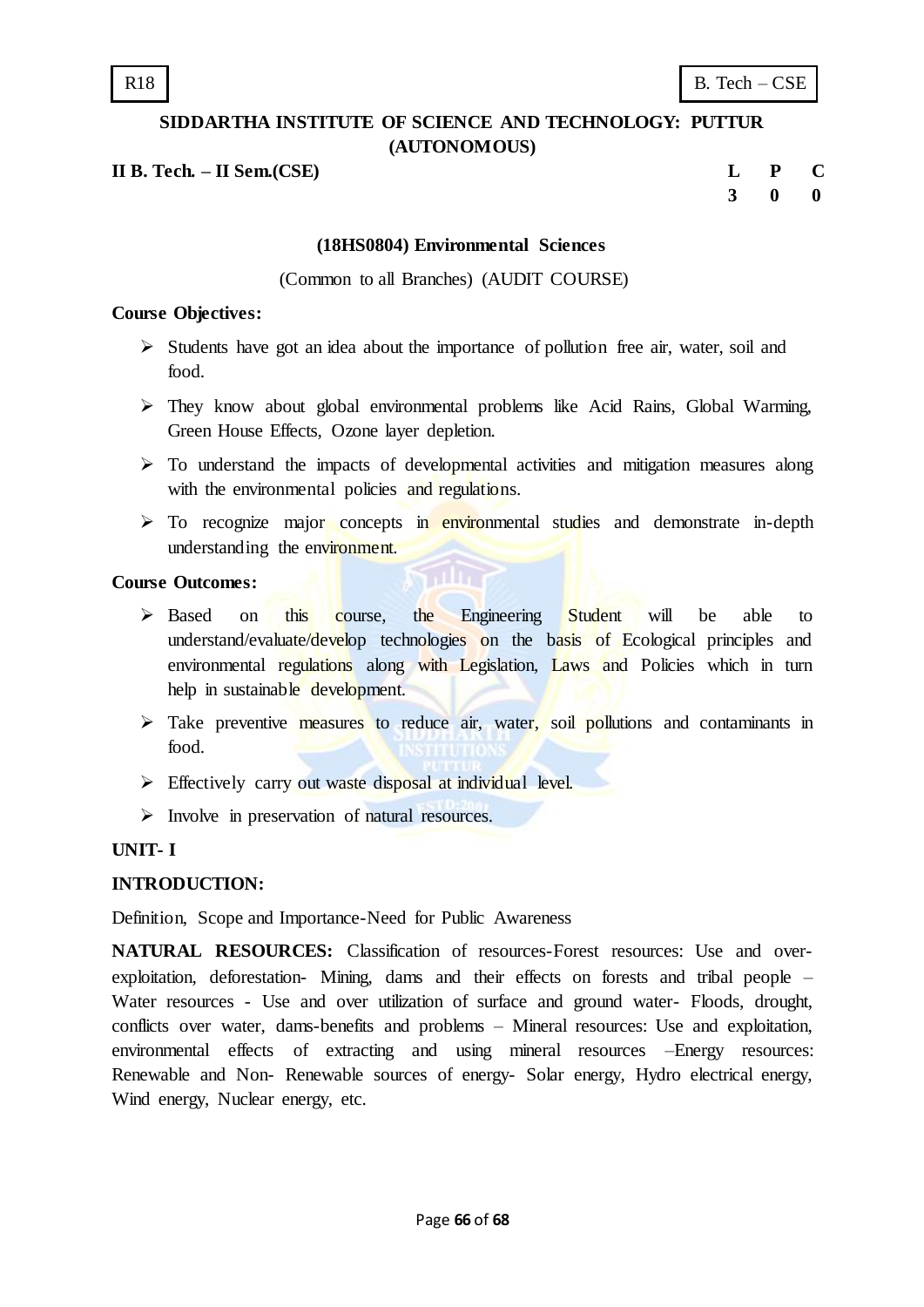

# **UNIT-II**

**ECOSYSTEMS:** Concept of an ecosystem– structural features of ecosystem- Producers, Consumers and Decomposers–-Biogeochemical cycles- Ecological succession-Food chains, food webs and ecological pyramids – Energy flow in the ecosystem-Types of ecosystems (a) forest ecosystem (b) grassland ecosystem (c) desert ecosystem (d) aquatic ecosystems.

# **UNIT-III**

**BIODIVERSITY AND ITS CONSERVATION:** Introduction, Definition, genetic, species and ecosystem diversity, Bio-geographical classification of India, India as a Mega-diversity Nation, Hot spots of biodiversity, Value of biodiversity, threats to biodiversity, endemic, endangered and extinct species of India, In-Situ and Ex-situ conservation of biodiversity.

# **UNIT-IV**

# **ENVIRONMENTAL POLLUTION AND GLOBAL ENVIRONMENTAL ISSUES:**

Natural Disasters: Droughts, Floods, Cyclone, Landslides, Earthquake,

Pollution episodes: Air pollution, Water pollution, Land pollution, Noise pollution, Automobile pollution and Nuclear pollution –Effects-Global warming, Acid Rain and Ozone layer depletion and controlling measures.

Global Environmental Issues: Population Growth, Urbanizations, Land Management, Water and Waste Water Management. Climate change and impacts on human environment

Solid Waste Management: causes, effects and control measures of Municipal solid wastes – E-waste and management, Role of an individual in prevention of pollution – pollution case studies.

# **UNIT-V**

**ENVIRONMENTAL LEGISLATION, LAWS, POLICIES FOR SUSTAINABLE DEVELOPMENT:** Environmental Legislation, Environmental Protection act – Air Prevention and Control of Pollution act–Water Prevention and control of Pollution act– Wildlife protection act – Forest conservation act – Municipal Solid Waste management, International conventions/Protocols : Earth summit, Kyoto protocol and Montreal Protocol. From Unsustainable to sustainable development, Role of NGO's for Sustainable development, Concepts of Green belt development, Role of IT in Environment-Remote Sensing and GIS methods for Sustainable development.

Field work- visit to a local area to document environmental assets-river forest grassland/hill, mountain and polluted sites (urban/rural/industrial/Agriculture)- study simple ecosystems (pond/river/hill slopes)